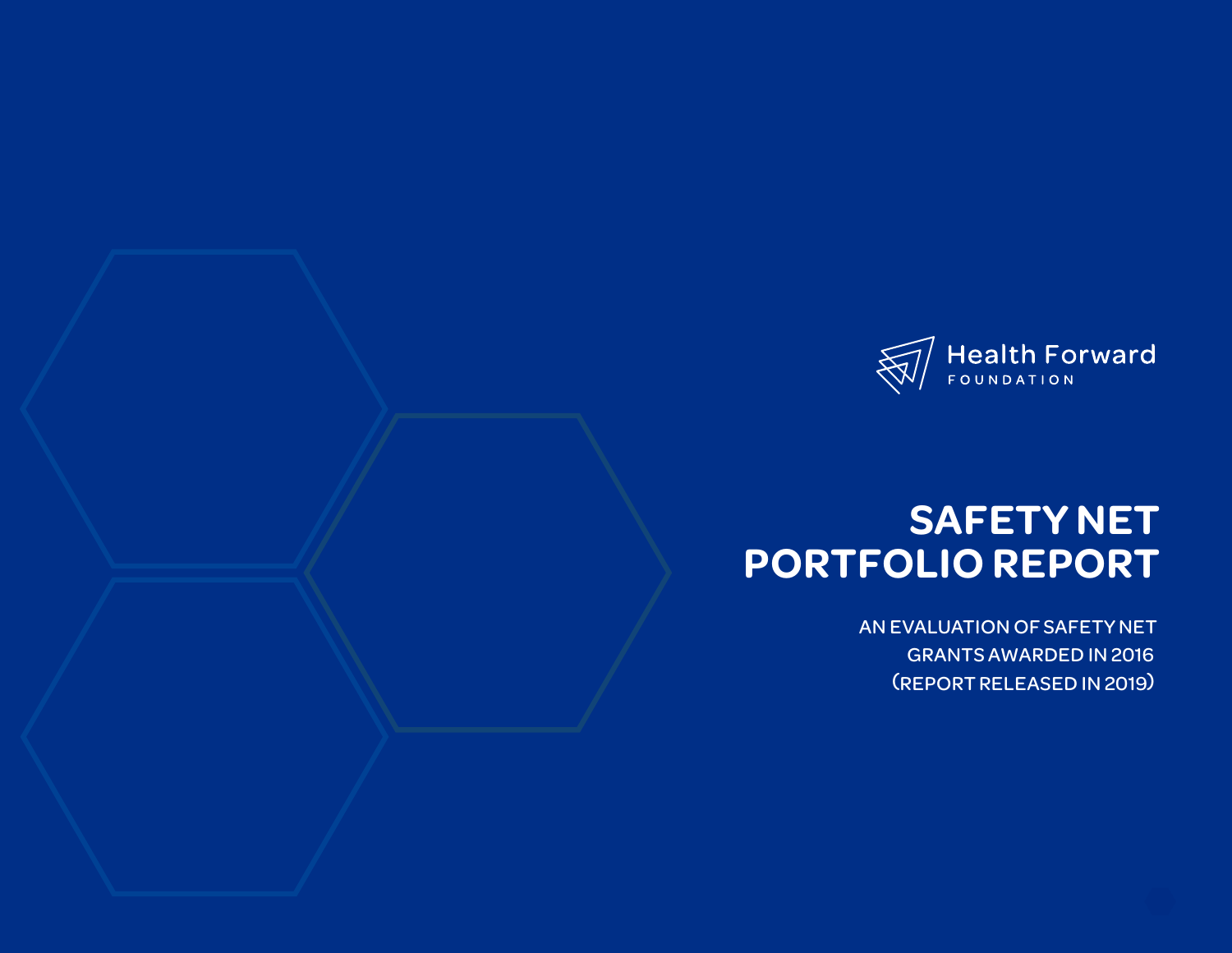**Health Forward Foundation is pleased to release the Safety Net Portfolio Report highlighting our 2016 Safety Net grantees. This report marks the second year of data collection and analysis around a set of common strategies, outcomes, and indicators. We are pleased with the progress our grantees have made and are humbled by their dedication to the clients that they serve.**

# **INTRODUCTION**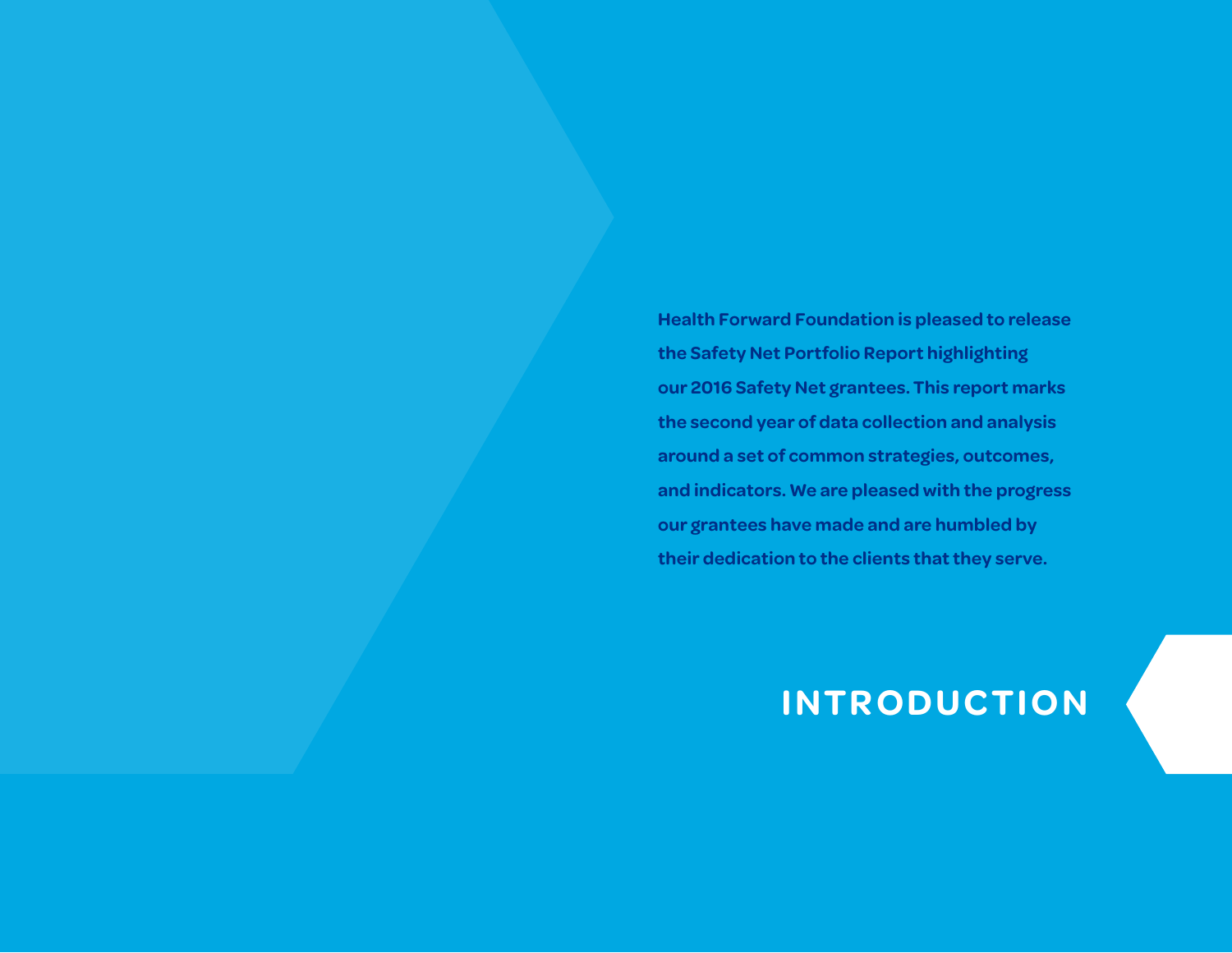# **TABLE OF CONTENTS**

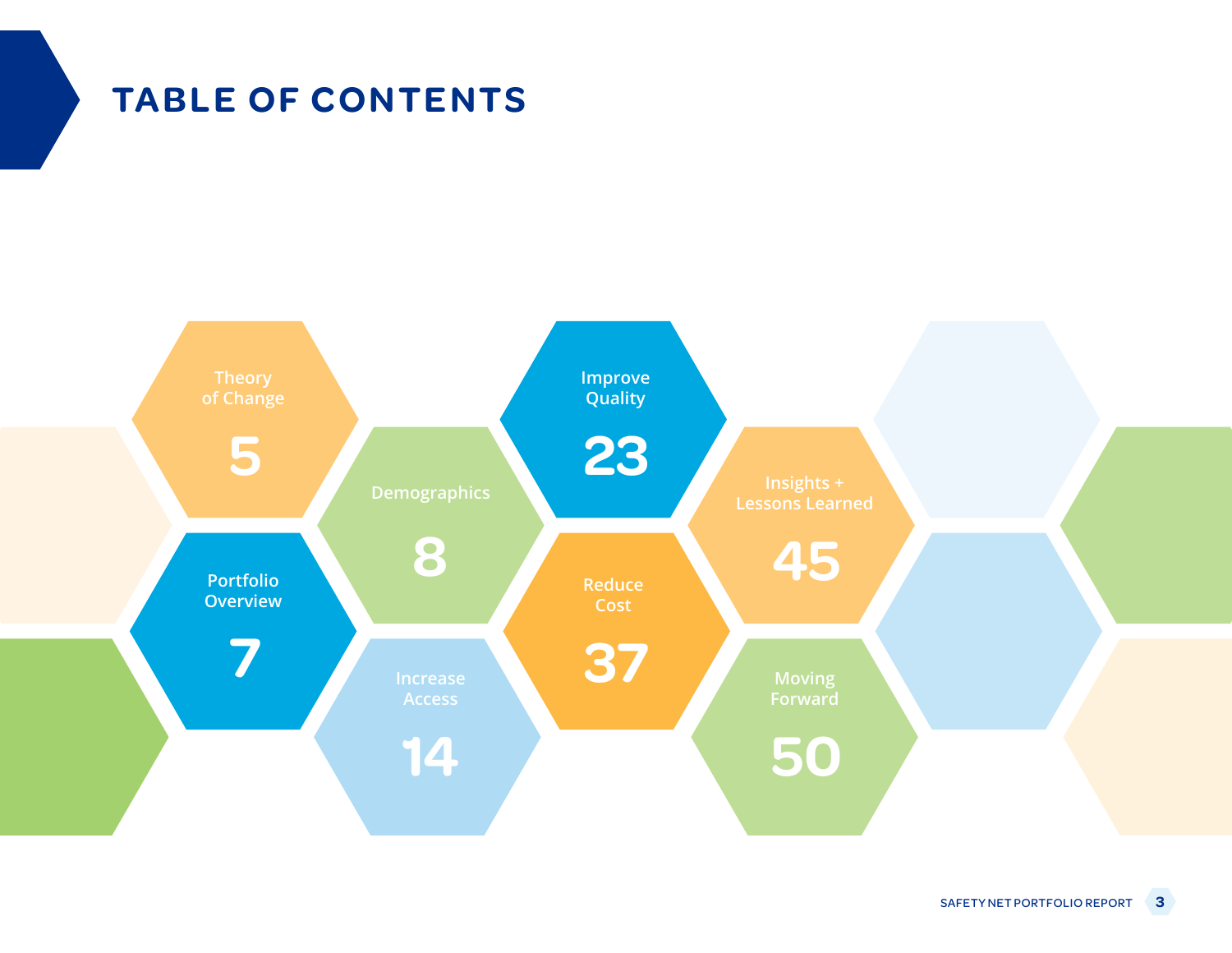### **PROCESS**

**This Safety Net Portfolio Report was developed from final grant reports that summarize the work of 26 Health Forward Safety Net grants. A final grant report is submitted by each grantee to help Health Forward evaluate the program for which the grantee received funding. The final report is one way Health Forward learns about grant progress. Interactions with grantees, including site visits, are also a rich source of information that is not reflected here.**

Health Forward awarded Safety Net grants in December 2016. These grants were implemented throughout 2017 and early 2018, with final grant reports submitted to Health Forward beginning in late January and continuing through May 2018. Health Forward began development of the portfolio report in fall 2018. Informing Change, a strategic learning firm based in California, helped develop the report format and synthesize data across the 26 final grant reports.\*

Data in this report are all self-reported by each grantee. To the extent possible, inconsistent or questionable data were flagged and subsequently confirmed or amended by grantees.

Health Forward grants support specific programs that align with our theory of change. Our grantees select the most relevant strategies, outcomes, and indicatorsto report only on their grant-funded program. This represents only a portionof the work they do, and this is the data included in the portfolio report. Partner agencies address a wide variety of community health needs through work that is not represented in this report.

### **DATA LIMITATIONS**

**Comparing one year to the next has limitations. Each funding round represents a slightly different mix of grantees based on the pool of applicants, relative strengths of proposed program, and geographic and population diversity.**

*\* While Health Forward awarded 28 Safety Net grants in 2016, this report examines the work of 26 of those grantees who finished projects and submitted complete final reports.*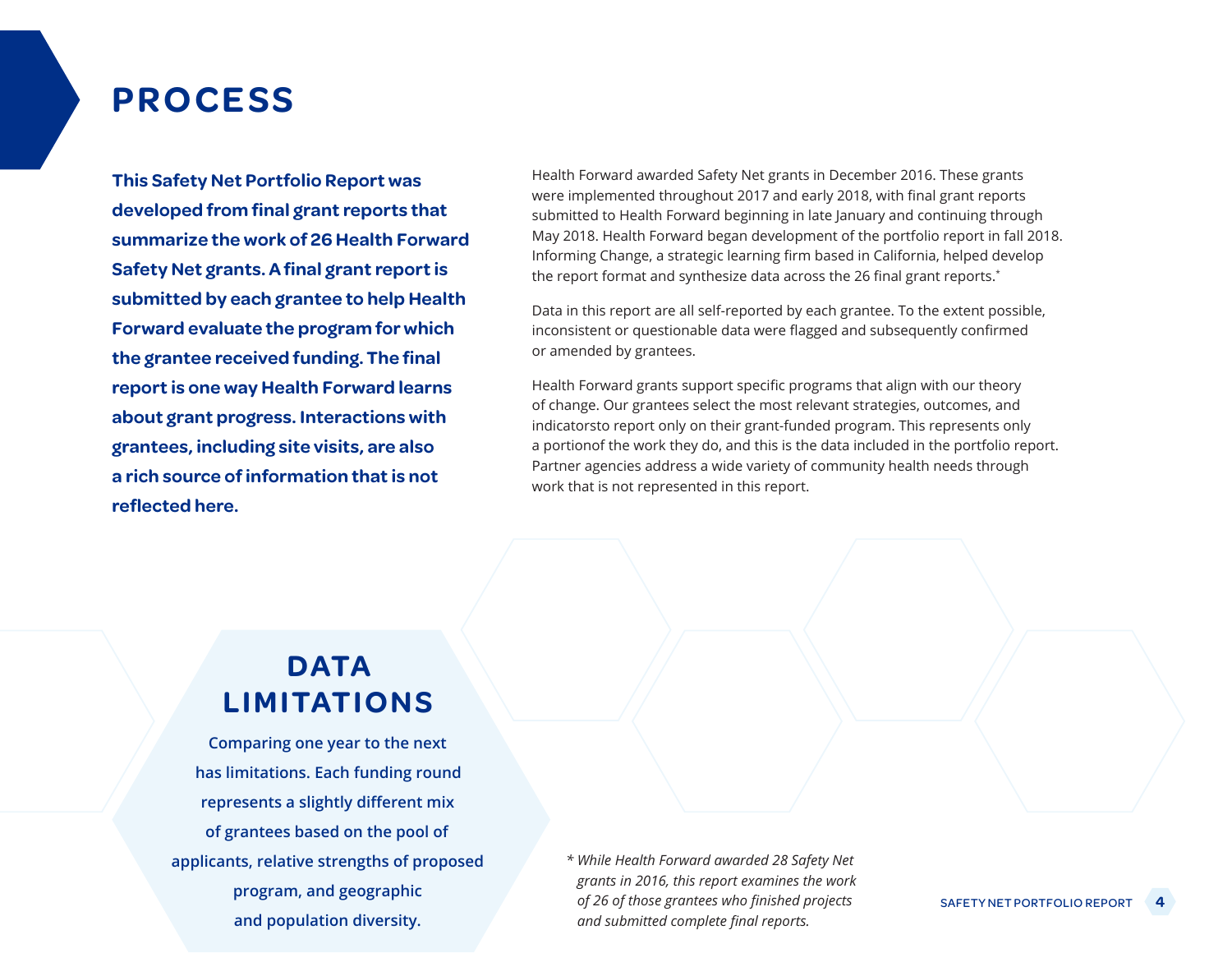## **THEORY OF CHANGE BACKGROUND**

Health Forward developed the Safety Net theory of change in 2015-2016, in collaboration with Informing Change and in alignment with our mission to eliminate barriers and promote quality health for those most in need — the uninsured and underserved in our service area. The theory of change shows our priorities for the Safety Net funding round and outlines specific strategies the short- and long-term outcomes that we hope to achieve in partnership with our grantees. Structured around the Institute for Healthcare Improvement's Triple Aim, our Safety Net theory of change focuses on increasing access, improving quality, and reducing cost.



The theory of change provides a visual representation of how and why we expect to see change in our community, as well as a mechanism to assess progress toward outcomes across grantees. It also clarifies the desired outcomes and the strategies we believe will be necessary to achieve them. For the 2016 funding round, Health Forward asked grantees to address all three strategies of access, quality, and cost.

Portfolio reporting represents a shift and evolution in the way Health Forward understands and uses data. Prior to developing this evaluation framework, we didn't have a way to examine grants as a whole, so we reported about grantees singularly and considered outcomes of their programs individually. After adoption of common metrics, we are able to report on grantees as a portfolio.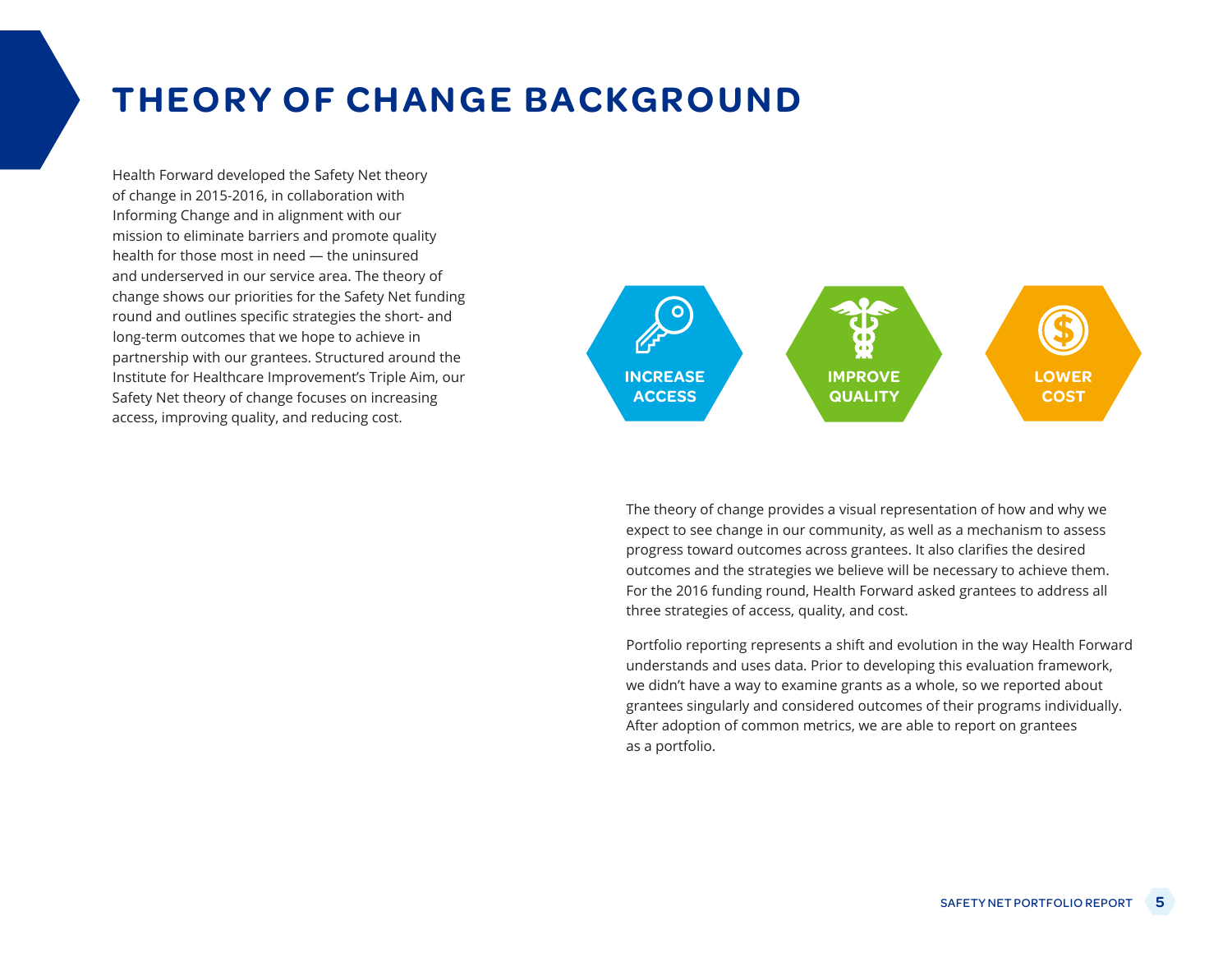### **SAFETY NET T H EO RY O F CHANGE**

### **PRINCIPLES**

- Patient engagement in health care will result in better patient experience and health outcomes
- The continuum of health care includes prevention, treatment, and maintenance
- Health equity is a core value of a high-quality health care delivery system
- People are best served when systems of care are patient-centered, integrated, and coordinated
- Using the Triple Aim framework: Better Health, Better Care and Lower Costs will improve the health care delivery system and health outcomes

### **PARTNERS**

- The uninsured, under-insured, and underserved in our service area
- Safety net clinics, community health
- centers, and safety net hospitals
- Community-based organizations that support health care services

### **BARRIERS**

- The health care delivery system is fragmented and difficult to navigate
- Health care services are not always patientcentered, integrated, and coordinated
- Individuals lacking adequate health insurance have difficulty accessing services
- The cost burden of health care is very high

### **PURPOSE**

**To support greater access to a safety net of services that provide safe, timely, effective, efficient, equitable, integrated, affordable and quality health care and oral heath care.**

### **STRATEGIES OUTCOMES**

#### **Increase Access**

- Fund service delivery and core operating support
- Facilitate greater care coordination and navigation
- Increase health care coverage that supports quality care
- Advocate for policies that increase access in underserved communities

#### **Improve Quality**

- Implement evidence-based, practicebased, and promising practices in service delivery
- Improve patient care experience, engagement, and satisfaction
- Promote system transformation through implementation of innovative care models, practices, and workforce
- Advance the use of health data and health information technology
- Promote integrated systems of care across safety net clinics, hospitals, providers, and key, communitybased services
- Develop strategic partnerships through formal agreements that lead to system transformation
- Advance leadership and workforce development opportunities
- Advocate for and support policies that improve health

#### **Reduce Cost**

• Support approaches and policies that reduce costs, promote sustainability, or contain costs

# **SHORT-TERM LONG-TERM**

#### **Access**

- Increased number of individuals receive quality care and services
- More individuals have insurance coverage
- Patients successfully navigate through the health care system

### **Quality**

- Increased capacity to deliver high quality care
- Improved health outcomes
- Improved patient care experience, engagement, and satisfaction
- Increased use of evidence-based, practice-based, promising practices, and patient-centered strategies in service delivery
- Increased formalized and meaningful partnerships
- between health care delivery providers and social services
- Greater integration of care
- Multisector groups work together to produce systems level change
- Policies are established that improve health

#### **Reduce Cost**

- Lowered or maintained health care costs for safety net organizations
- More affordable health care for individuals

### **U LT I M AT E I M PA C T People are able to**

**live healthier lives because they have access to a health care delivery system that includes preventive care and provides regular, affordable, and high-quality health and oral health care.**



G **LOWER COST**

 $\mathcal{L}$ **BETTER HEALTH**

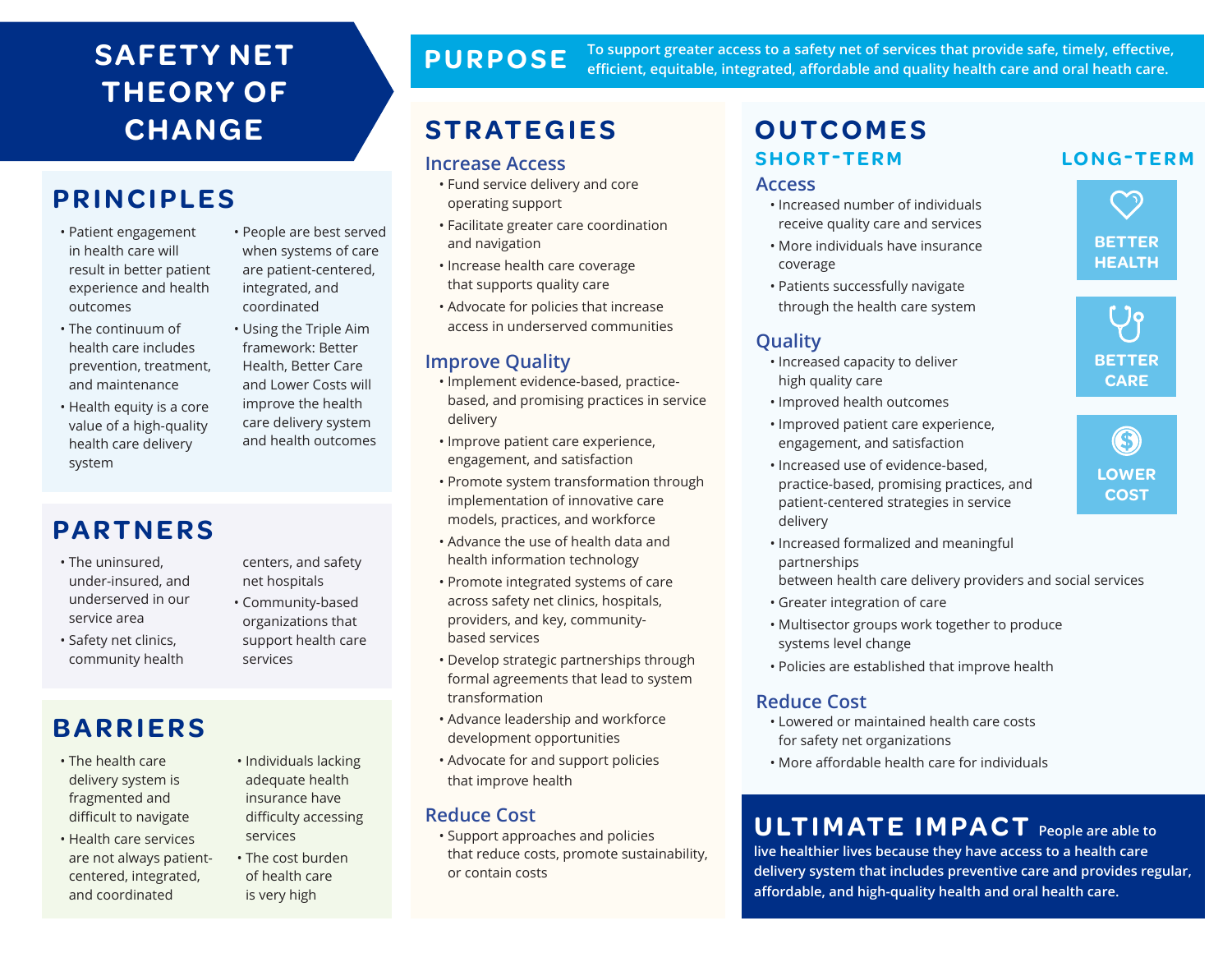# **PORTFOLIO OVERVIEW**

### **In 2016, Health Forward Foundation issued Safety Net grant awards totaling \$ 4.2 million dollars to 28 grantees.\***

All 28 grantees had previously received grant funding from Health Forward, though not necessarily in consecutive years or for the same program. This report includes an analysis of data from end-of-year grant reports from 26 grantees who were awarded 12-month grants in 2016 and examines data across organizations and programs to reflect these grantees' cumulative work. It is aligned with the Safety Net theory of change and analyzes the work of grantees across the safety net field within the Health Forward service area.

This report provides information on Health Forward's funding round and not on the broader safety net system. We recognize that any single grant round represents a portion of the organizations — and the work they do — that contribute to the overall system. In the future, we hope to put this portfolio data in the context of the larger community and overall safety net system. This will require analyzing data from multiple sources to achieve a more sophisticated and contextualized analysis.



\* *While Health Forward awarded 28 Safety Net grants in 2016, this report examines the work of 26 of those grantees who finished projects and submitted complete final reports.*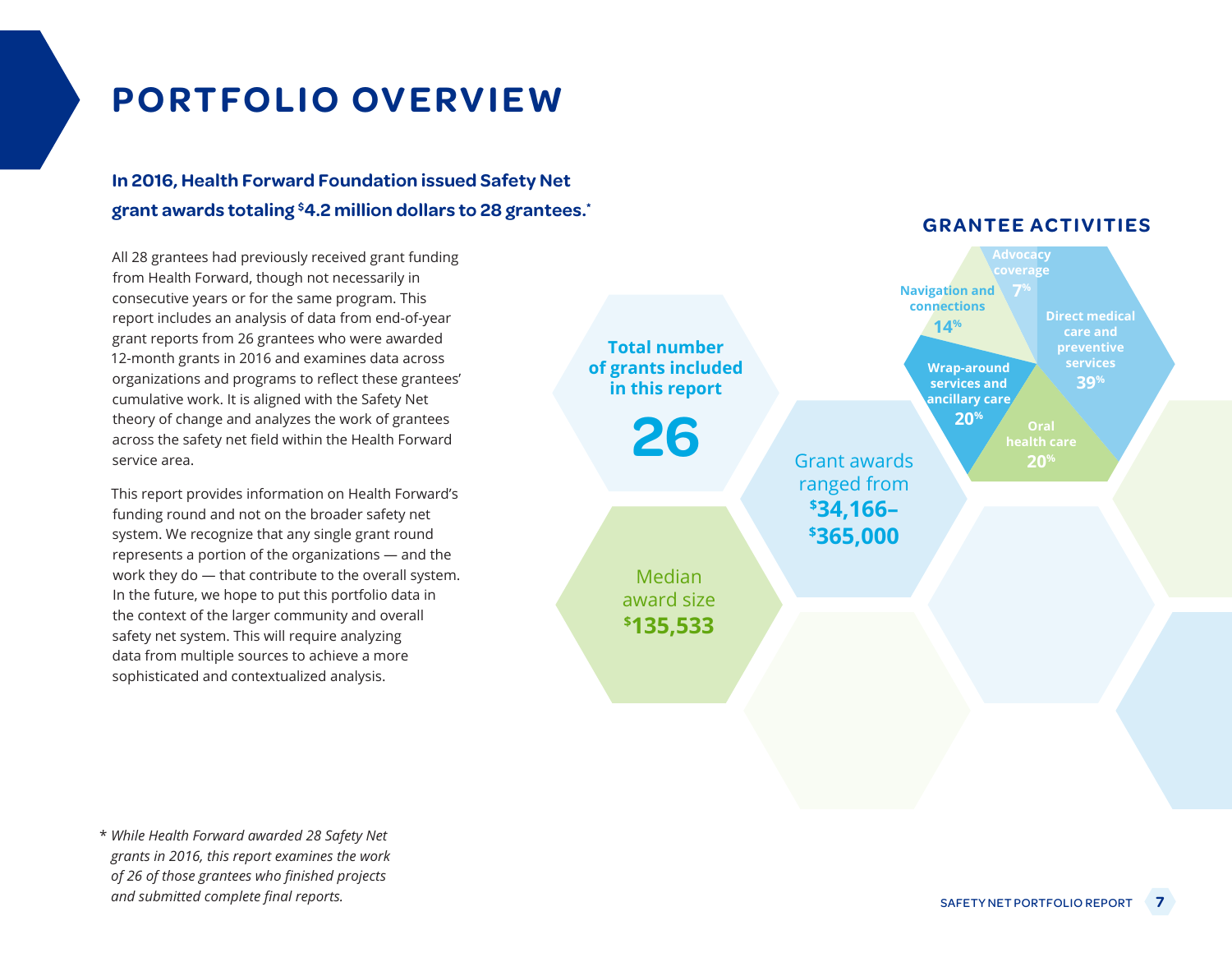Grantees provide data on the population served by Health Forward-funded grants. Grantees also report data on the overall population they serve. However, it is not always easy for grantees to parse which clients were funded by this specific grant, especially if the funds are devoted to core operating support.

 Grantees use a variety of approaches and systems to count clients and track data. We know that it is impossible to get an unduplicated count of individuals served across multiple agencies, since a single patient can access services from multiple organizations in a given year. Still, these numbers illustrate the great need for these vital health care services and the agencies that provide them.

We recognize that Health Forward is part of a larger support system for these organizations. We are one of many partners who provide critical funding and support to organizations.

#### **OVERALL IMPACT DURING THE FUNDING YEAR**

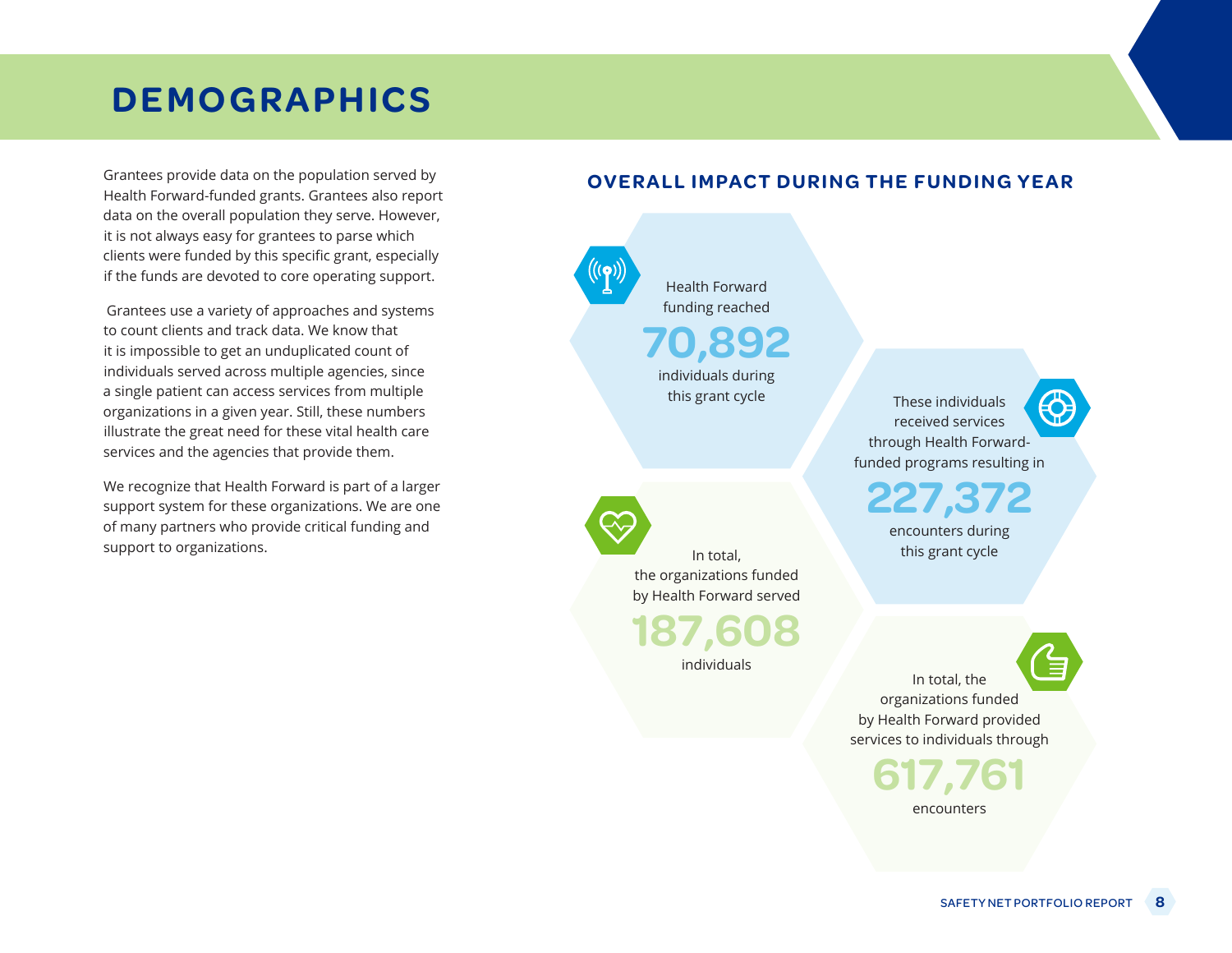### **WHO ARE THE UNINSURED IN OUR SERVICE AREA?**

Of uninsured people between the ages of 19-64:\*\*





#### **WHERE DO THE UNINSURED LIVE?**

There are an estimated 134,767 uninsured people under age 65† in Health Forward's service area.

*\*\* Kansas and Missouri Consumer Health Access Survey*

*† Small Area Health Insurance Estimates (Census Bureau), Single year (2016) estimates of health insurance status for all counties in U.S.*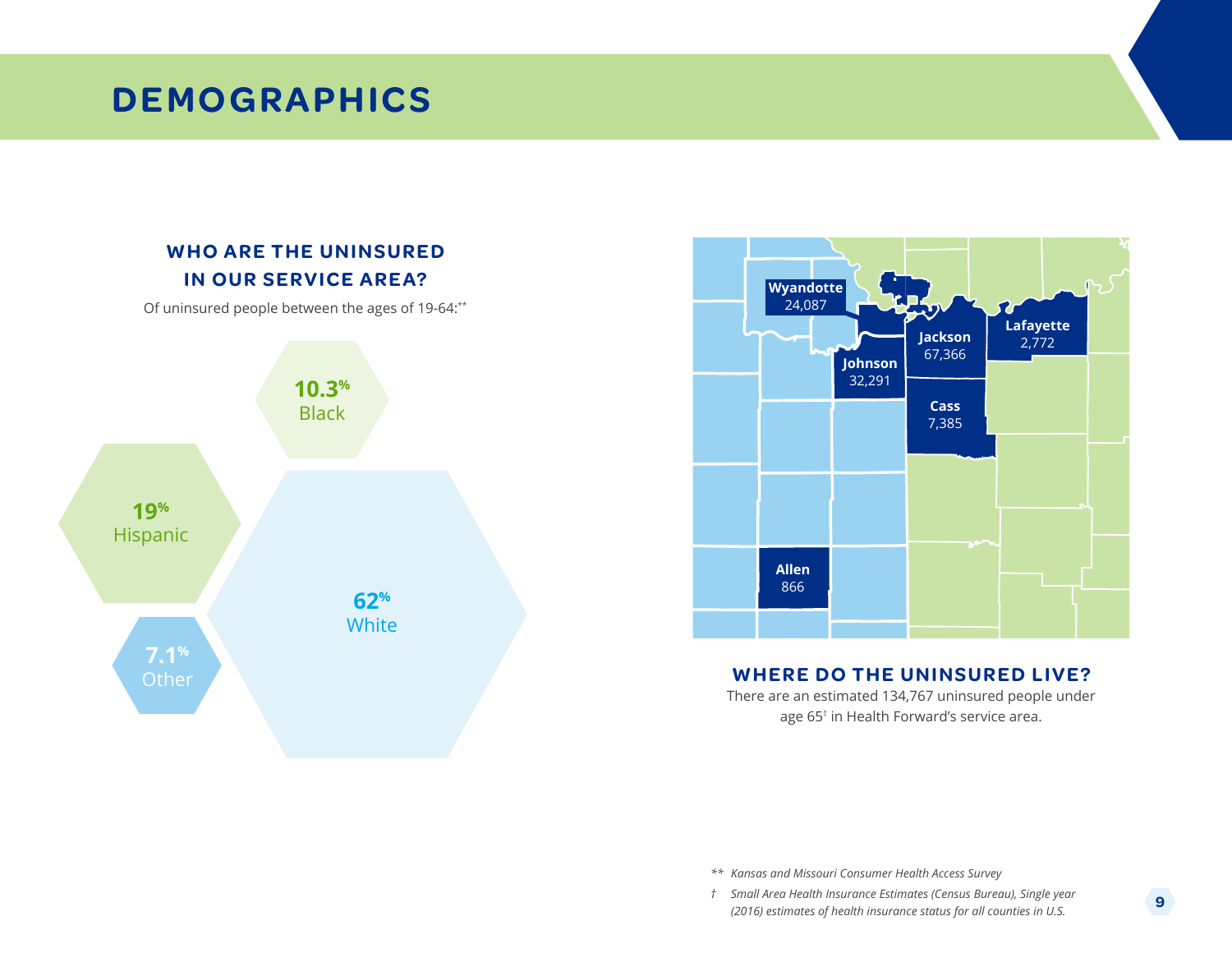Demographic data indicate Health Forward is reaching its target population in terms of geography and need. Grantees reported serving high levels of uninsured clients, those with Medicaid coverage, and those living on a lower income. Demographics among those served by 2016 grantees are comparable to those served by 2015 grantees.

### **AGE**

Funding serves people in all stages of life: clients' ages range widely, though slightly more adults ages 36-55 are being served.

This is not surprising since this age range commonly falls in the insurance gap. Other age ranges are more likely to have coverage, since low-income children qualify for Medicaid and older adults (65+) qualify for Medicare. This is also the age when many individuals are diagnosed with chronic conditions that require ongoing care and management.



Health Forward-funded programs continue to serve slightly more female clients than male clients.



### **GENDER GEOGRAPHY**

More than half of all individuals served through Health Forward funding reside in Jackson County or Kansas City, Missouri.

A quarter of all individuals served are from Wyandotte County, Kansas. This distribution makes sense given that Jackson and Wyandotte county residents are the most likely to be uninsured.

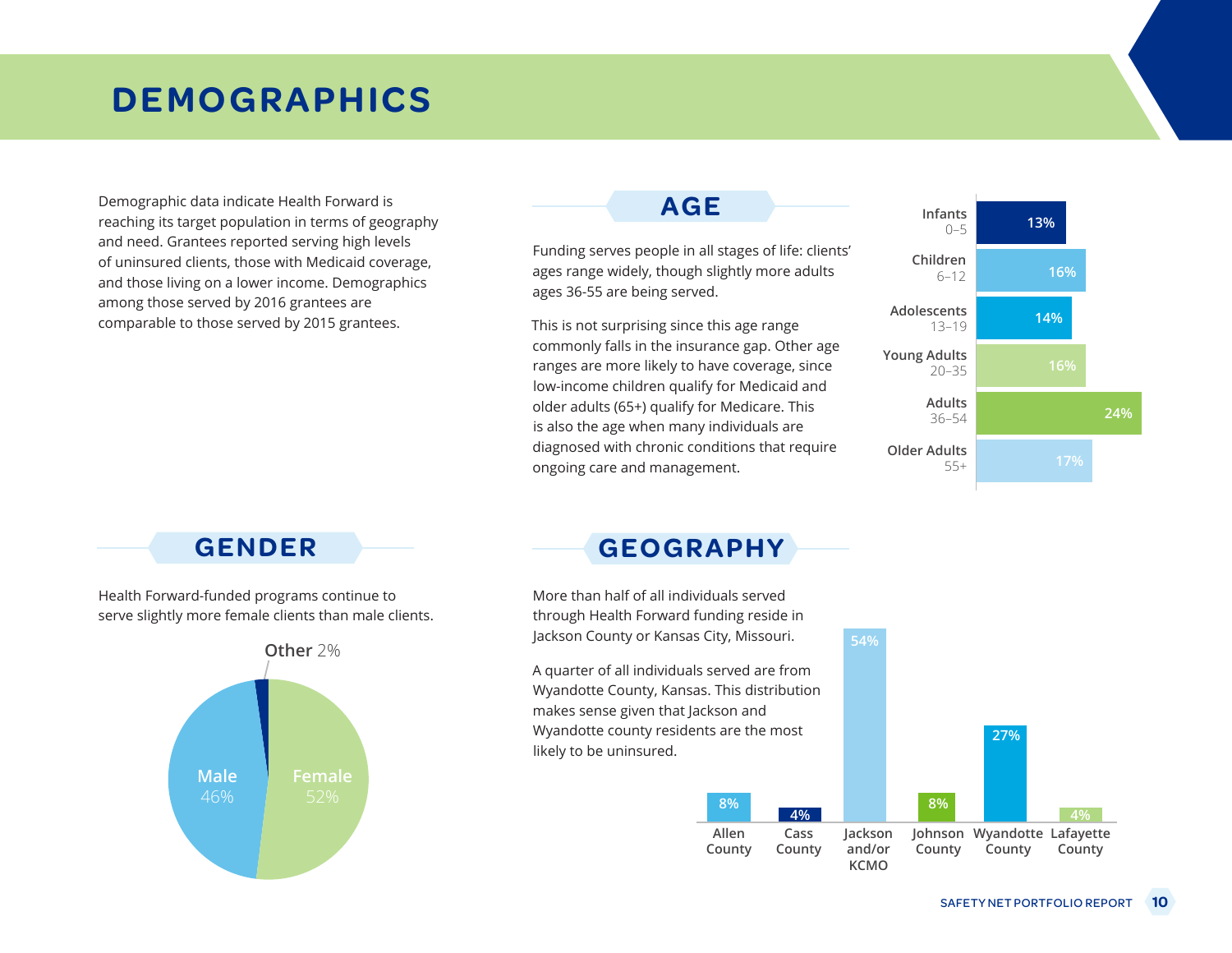Forty-two percent of clients served were uninsured, and an additional 32 percent were covered by Medicaid.

Data on insurance status was not available for 13 percent of clients.

Most grantees served a racially diverse client population.

More than half of clients served identified as either Hispanic/Latino, African-American, Asian/ Pacific Islander, American Indian/Alaskan Native, or another race (non-Caucasian).

### **INSURANCE RACE POVERTY LEVEL**

Health Forward continues to ask grantees to report on client income as a percentage of the federal poverty level (FPL). In 2017, the FPL for a family of four was \$24,600.

Only 2 percent of clients served reported incomes above 200 percent of the FPL.

The percentage of unknown income represents more than a quarter of clients.

Not all grantees track income information, and many identify economic need through proxy measures such as SNAP (food stamps), free and reduced lunch, and Medicaid enrollment.





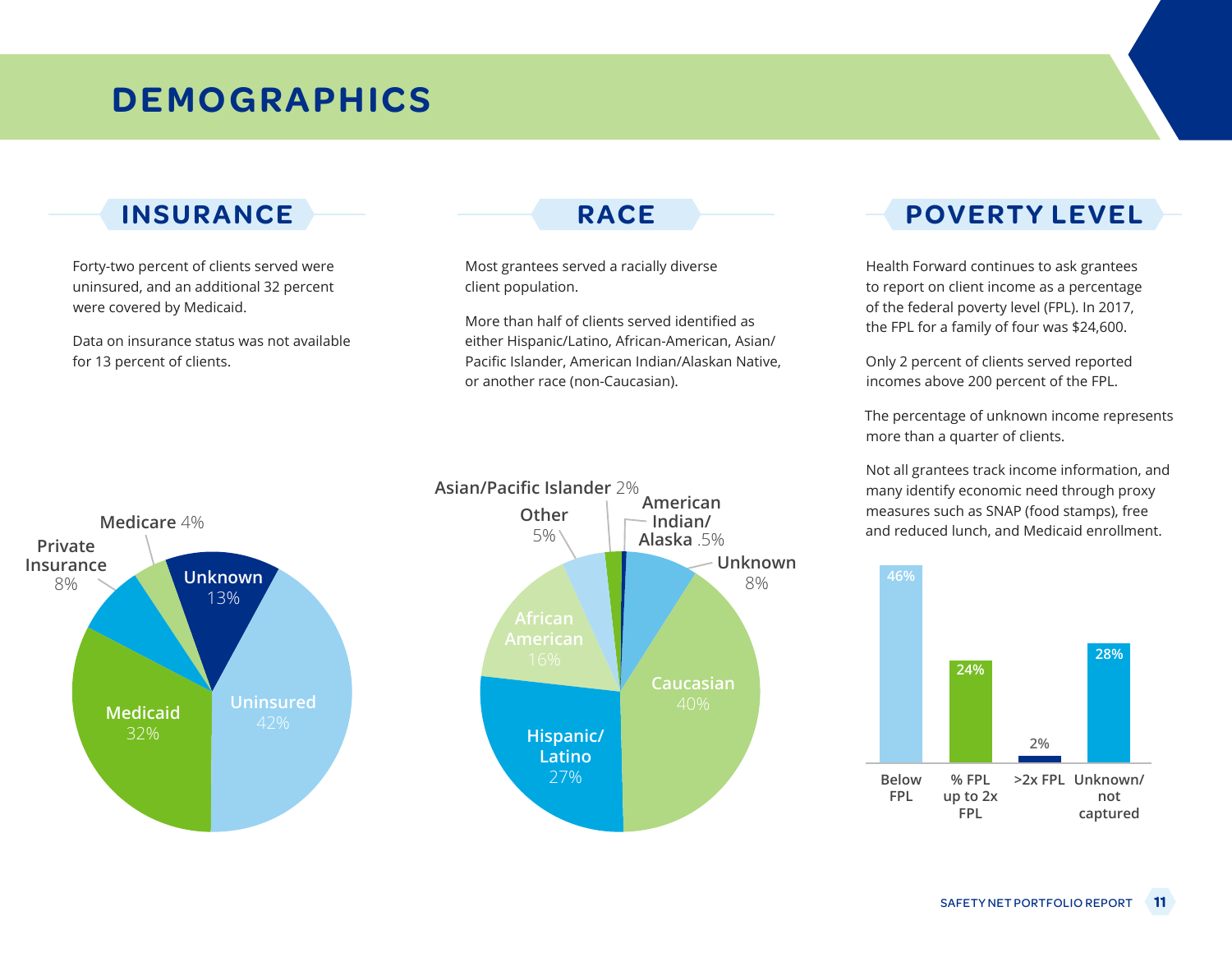# **SAFETY NET STRATEGIES**

In 2016, grantees were required to select at least one strategy under all three areas of access, quality, and cost. They could also select more than one in each category if desired.

> **Implement evidencebased, practice-based, and promising practices in service delivery**

**14 Grantees**

**Promote integrated systems of care across safety net clinics, hospitals, providers, and key, community-based services**

**7 Grantees**

**INCREASE ACCESS**

### **17 Grantees**

**Fund service delivery and core operating support**

### **6 Grantees**

**Increase health insurance coverage that supports quality care**

### **10 Grantees**

**Facilitate greater care coordination and navigation**

### **1 Grantee**

**Advocate for policies that increase access in underserved communities**

### **12 Grantees**

**Develop strategic partnerships through formal agreements that lead to system transformation**

# **Grantees**

**Improve patient care experience, engagement, and satisfaction**

#### **6 Grantees**

**Promote system transformation through implementation of innovative care models, practices, and workforce**



### **2 Grantees**

**Advance the use of health data and health information technology**

### **1 Grantee**

**Advance leadership and workforce development opportunities**

**Advocate for and support policies that improve health**

### **18 Grantees**

**Support approaches and policies that reduce cost, promote sustainability, or contain cost**

**LOWER**

**COST**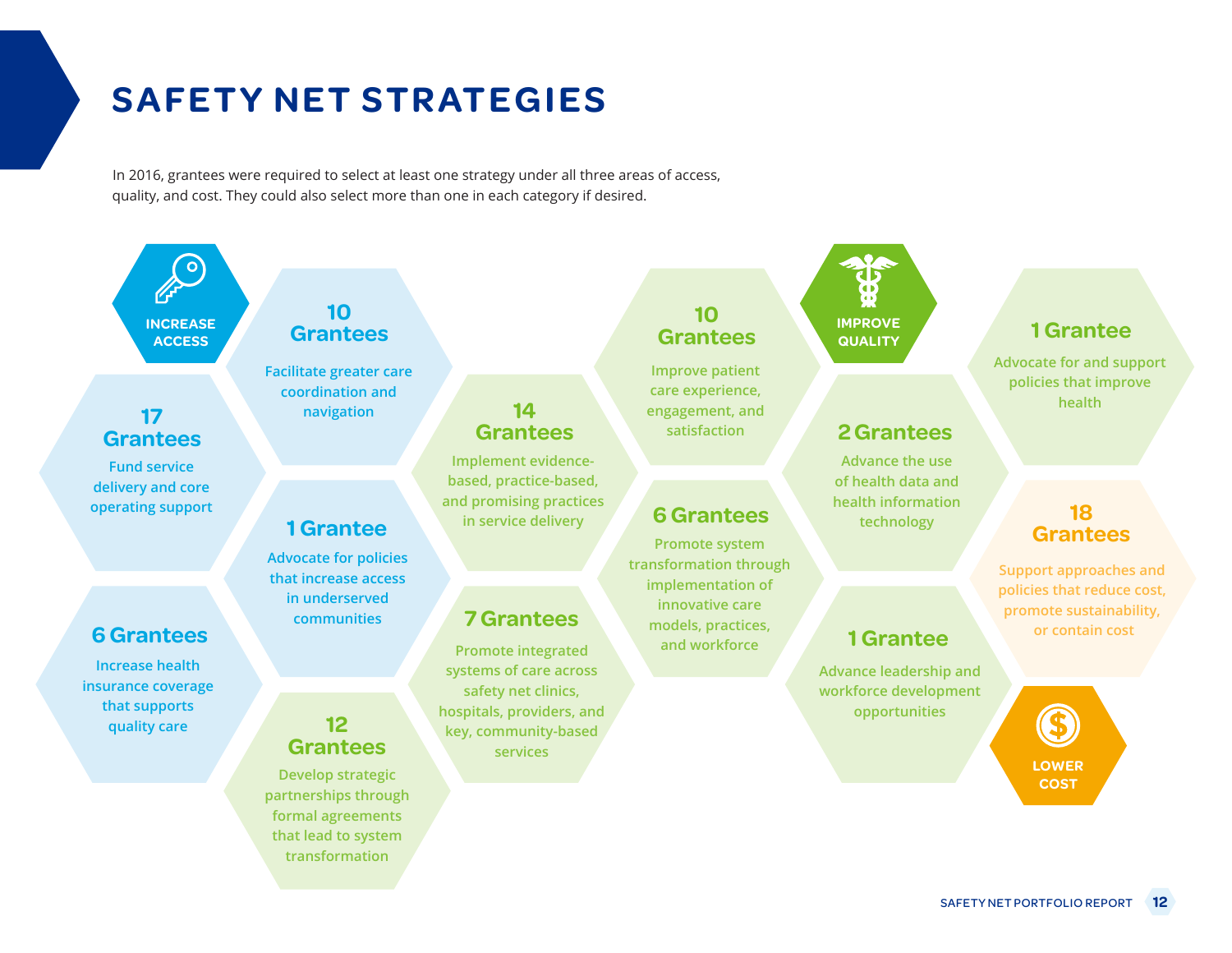## **GRANTEE OUTCOMES**

Grantees selected the outcomes that aligned with their funded program and reported on related indicators for which they had data. They provided both quantitative and qualitative data. Health Forward requested all grantees report on at least one indicator related to each of the three strategies: access, quality, and cost.

However, not all grantees were able to track and report specific indicators related to all three areas. We expect that in coming years, organizations funded by Health Forward will be able to show progress and improve on reporting these measures. **INCREASE ACCESS 24 GRANTEES WORKED TO INCREASE ACCESS**



**LOWER COST**

(S

**23 GRANTEES WORKED TO IMPROVE QUALITY**

**16 GRANTEES WORKED TO DECREASE COST**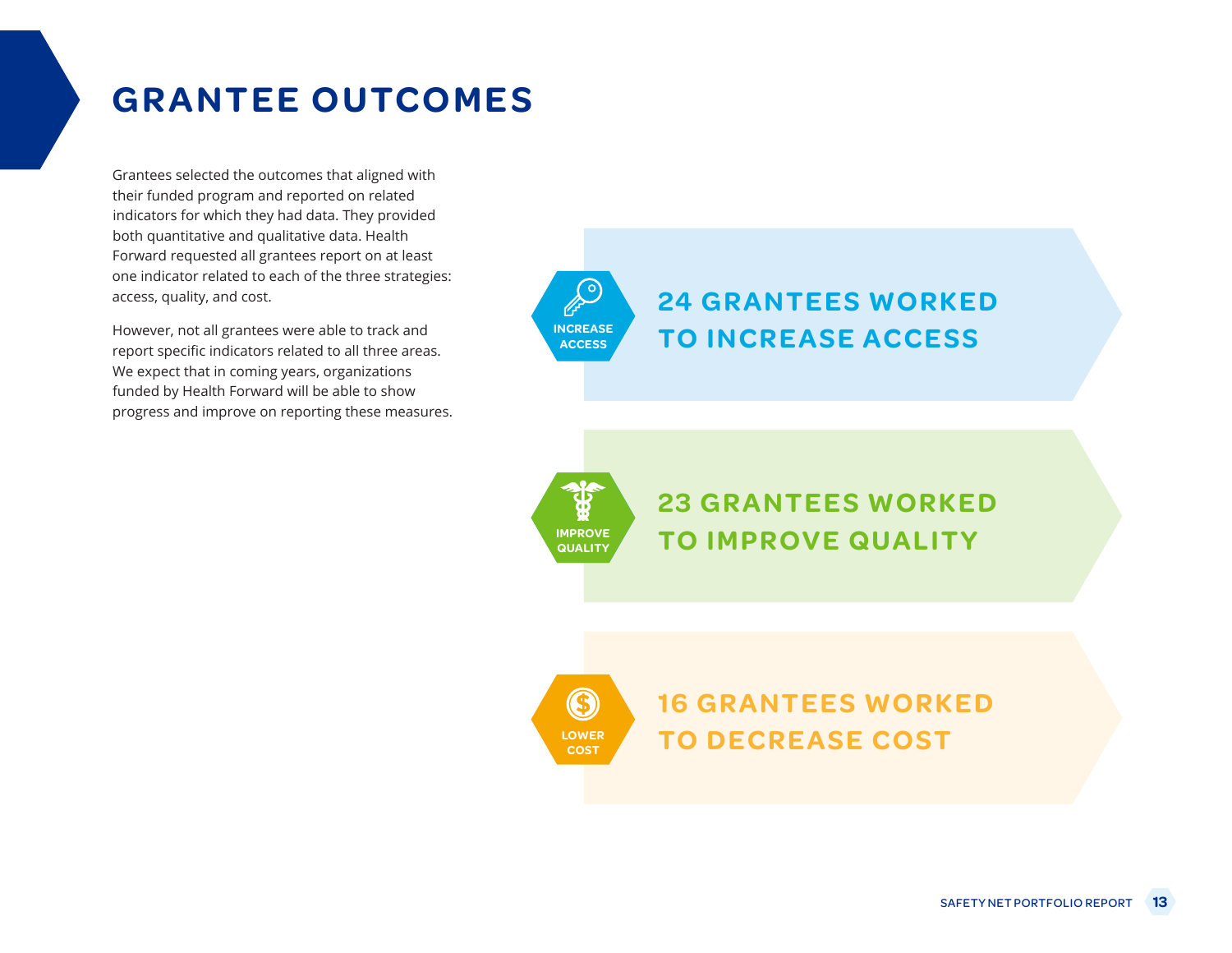

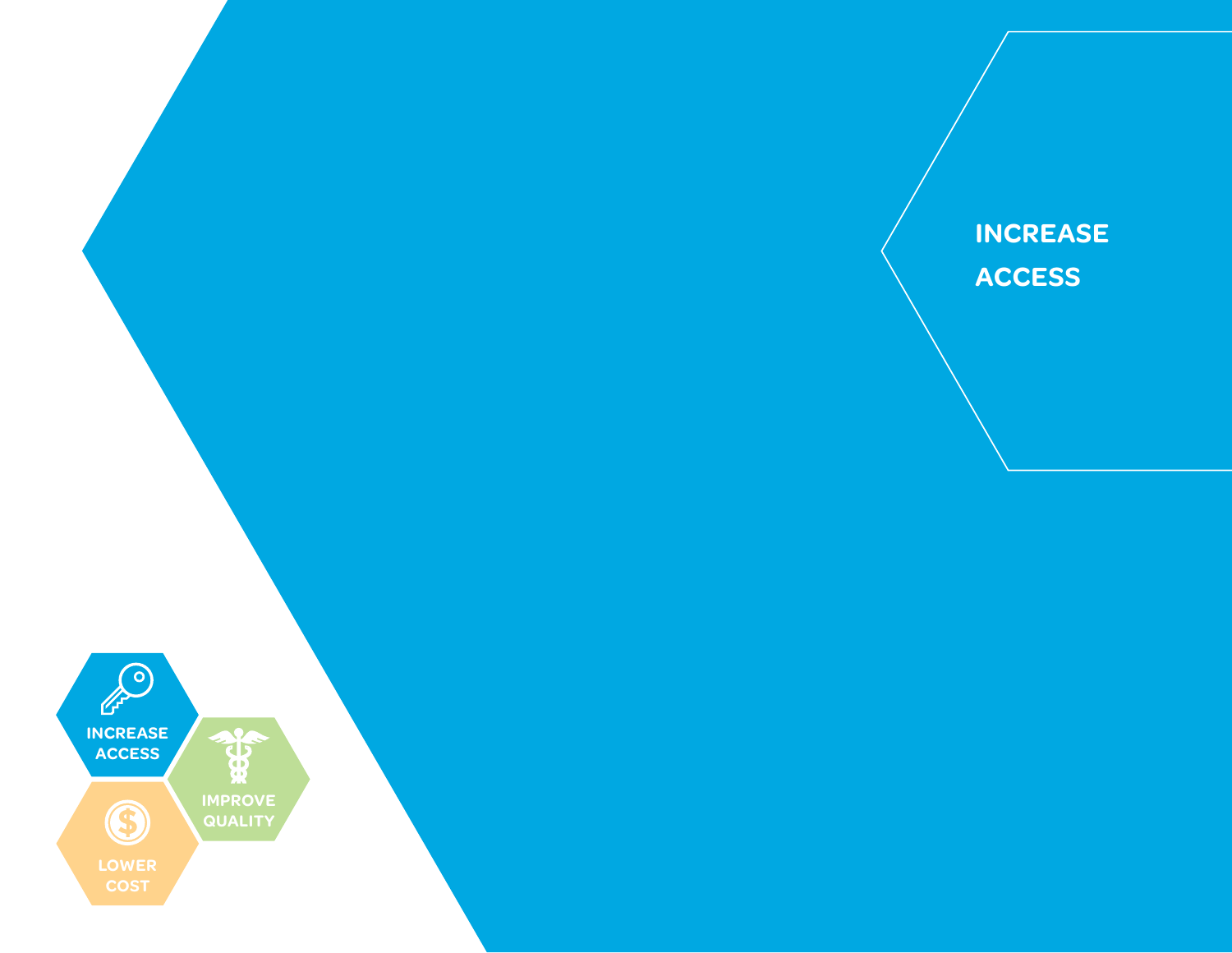## **INCREASING ACCESS**

#### **Why Access?**

Access is defined as the timely use of personal health care services to achieve the best health outcomes. Access to comprehensive, high-quality health care is important for promoting and maintaining health, preventing and managing diseases, reducing unnecessary disability and premature death, and achieving health equity (Healthy People 2020).

Among Health Forward's grantees, access strategies are robust and have been developed over a number of years since access is essential to their mission and core work. Often, access strategies have been tailored to specific target populations in order to address unique needs and overcome distinct barriers.

#### **Access Summary**

- Grantees are clustered around the service delivery and core operating strategy and the care coordination and navigation strategy.
- Core operating support continues to be critical for grantees, allowing flexibility and responsiveness that benefits the safety net system.
- Grantees employ a variety of approaches to increase access to address the unique needs of multiple sub-populations and targeted geographies.
- This is the first year an advocacy-focused strategy was available for grantees to select. Only one grantee selected it, although we know many partner organizations participate in advocacy activities funded through other sources.

#### **Access Overview**

Twenty-five grantees used at least one strategy to increase access to health care within the safety net system.

#### **17 Grantees**

**Fund service delivery and core operating support**

### **10 Grantees**

**Facilitate greater care coordination and navigation**

**Advocate for policies that increase access in underserved communities**

**1 Grantee**

#### **6 Grantees**

**Increase health insurance coverage that supports quality care**

#### SAFETY NET PORTFOLIO REPORT **15**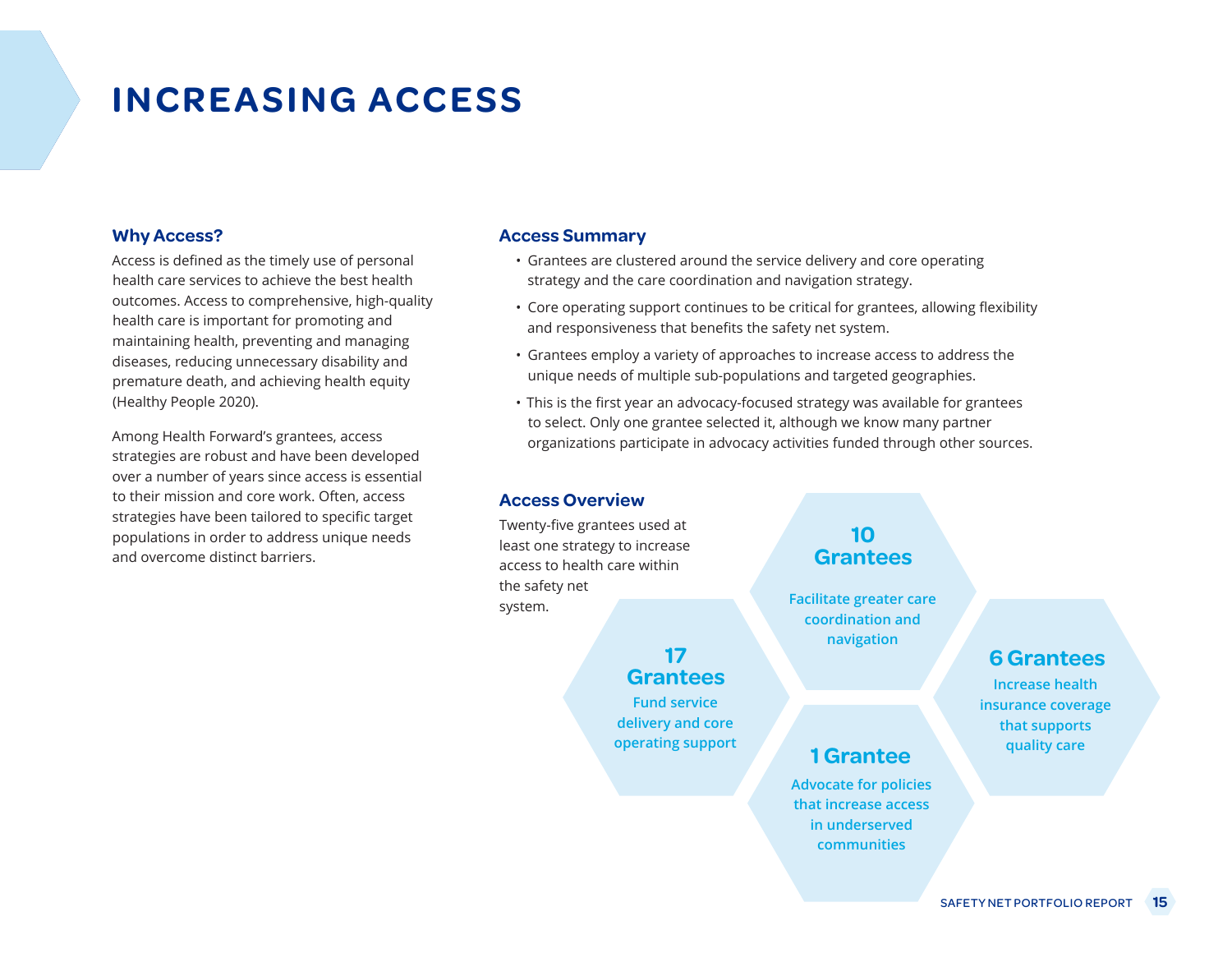### **ACCESS STRATEGY**

Fund service delivery and core operating support

> More than half of the grantees selected funding service delivery and core operating support as one of their access strategies. These critical funds were used to support daily operations, services, and staffing. Health Forward funds are largely used to cover multiple salaries and benefits for staff leading and delivering services, along with other essential direct program expenses.

**Nine grantees worked to increase the number of clients accessing their services.**

**Example:** Southwest Boulevard Family Health Care earned designation as a Federally Qualified Health Center Look-Alike and expanded the number of available appointments.

#### **Eight grantees increased access for one or more vulnerable populations, including pediatric and geriatric populations, homeless individuals, and underinsured or low-income groups.**

**Example:** In recognition of the fact that oral health contributes to overall health, Swope Health's dental clinic targets pregnant women and those with chronic conditions who could be more negatively impacted by poor oral health.

**Four grantees offered new services to clients, including additional medical screenings, opening additional sites of service, or offering dental care in addition to medical services.**

**Four grantees used Health Forward grant funds to improve operational infrastructure, including hiring additional staff, purchasing equipment, and improving electronic health record systems.**

**Example:** Turner House Clinic (now part of Vibrant Health) hired a new pediatrician, and Health Partnership Clinic used funding to support key staff salaries.

**Three grantees offered additional health education services, including eligibility assistance, medical insurance counseling, and education on specific chronic medical conditions such as diabetes.**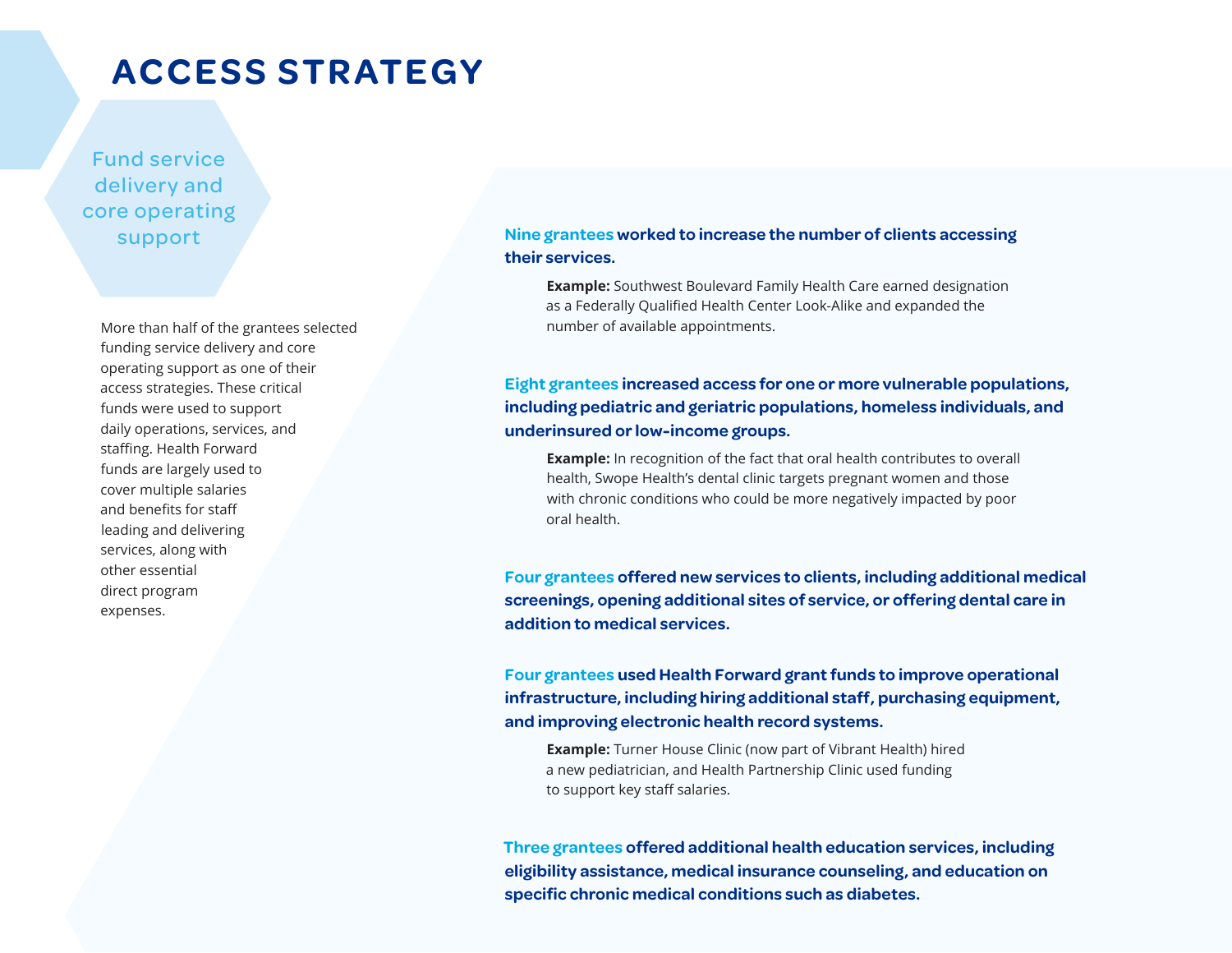### **ACCESS STRATEGY**

Facilitate greater care coordination and navigation

> Ten grantees reported that their Health Forward-funded program facilitated greater care coordination and navigation as a strategy to increase access.

**Eight grantees used Health Forward funds to improve inter-clinic coordination and communication, including improving the referral system, coordinating tests run on individuals between multiple clinics, and facilitating communication between clinics serving the same populations.** 

**Example:** For Thrive Allen County, the first step was to create formalized systems with local health care providers for referrals. Outreach to the Federally Qualified Health Center, Critical Access Hospital, Rural Health Clinic, pharmacy, and private practice primary care provider in Allen County created stronger connections between those systems.

**Three grantees focused on improving clients' knowledge and navigation of the health care system. This included assisting clients in applying for additional benefits, assisting clients with making appointments, and employing interns to help address clients' questions.**

**Example:** Jewish Vocational Service connected immigrants to case management services to identify and address health issues in a supportive manner while enrolling them for health coverage, connecting them with a medical home, educating them about local health resources, and teaching them how to use public transportation to access services.

**One grantee focused on making the organizational workflow of patient care more efficient, allowing providers to see more clients in the same amount of time.**

**Example:** Turner House Clinic (now part of Vibrant Health) worked to improve patient workflows and increase appropriate patient referral rates.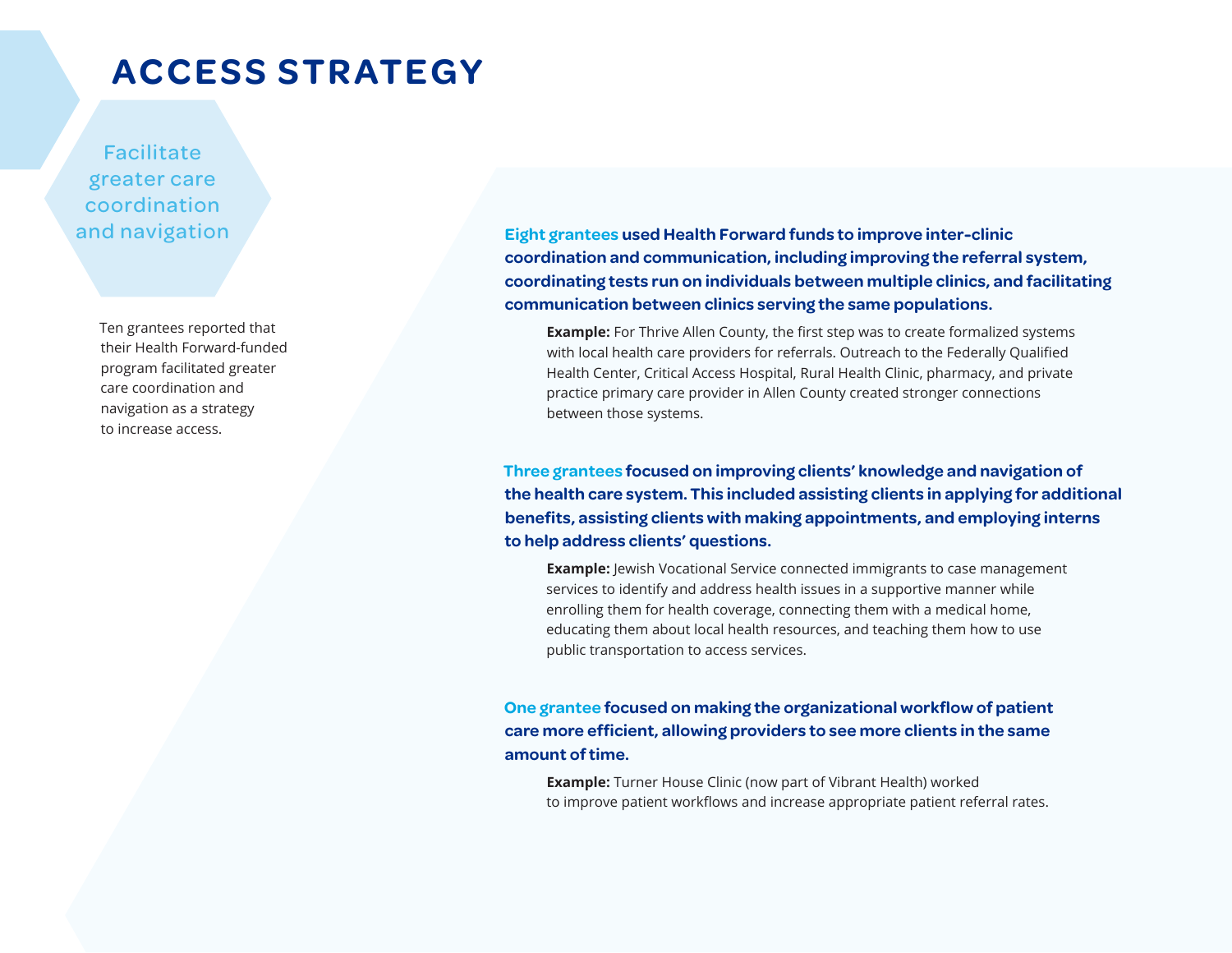Twenty-four grantees used at least one outcome to increase access to health care within the safety net. Compared to 2015, a greater proportion of grantees are investing in the strategy to increase the number of clients receiving quality care. Supporting delivery of core services is clearly a priority among Safety Net grantees.

### **18 Grantees 18 Grantees**

**Increase number of clients receive quality care**

### **Increase number**

**of individuals with insurance coverage**

### **9 Grantees**

**Help clients successfully navigate through the health system**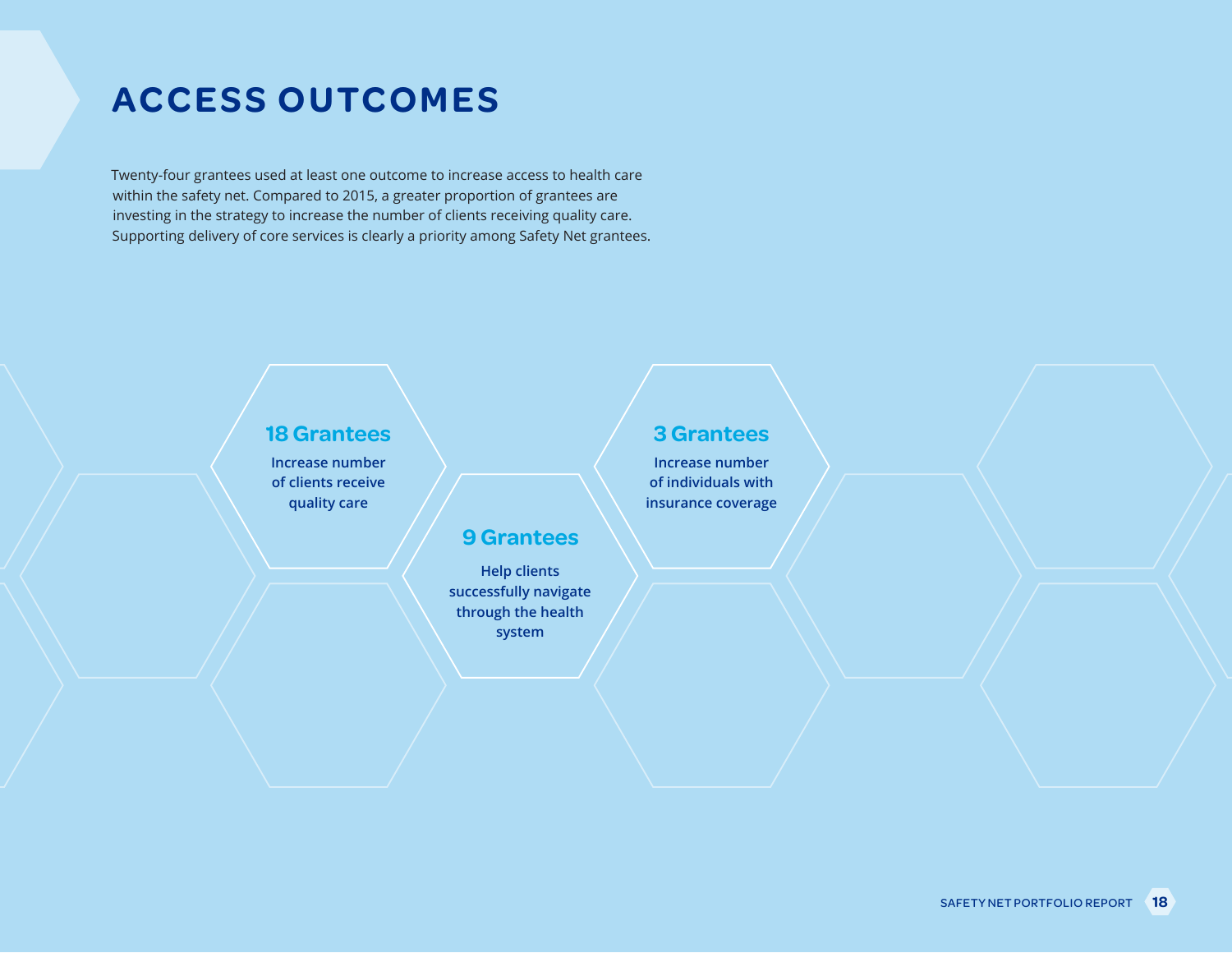#### Increased number of clients receive quality care

Eighteen grantees reported on indicators related to an increased number of clients. Most were direct care organizations.

#### **Number of unduplicated clients: 14 grantees**

- Six grantees reported increases.
- Average overall change was an increase of 20 percent.
- Most other grantees reported numbers consistent with the year prior or minor decreases.
- The number of unduplicated clients helps show an organization's penetration within the community.
- An increase in numbers served may indicate growth, but it must be considered along with encounter data in order to understand capacity and depth of service delivery.

#### **Number of services/visits provided: 16 grantees**

- Ten grantees reported increases compared with the prior year.
- Average overall change was an increase of 12 percent.
- **• Example:** Southwest Boulevard Family Health Care increased the number of visits provided by 15 percent, and they anticipate additional growth in the future.

#### **Number of new clients: 2 grantees**

- Cass County Dental Clinic saw 1,294 new clients, representing 37 percent of their clients served.
- Turner House Clinic (now part of Vibrant Health) saw 928 new clients.

#### **Increases in the overall number of people receiving care in the broader health system: 3 grantees**

- Increased numbers of people receiving dental care and increasing access for individuals with developmental disabilities.
- **• Example:** Individuals with an intellectual and/or developmental disability (I/DD) have inadequate access to oral health promotion and quality oral health care. Eitas worked to ameliorate this issue by providing an opportunity for oral health professionals to learn how to improve their skills when treating this underserved population.

#### **Change in the no-show rate: 2 grantees**

- Both demonstrated a decrease in the no-show rate.
- One grantee decreased the no-show rate from 20 percent to 6 percent.
- **• Example:** Quote from Cass Community Health Foundation: With the 3 percent decline in patient activity, eligible patient encounters were down about 6 percent from the previous year but are expected to increase with the addition of another full-time dentist, plus a psychologist/ addiction counselor once space and funds are available to accommodate this new position. The number of encounters per patient continues to increase, which is an indicator of development of our clinic as a "health home."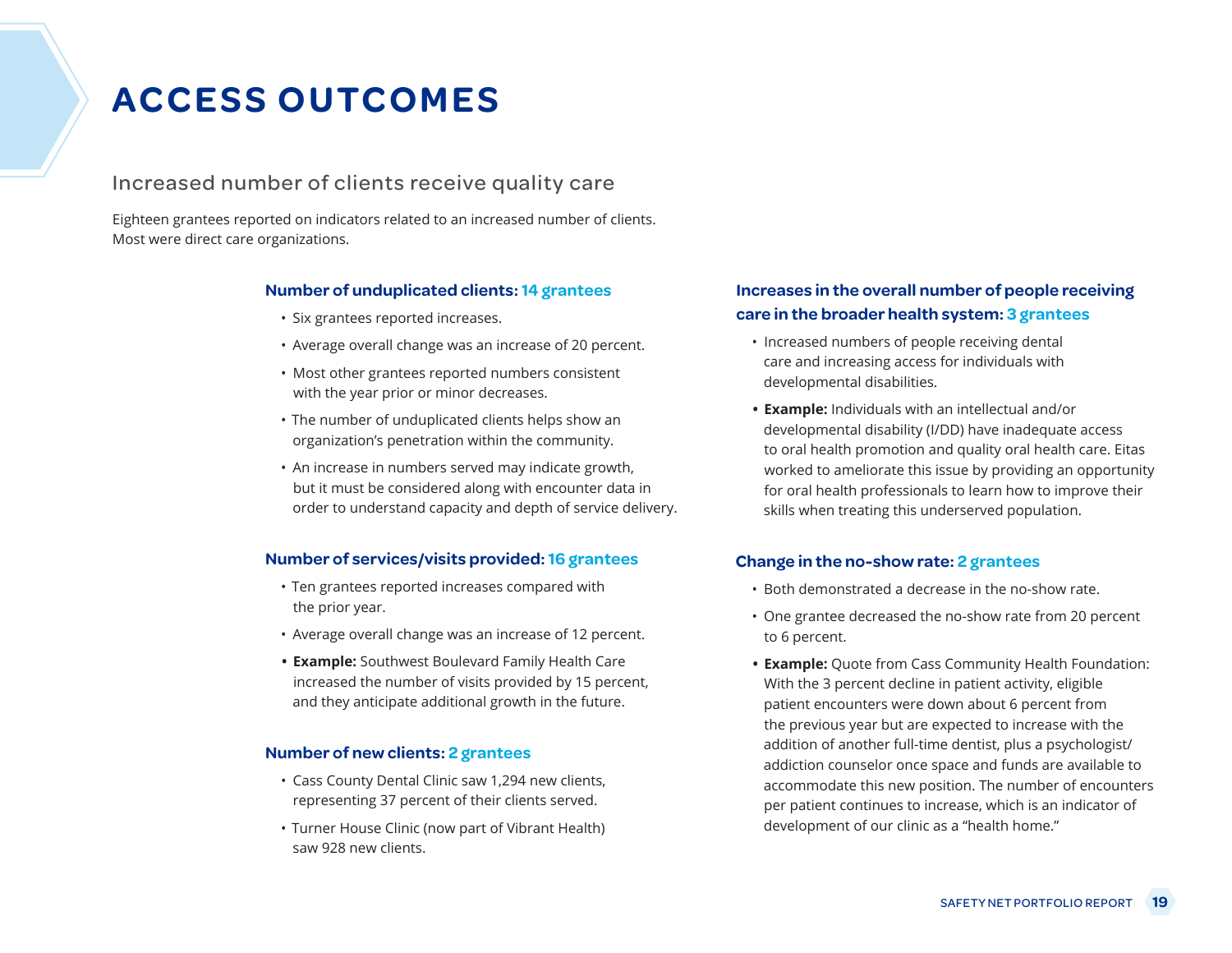More individuals have health insurance coverage

#### **Number of insured clients indicator: 3 grantees**

- All three reported increases.
- Their work during the grant period represents a combined 414 clients who gained coverage.
- **• Example:** Legal Aid of Western Missouri's program attorney provided brief legal advice and counsel, as well as extensive legal representation for clients who faced wrongful denials or terminations of health care coverage through Medicaid, Medicare, the Missouri marketplace, and other forms of health insurance. The attorney was able to assist clients in appealing these wrongful denials or terminations, so that they could gain access to health care coverage, and receive adequate and necessary health care.

**Fewer grantees selected this outcome in this funding round and reported on this indicator than in the previous year. There are many possible reasons for this and Health Forward has identified this as an area to monitor.**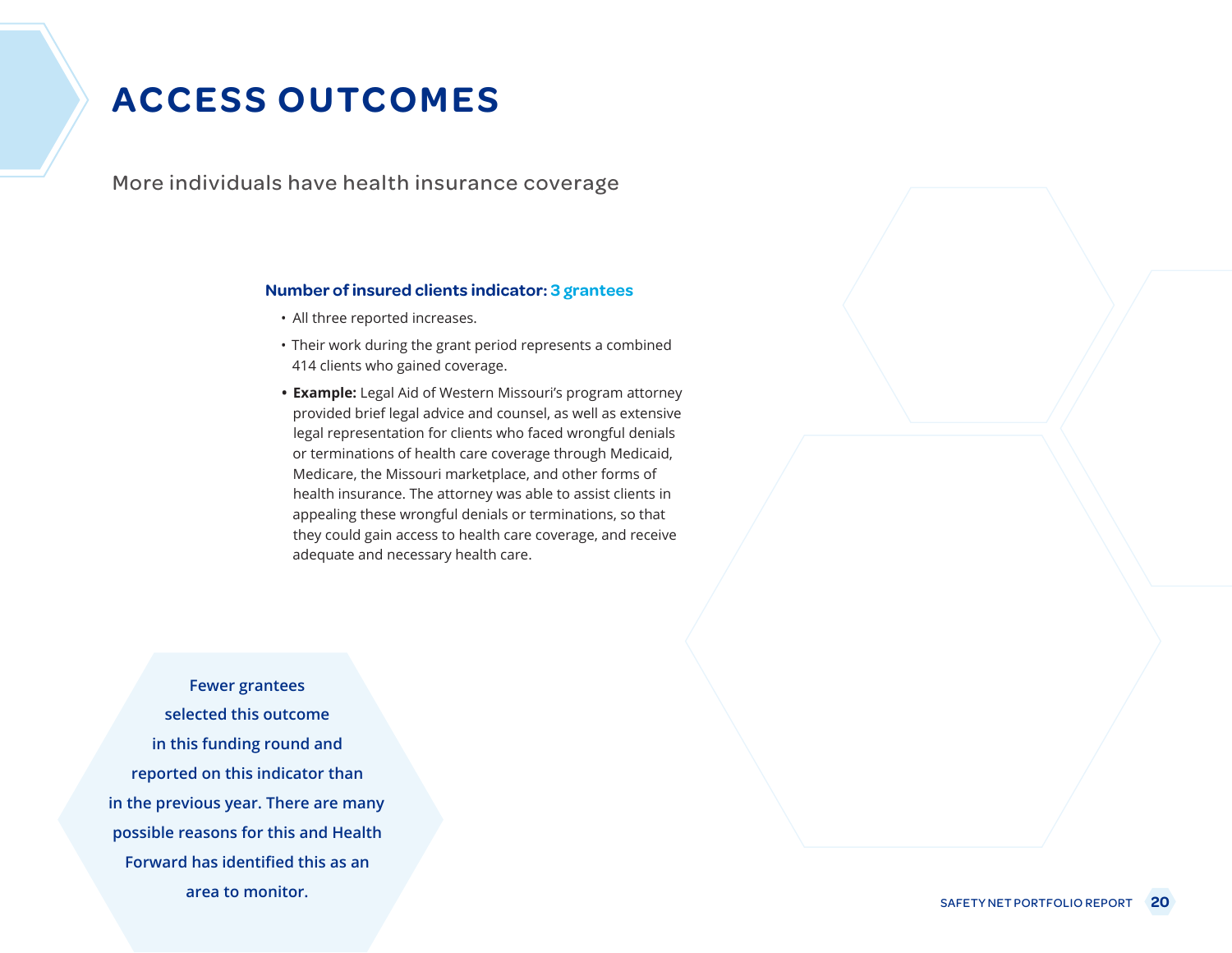Clients successfully navigate the health care system

Nine grantees reported on indicators related to patient navigation.

#### **Number of clients who have completed a referral provided by your organization: 7 grantees**

- Grantees reported this in different ways
	- Four reported the rate of completed referrals, which ranged from 13 percent to 85 percent
	- Three reported the number of completed referrals, totaling 883

#### **Number of clients who have used your services because they were referred by another organization: 3 grantees**

- These three grantees cite a total of 408 clients who used the organization's services through a referral from another organization.
- **• Example:** Jewish Family Services (JFS) saw 328 clients during 2017, an increase in capacity of 79 clients over the prior year. Partner agency MARC provided enhanced information and referral to 1,073 individuals last year, 209 of whom were linked with care management services at JFS and other partner organizations.

#### **Number and type of organizations in your referral network: 3 grantees**

- The number and type varied between grantees, but referral networks were critical to the work accomplished.
- **• Example:** Lazarus Ministries partnered with the UMKC Dental School to operate the SMILE Clinic to bring critical dental assessment and care to homeless individuals. A new pop-up clinic through a partnership at Iglesia del Camino de Verdad in the northeast neighborhood of Kansas City, Missouri, allowed the program to expand services to more Latino residents and connect them to dental care.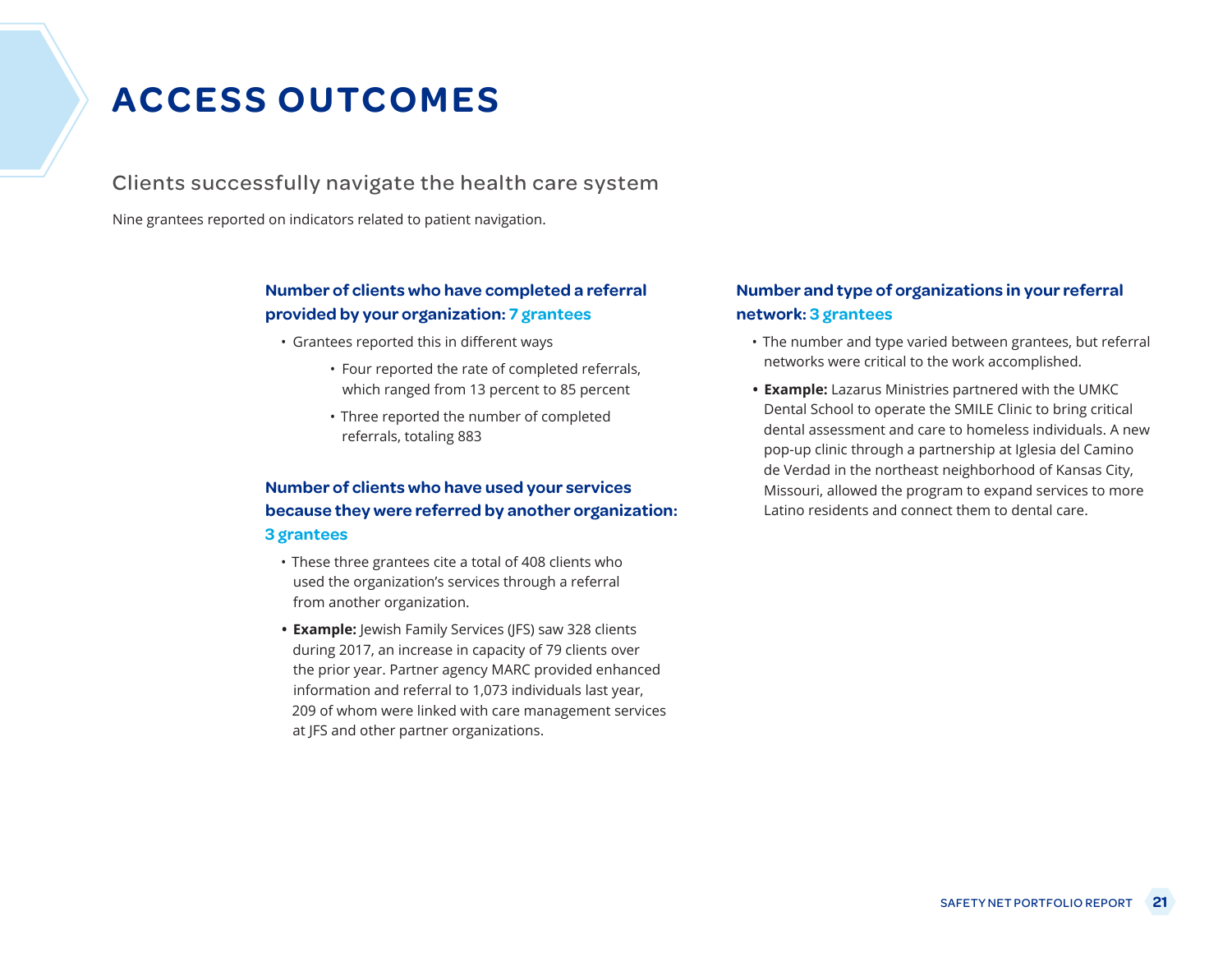#### **KC CARE HEALTH CENTER**

**"**

Health Forward funds supported service delivery and core operating costs that allow KC CARE to decrease health disparities by providing medical and dental services to some of the community's most vulnerable citizens. With the increase in demand, KC CARE has worked to increase access and adapt to meet community needs by providing an expanding range of quality services. We have leveraged new opportunities by growing capacity and our range of patient-centered services… KC CARE offers expanded-hours clinics, same-day appointments, and access to specialty services all of which are critical to patient-centered practice.

**"**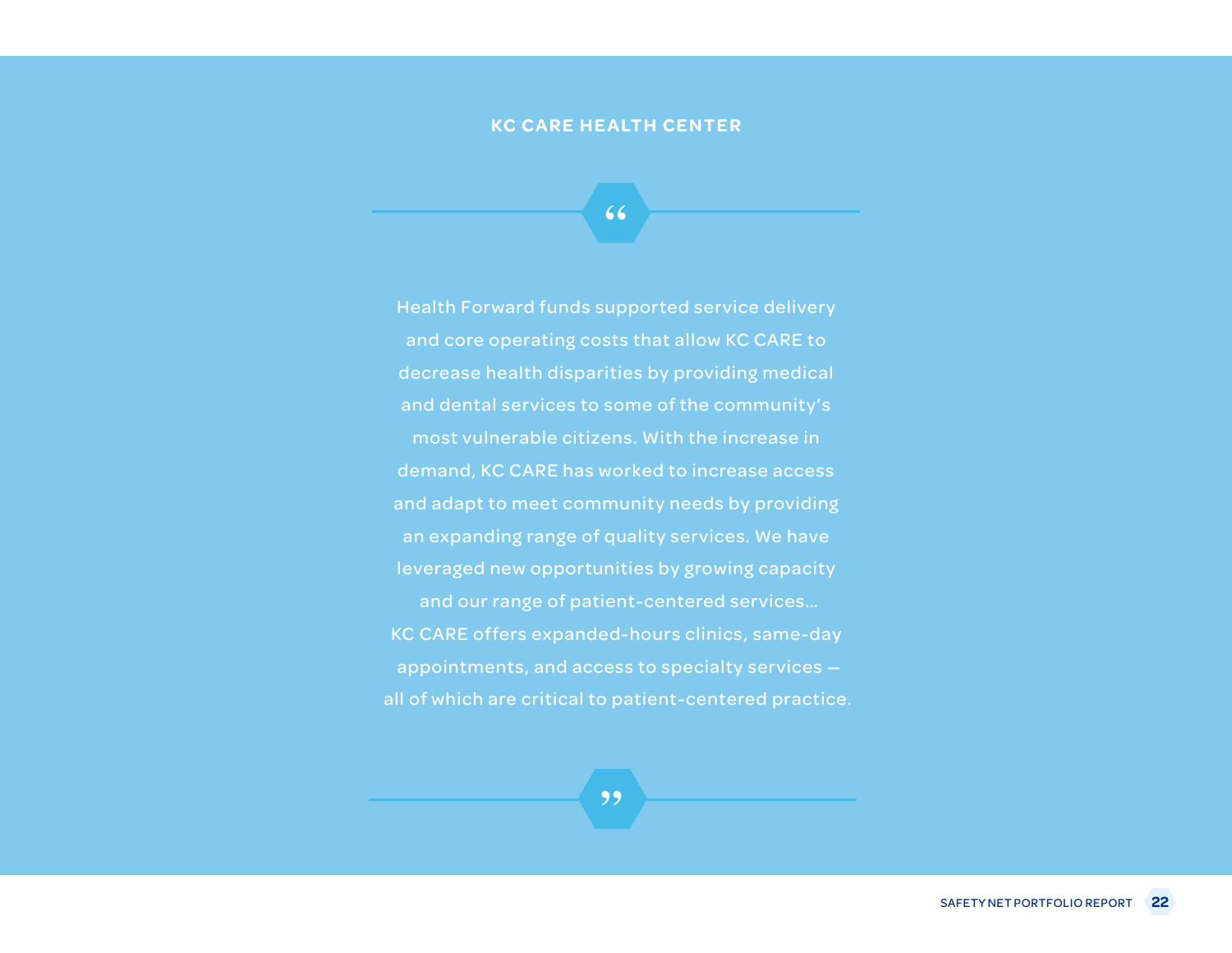

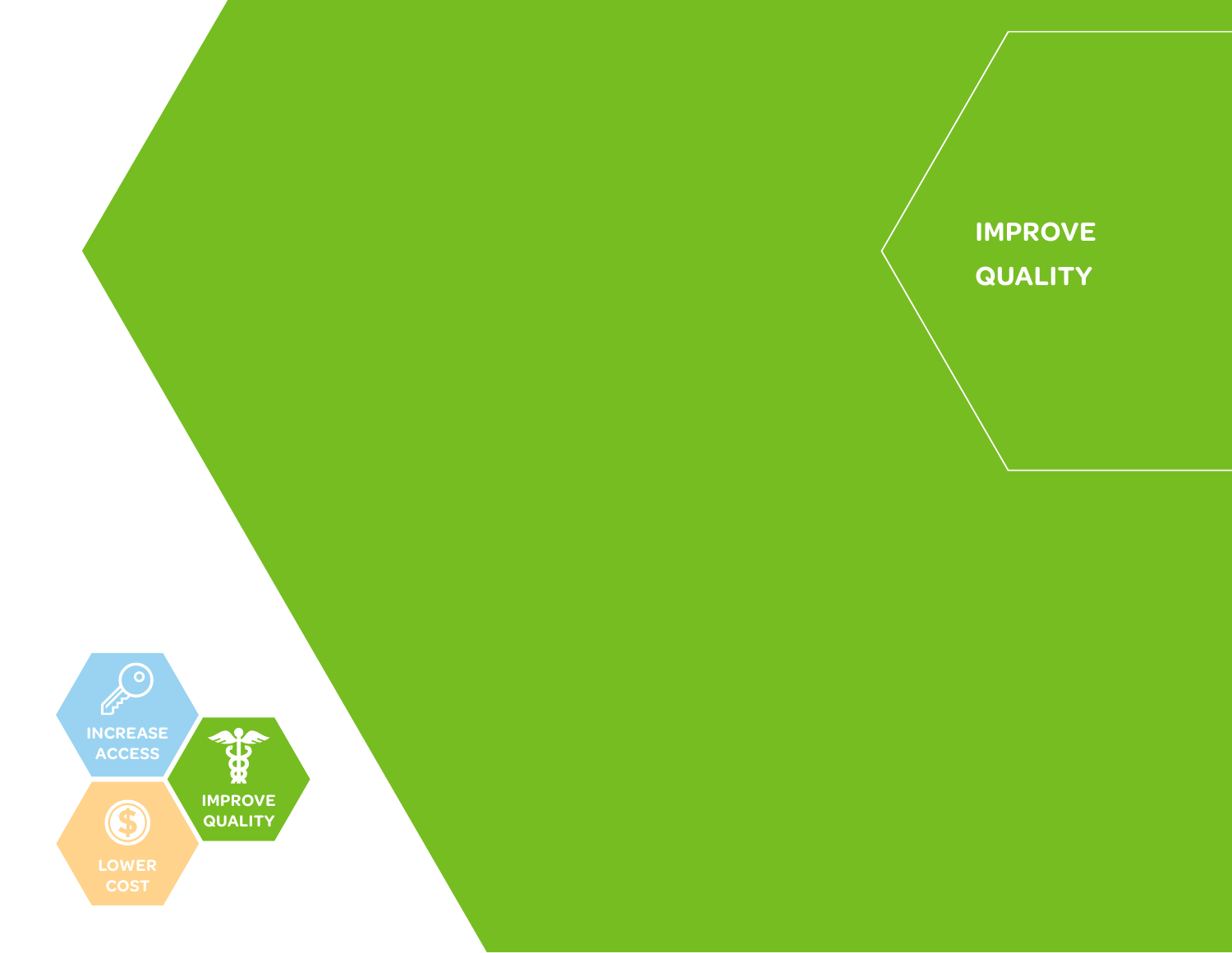## **IMPROVING QUALITY**

#### **Why Quality?**

Although increasing access to care often receives more attention in public discourse surrounding health care, the importance of quality cannot be overstated. All people deserve high-quality care, and this is a critical component of reducing health disparities and increasing health equity.

To move toward our vision of healthy people in healthy communities, Health Forward must support the improvement of health care quality for the underserved in our service area.

The U.S. Institute of Medicine defines quality as the degree to which health services for individuals and populations increase the likelihood of desired health outcomes and are consistent with current professional knowledge. Quality care addresses six key domains:

Safety **Timeliness** Patient-centeredness Efficiency Effectiveness Equity

#### **Quality Overview**

Twenty-three grantees used at least one strategy to improve quality within the safety net system. The following pages highlight some of these strategies and the outcomes and indicators associated with them.

#### **Quality Summary**

- In comparison with the year prior, 2016 grantees focused more on quality strategies.
- The top two quality strategies selected by grantees were implementing evidence-based models and developing strategic partnerships.
- Health Forward also saw growth in the number of organizations promoting integrated systems of care and promoting system transformation.
- Only one grantee implemented strategies related to advancing leadership and workforce development. The same was also true of strategies related to advocating for policies that improve health.
- Quality can be more difficult to measure directly. In many cases multiple indicators can correlate with a single strategy, and no one outcome provides a full picture of quality.

## **10**

**Improve patient care experience, engagement, and satisfaction**

**Promote system transformation through implementation of innovative care models, practices, and workforce**

**6 Grantees**

### **2 Grantees**

**Advance the use of health data and health information technology**

**Advance leadership and workforce development opportunities**

**1 Grantee**

#### **12 Grantees**

**Advocate for and support policies that improve health**

**1 Grantee** 

**Develop strategic partnerships through formal agreements that lead to system transformation**

### **7 Grantees**

**Implement evidencebased, practice-based, and promising practices in service delivery**

**14 Grantees**

**Promote integrated systems of care across safety net clinics, hospitals, providers, and key communitybased services**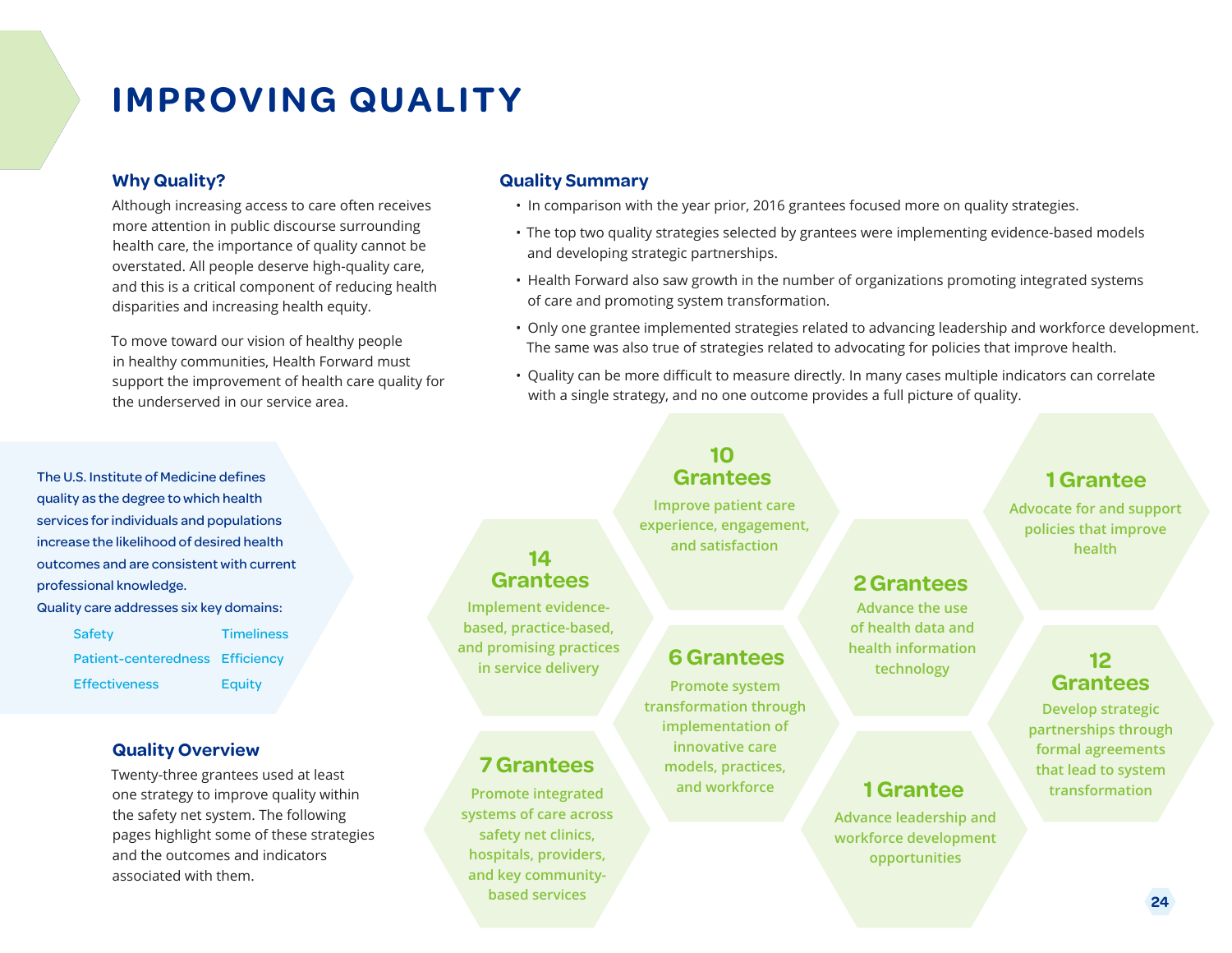Implement evidence-based, practice-based, and promising practices

> Fourteen grantees selected implement evidence-based, practice-based, and promising practices as a strategy to improve quality.

**Five grantees focused their efforts on providing holistic health services, including helping clients find housing, being sensitive to clients' abilities to pay for care, and seeking patient-centered medical home certification.** 

**Example:** To address chronic homelessness, Artists Helping the Homeless, in partnership with ReDiscover, proposed an evidenced-based approach known as Housing First. The features of Housing First have included the direct, or nearly direct, placement of targeted homeless people into permanent housing; no requirement to participate in health or behavioral health services as a condition of housing; the use of assertive outreach to reach people who are reluctant to engage or remain engaged; and the continued effort to provide case management and housing services and supports.

**Five grantees aimed to better serve diverse populations, such as disabled persons, persons with pre-diabetes, and persons from different cultural backgrounds through educating caregivers and rearranging protocols for care.**

**Example:** Duchesne Clinic provided chronic disease management and care coordination including culturally competent diabetes health education. The diabetes educator uses the American Association of Diabetes Educators AAED 7 Self-Care Behaviors curriculum, an evidence-based approach.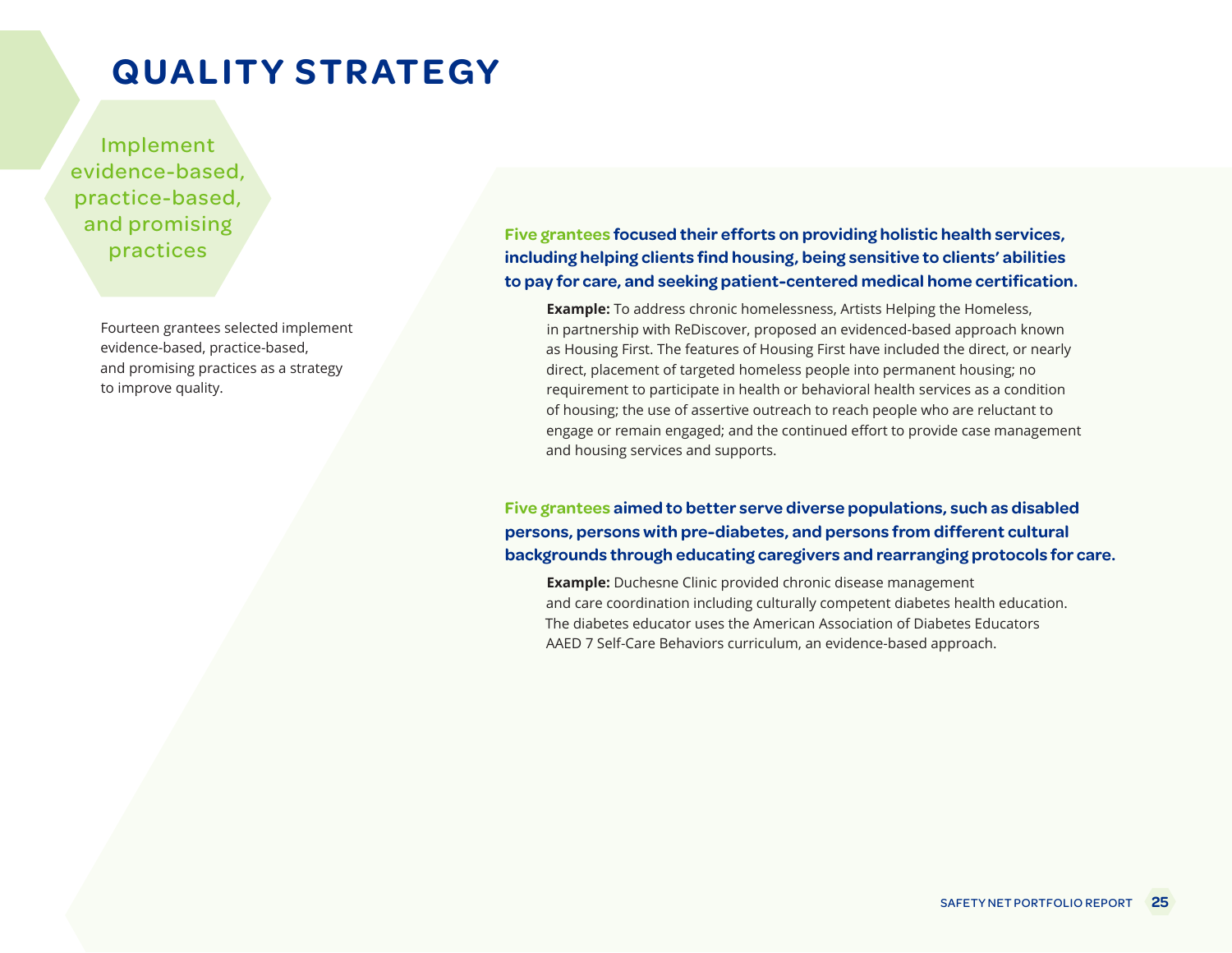Implement evidence-based, practice-based, and promising practices

**Four grantees addressed indirect causes of poor physical health (e.g. financial background, mental health) and provided greater support for clients at risk for preventable diseases such as diabetes.**

**Example:** Thrive Allen County's care coordination program used evidence-based strategies to prevent and reduce the incidence of obesity, diabetes, hypertension, and stroke. The Diabetes Prevention Program, a CDC evidence-based program, has helped a full class of 15 people in 2017. In 2018, Thrive is offering "4 Life," a hypertension management class based on "Check, change, control," a program of the American Heart Association.

#### **One grantee reallocated resources to better serve more people, based on evidence suggesting that doing so would not reduce quality of care.**

**Example:** The Visiting Nurse Association's in-home pharmacist program uses pharmacy student interns to implement a model that has been shown to be effective elsewhere with a full-time paid pharmacist. Thanks to the support of their partners at the UMKC–School of Pharmacy, the student-staffed program is producing positive results for aging clients while providing valuable experience for students.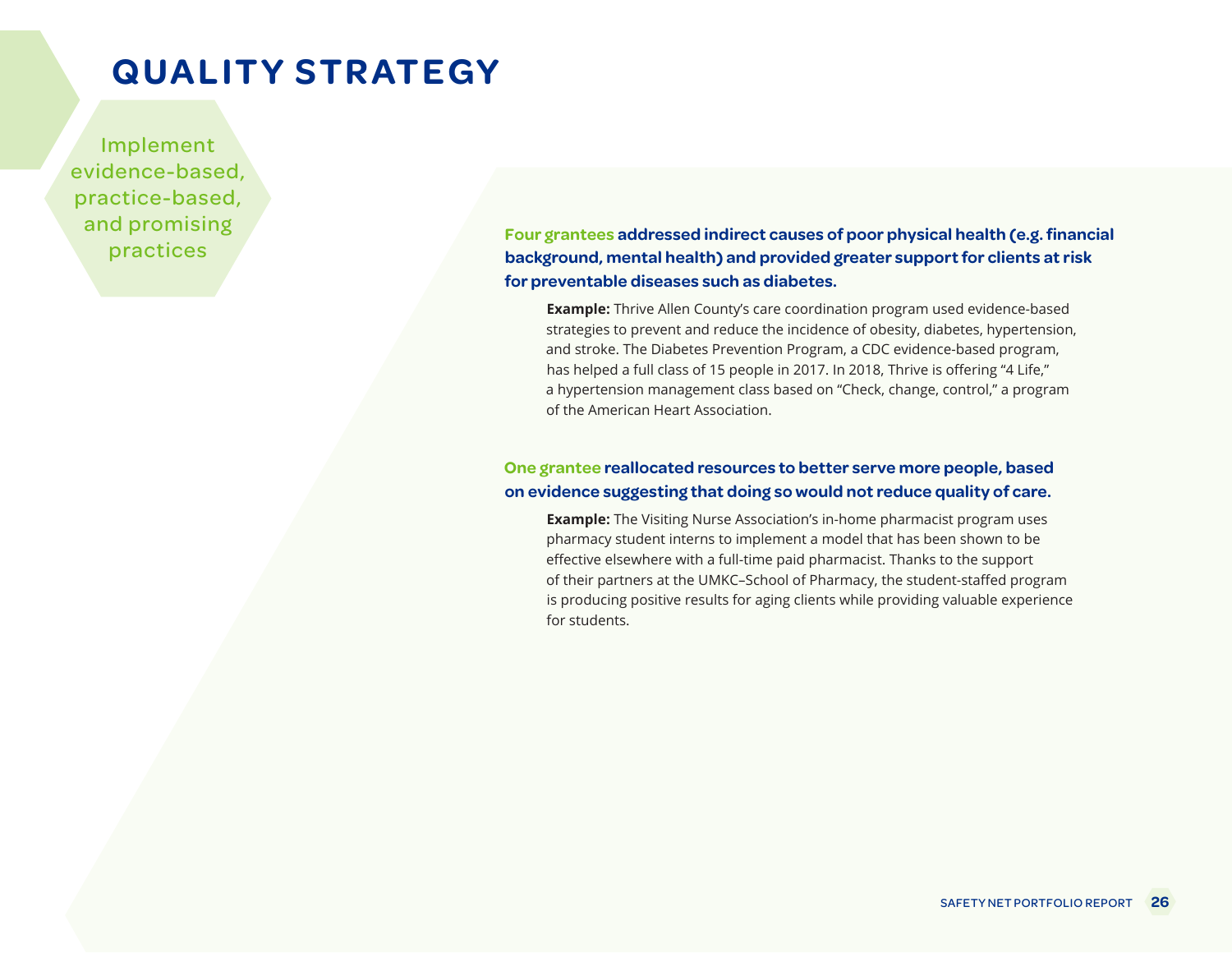### Develop strategic partnerships

Twelve grantees selected develop strategic partnerships through formal agreements that lead to system transformation as a strategy to improve quality.

Formal partnerships ranged from strong relationships with just one other organization to broad cross-organization systems of up to 13 service providers. During the grant term, grantees reported developing a total of 39 new partnership agreements.

**Four grantees used their formal agreements with other organizations to support each other's work by relying on each other's services, sharing specialists to provide cross-organizational trainings, or interns to supplement staff during regular operations. These partnerships also extended to school districts for one grantee.**

**Example:** Saint Luke's care coordination program has formal partnerships with numerous medical systems and safety net clinics by placing their community health workers on-site in those partner locations. Community health workers are located within three emergency departments of Saint Luke's Health System, the University of Kansas Hospital, Research Medical Center, and four outpatient clinics within Children's Mercy Hospital as well as nine safety net clinics. Community health workers identify clients in need of assistance with medical care.

#### **Two grantees used formal agreements to improve their referral networks, thereby expanding the range of care options that individual grantees could help clients navigate.**

**Example:** In the past year, the Community Health Center of Southeast Kansas (CHC/SEK) has forged partnerships with United Healthcare, one of the Medicaid managed care organizations, that is supporting a full-time population health manager at CHC/SEK and has transferred more than 1,000 of their members to CHC/SEK. As one of the lowest cost, highest quality Medicaid providers in the state, United designated CHC/SEK as its preferred provider and is working with them to make sure United Healthcare's participants are engaged. Toward that end, both United and CHC/SEK staff members work through lists of individuals who have not had preventive care in more than a year or who have medical conditions that would benefit from additional resources and case management. Once in contact with these individuals, the two organizations connect them to appropriate care.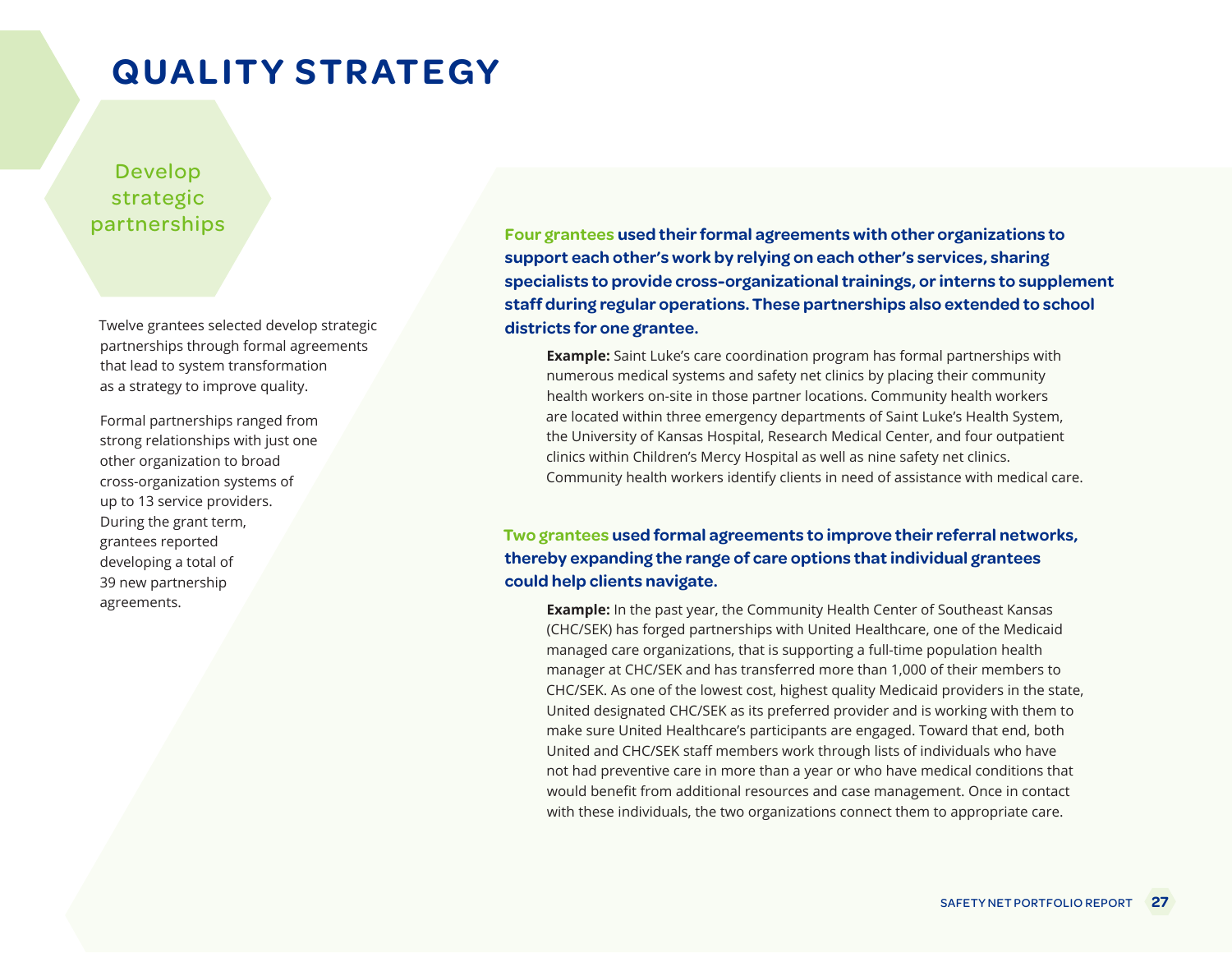Develop strategic partnerships

**Two grantees leveraged a formal partnership with each other to merge into a federally-qualified health center look-alike organization.**

**Example:** As part of a shared vision to improve community health by reducing health disparities and increasing access to care, Turner House Clinic and KU Health Partners/Silver City Health Center joined a third Wyandotte County safety net clinic to form Vibrant Health under the federally qualified health center model.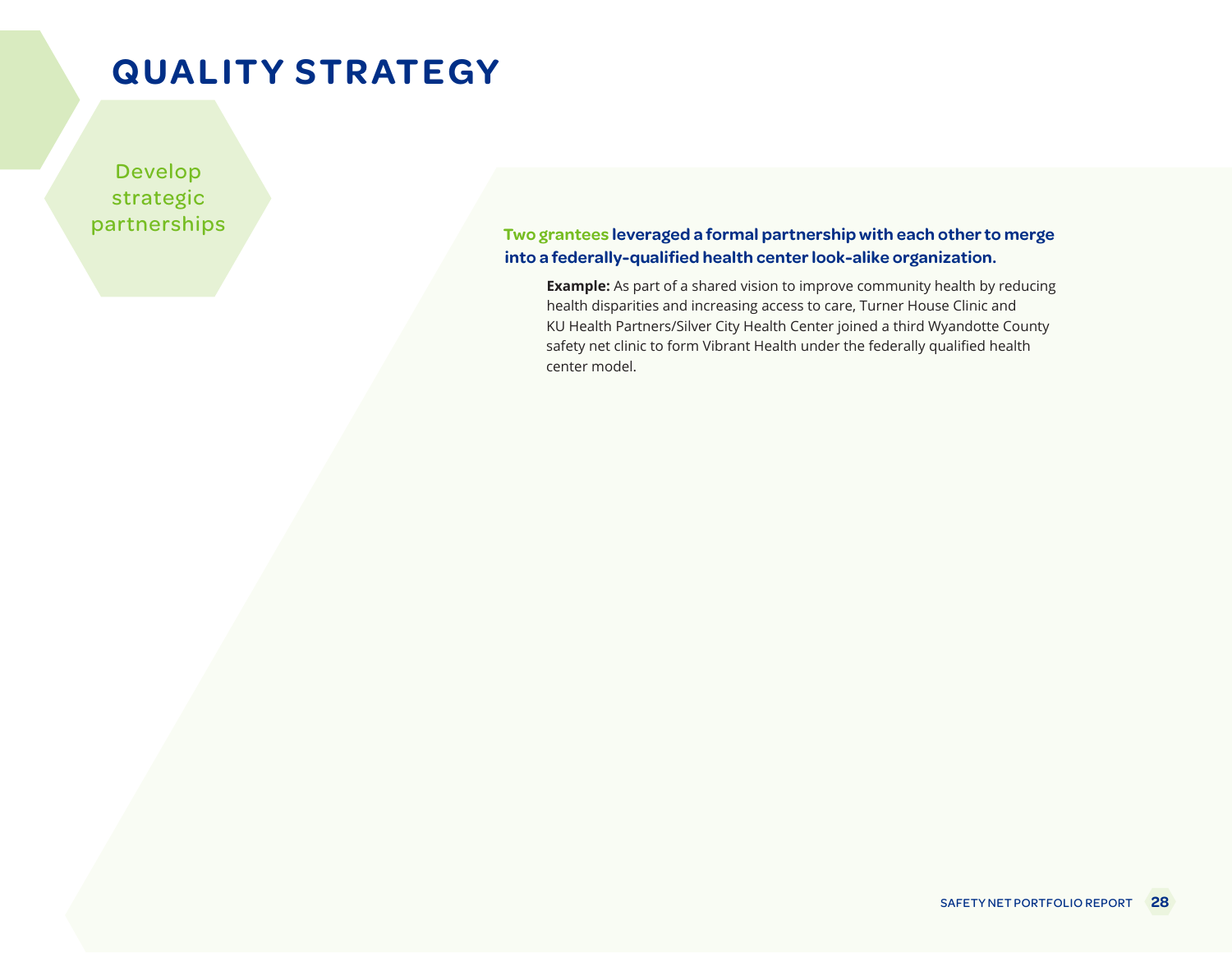Improve patient care experience

Ten grantees selected improve patient care experience as a strategy to improve quality.

**Three grantees aimed to improve the patient care experience by investing in public outreach including providing complimentary services to the public and first approaching prospective clients publicly, rather than in a clinical environment.**

**Example:** The program attorney at Legal Aid of Western Missouri conducted outreach events at various local agencies throughout the program period.

**One grantee focused specifically on improving the quality of its care by renewing recognition as a patient-centered medical home.**

#### **One grantee described its efforts to make care less demanding on clients' time and travel by coordinating all care to take place in as few visits as possible.**

**Example:** KU Endowment (JayDoc Free Clinic) provides almost all basic laboratory testing in-house on the night the patient is seen. This has allowed the clinic to successfully see and treat clients within one night as well as provide them definitive results on a variety of conditions.

**One grantee sought to better engage its clients by improving culturally and linguistically competent practices in its care, through staff trainings and hiring translators.**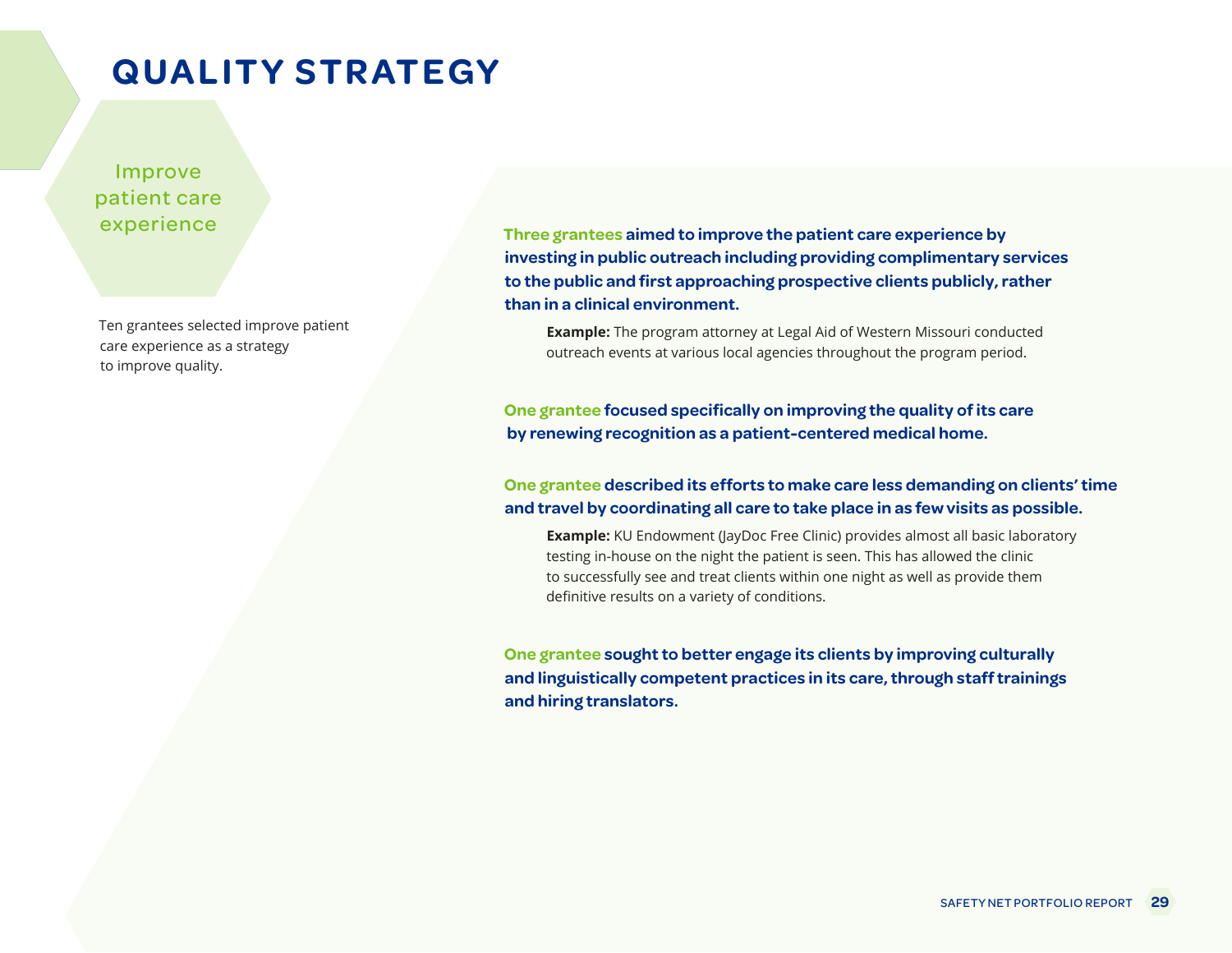24 grantees reported using at least one outcome to improve the quality of health care within the safety net. Compared to 2015, more grantees are investing in the improved patient care experience, engagement, and satisfaction strategy. Quality outcomes were generally clustered around patient health and patient experience.

### **Improved health 13 Grantees**

**Improved capacity to deliver high quality care**

### **16 Grantees**

**Improved patient care experience, engagement, and satisfaction**

# **outcomes**

**Increased use of evidence-based, promising practices, and patient-centered strategies in service delivery 5 Grantees 5 Grantees**

#### **5 Grantees**

**Increased formalized and meaningful partnerships between health care providers and social services 5 Grantees 5 Grantees**

**Multi-sector groups work together to produce systems level change\***

**Greater integration of care**

#### **2 Grantees**

**Policies are established that improve health\***

#### *\* These outcomes were new in 2016.*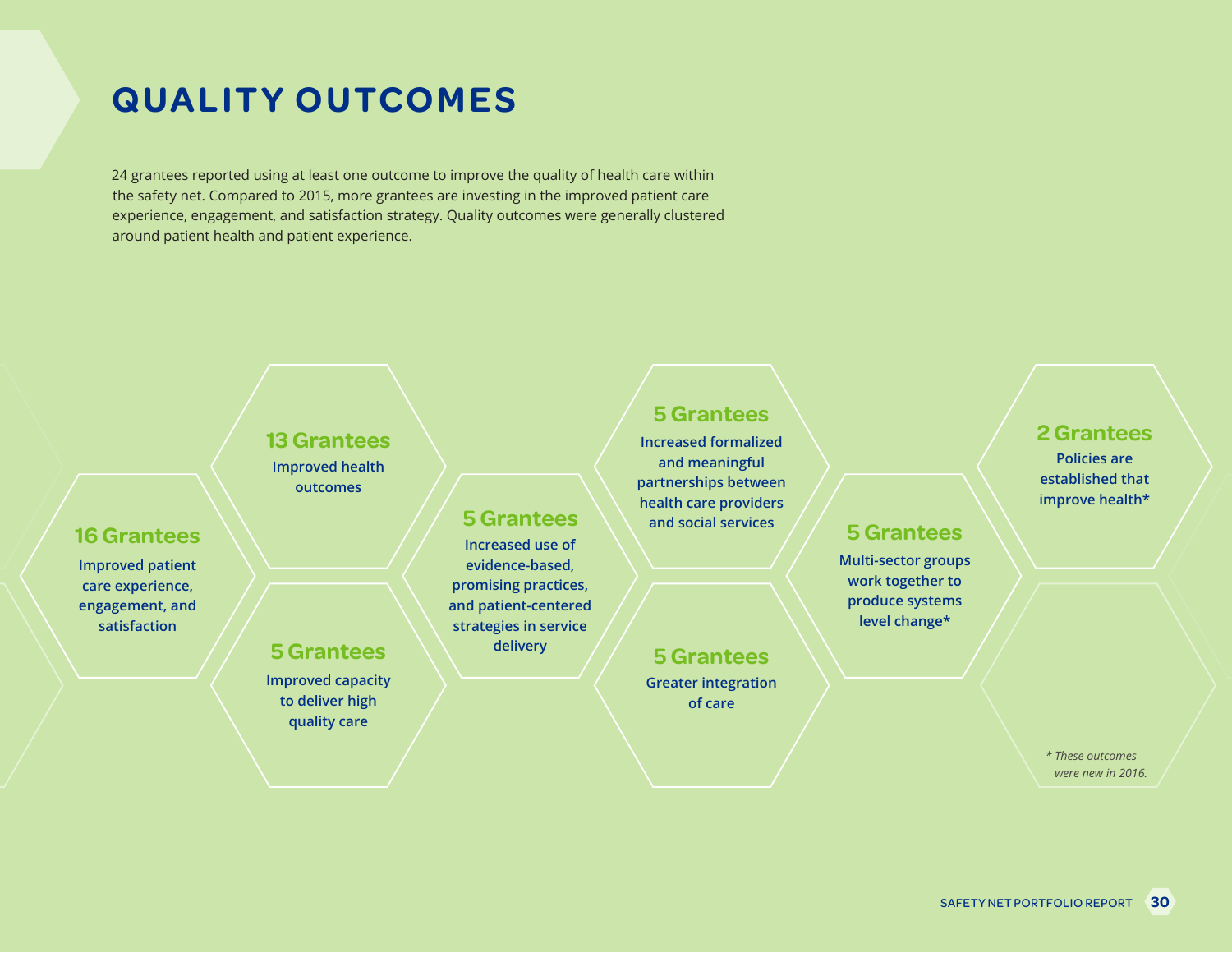### Improved patient care experience, engagement, and satisfaction

Sixteen grantees reported on indicators related to patient experience, engagement, and satisfaction.

#### **Patient satisfaction with their visit/experience/ provider: 13 grantees**

- Organizations are collecting this information differently (e.g. paper surveys distributed to a sample of clients or electronic surveys sent to all clients) and using different tools — there is no single approach.
- Patient satisfaction is generally straightforward to measure, and many grantees are already collecting this data.
- This is an important element of value-based care and a useful indicator for how well a clinic is serving clients.

#### **Increased patient engagement with their health care experience: 6 grantees**

- This indicator was often reported in a qualitative manner, but it is clear that grantees are working at both patient and system levels.
- **• Example:** Jewish Vocational Service provides culturally competent services that respect the culture of refugee and immigrant clients. The use of interpreters in health screenings and navigation is vital for refugees to experience quality care and understand their diagnosis and treatment. Without interpretation, treatment is ineffective and not patient-centered.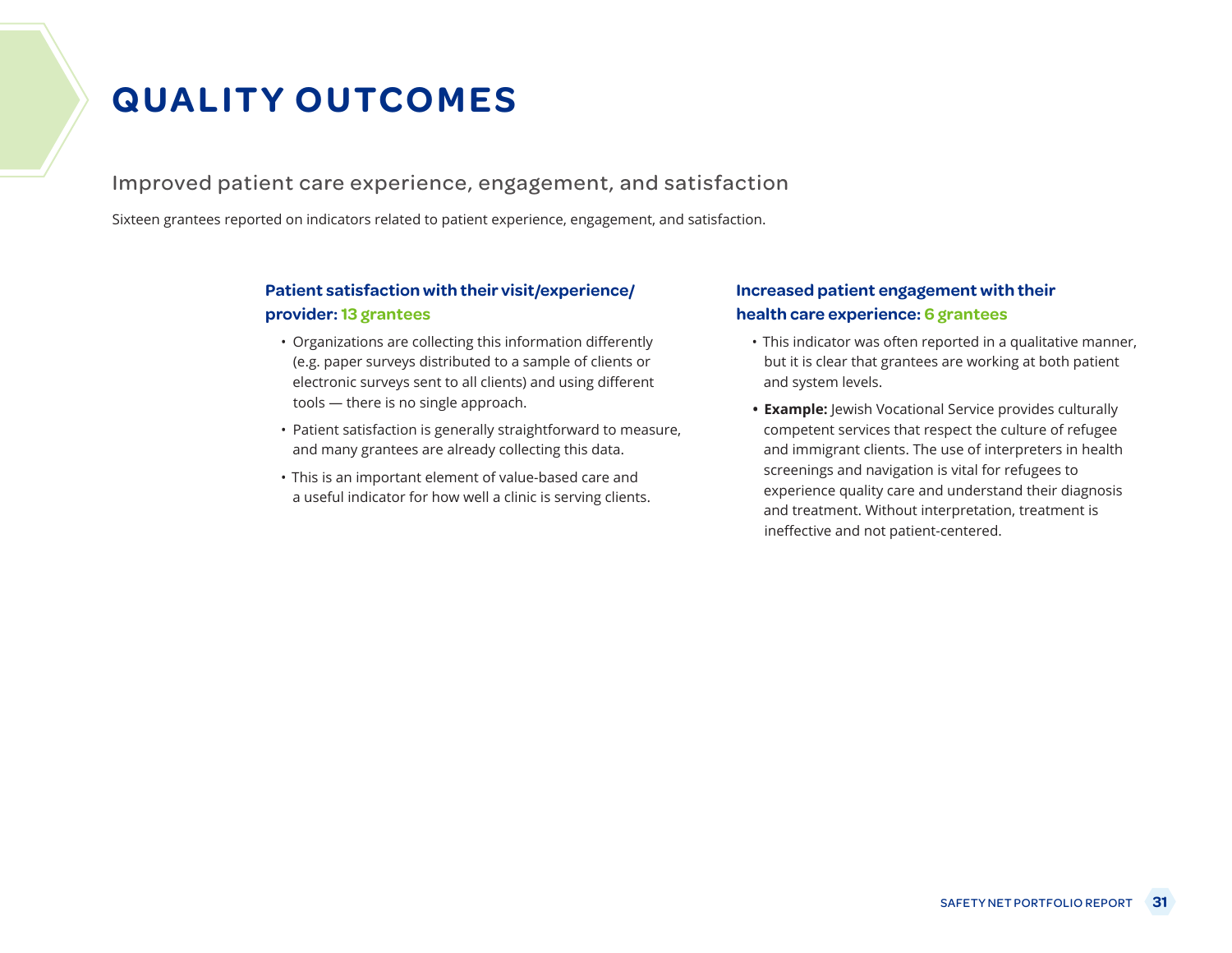#### Improved health outcomes

Thirteen grantees reported on indicators related to patient health. Some relevant comparisons to national performance on these measures are provided for additional context. The National Center for Quality Assurance (NCQA) collects Health Effectiveness Data and Information Set (HEDIS) information from health plans and other health organizations. The HEDIS numbers provided below are for the nation-wide Medicaid population in 2016.

#### **Diabetes — HbA1c measure of 9 percent or higher, indicating poor glucose control: GRANTEES GRANTEES 5 grantees 37% 5** grantees **60%**

- Percentage of clients with poorly controlled diabetes range from 24–49 percent with an average of 37 percent.
- The HEDIS comparison for poor control **HEDIS HEDIS** in Medicaid clients for this measure was **43.3% 56.5%** 43.3 percent, so our grantees are on average achieving better results for clients.
	- **• Example:** KC CARE noted that they are striving to progress beyond the "old" model of the patient simply seeing a doctor and receiving medication to an updated model of incorporating the patient more actively into self-management of their care. This is a challenge due to limited funding for needed support services.

#### **Hypertension — Blood pressure reading less than 140/90, indicating adequate control: 4 grantees**

- Percentage of clients with well controlled hypertension ranged from 46–69 percent with an average of 60 percent.
- The HEDIS comparison for this measure was 56.5 percent, so our grantees are on average achieving better results for clients.



#### **Dental sealants — Pediatric clients receive a sealant on their first molar: 3 grantees**

- Percentage of clients who received a sealant were 54 percent, 63 percent, and 84 percent respectively.
- In 2016, all federally qualified health centers in Missouri averaged 49 percent on this indicator, meaning our grantees are on average achieving better results for clients.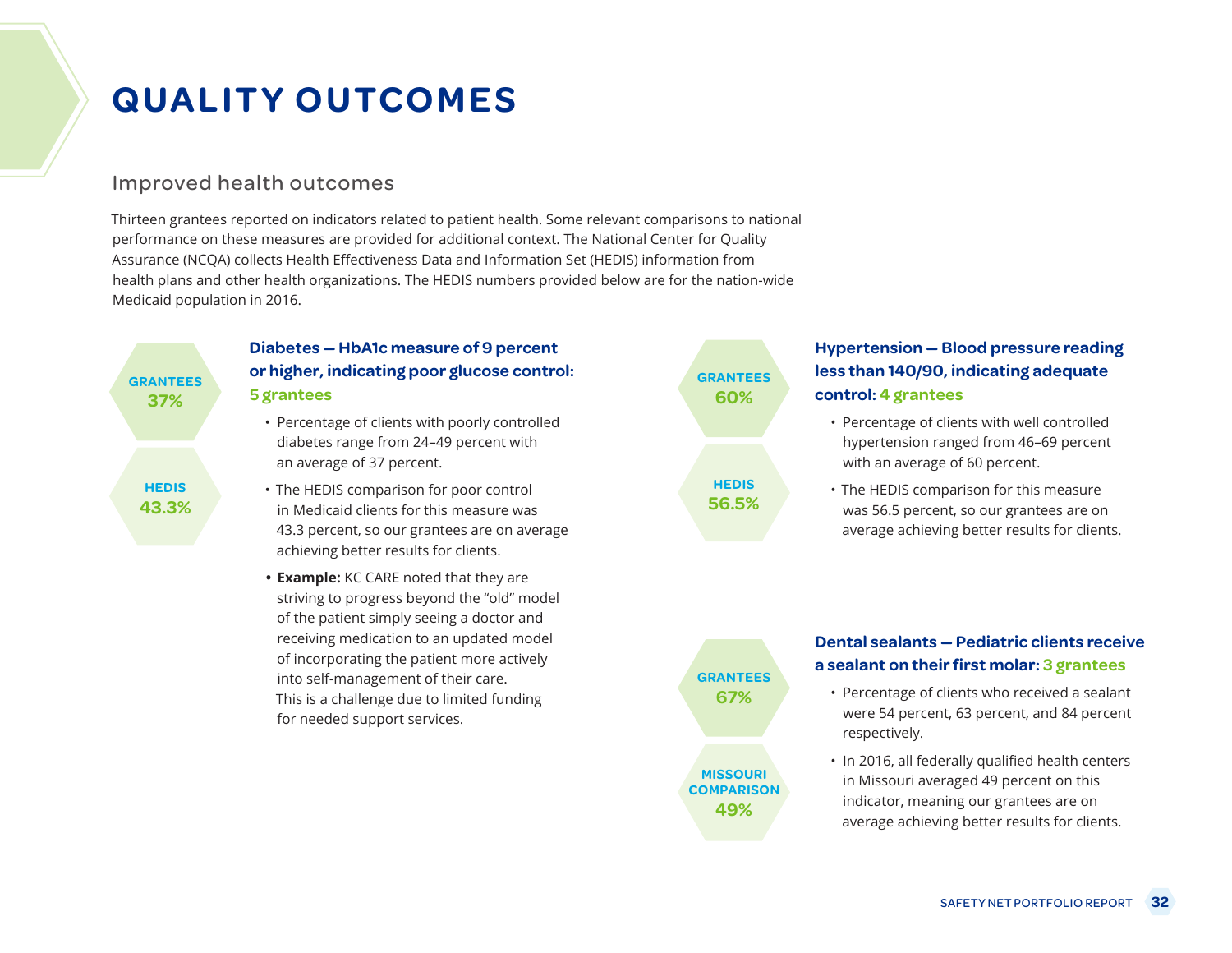Improved health outcomes

| <b>GRANTEE</b>                  | Asthma – Use of appropriate<br>1 grantee                                                                                                    |
|---------------------------------|---------------------------------------------------------------------------------------------------------------------------------------------|
| 97.3%                           | • 97.3 percent of clients were pr<br>the appropriate therapy.                                                                               |
| <b>HEDIS</b><br>29.6%/<br>51.7% | • The HEDIS measure for this in<br>29.6 percent for children and !<br>for adults, so our grantee is or<br>achieving better results for clie |

## **A** medications:

rescribed

dicator was 51.7 percent n average ents.

#### **Patient's perception of their own health: 3 grantees**

- This indicator is recognized as a reliable proxy for assessing patient health status.
- One grantee had 82 percent of clients report improved health. Another grantee experienced 82 percent of clients reporting their health was good or excellent. The third grantee reported that 87 percent of clients felt positive about managing their health care needs.



#### **Tobacco use screening and cessation intervention: 1 grantee**

• The HEDIS measure for this period was 76.2 percent, so our grantee achieved better results for clients.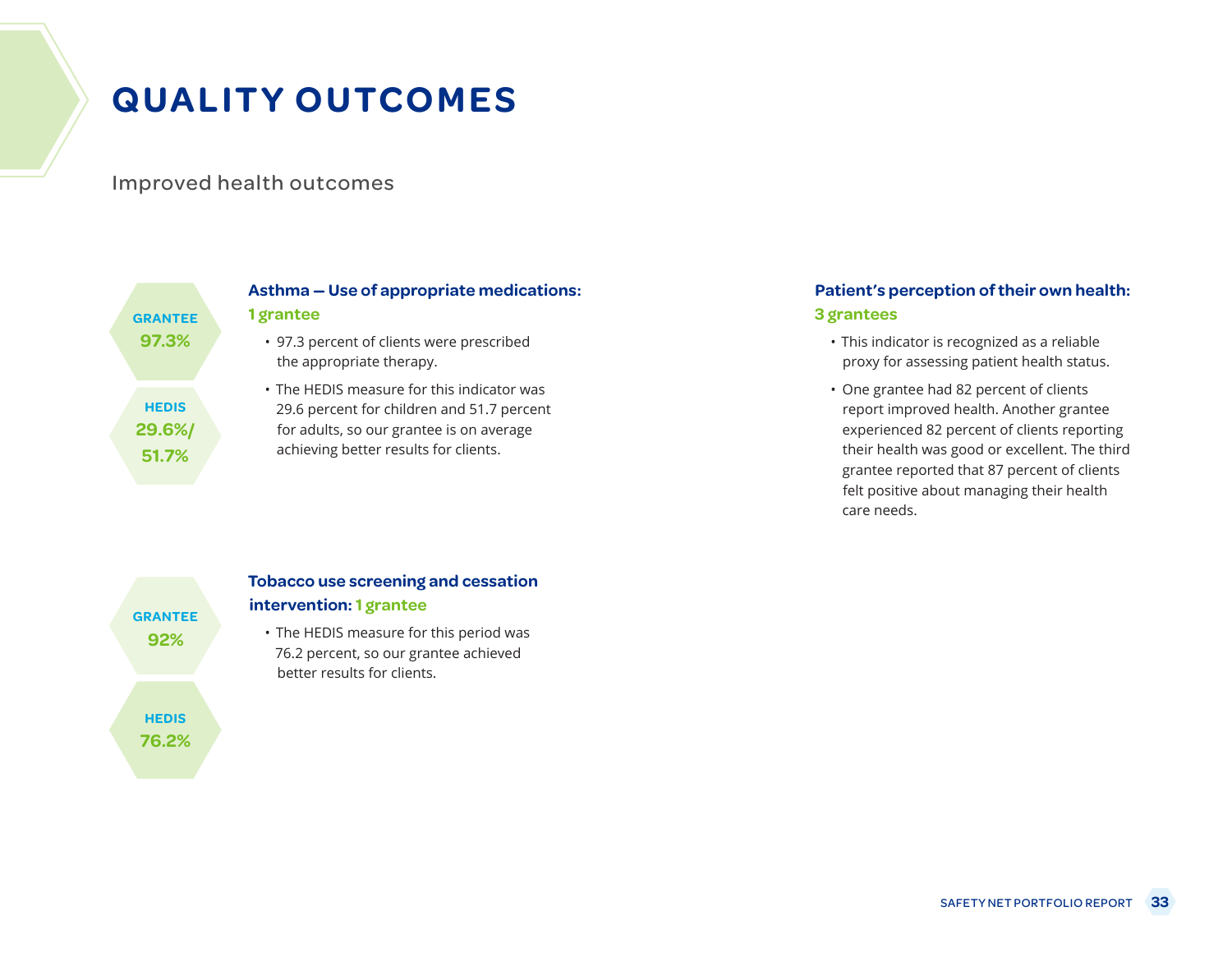### Increased formalized partnerships

A total of five grantees reported on indicators related to improving quality through increasing partnerships.

#### **Type of new partnerships with other health care delivery providers and social services: 4 grantees**

**• Example:** Community Health Center of Southeast Kansas is partnering with a district drug court in providing medical evaluation and medication-assisted treatment (an evidence-based model of care to overcome opioid abuse) to participants. This is a model program for the nation as an alternative to imprisonment for those with drug-related offenses.

#### **Changes to existing partnerships with other health care delivery providers and social services: 3 grantees**

**• Example:** KU Endowment (JayDoc Free Clinic) strengthened existing partnerships with the Community Health Council of Wyandotte County and its Community Health Worker program. Through monthly phone meetings and in-person meetings between the social service directors, they continue to enhance their relationship and work toward establishing more efficient, effective visits for clients.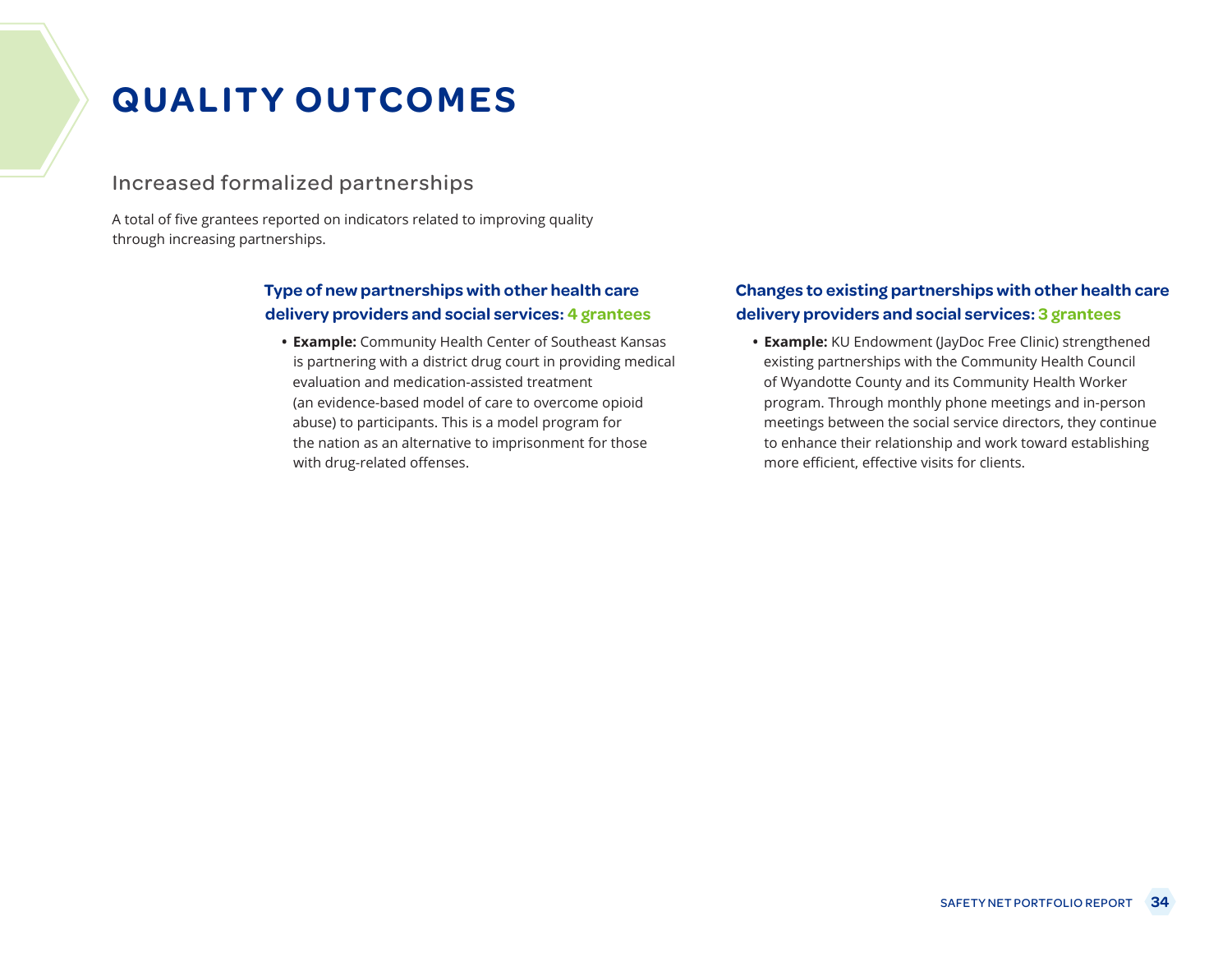#### Greater integration of care

A total of five grantees reported on indicators related to improving quality through greater care integration.

#### **Data sharing arrangements with other health care delivery providers and social services: 4 grantees**

- Swope Health set up data-sharing agreements with a homeless shelter and a dental clinic to better facilitate patient contact and holistic care. Synergy Services better facilitated data sharing between practitioners of different specializations within their organization.
- **• Example:** The Visiting Nurse Association improved its program by allowing access to patient electronic health records with pharmacy students who provide in-home medication reconciliation.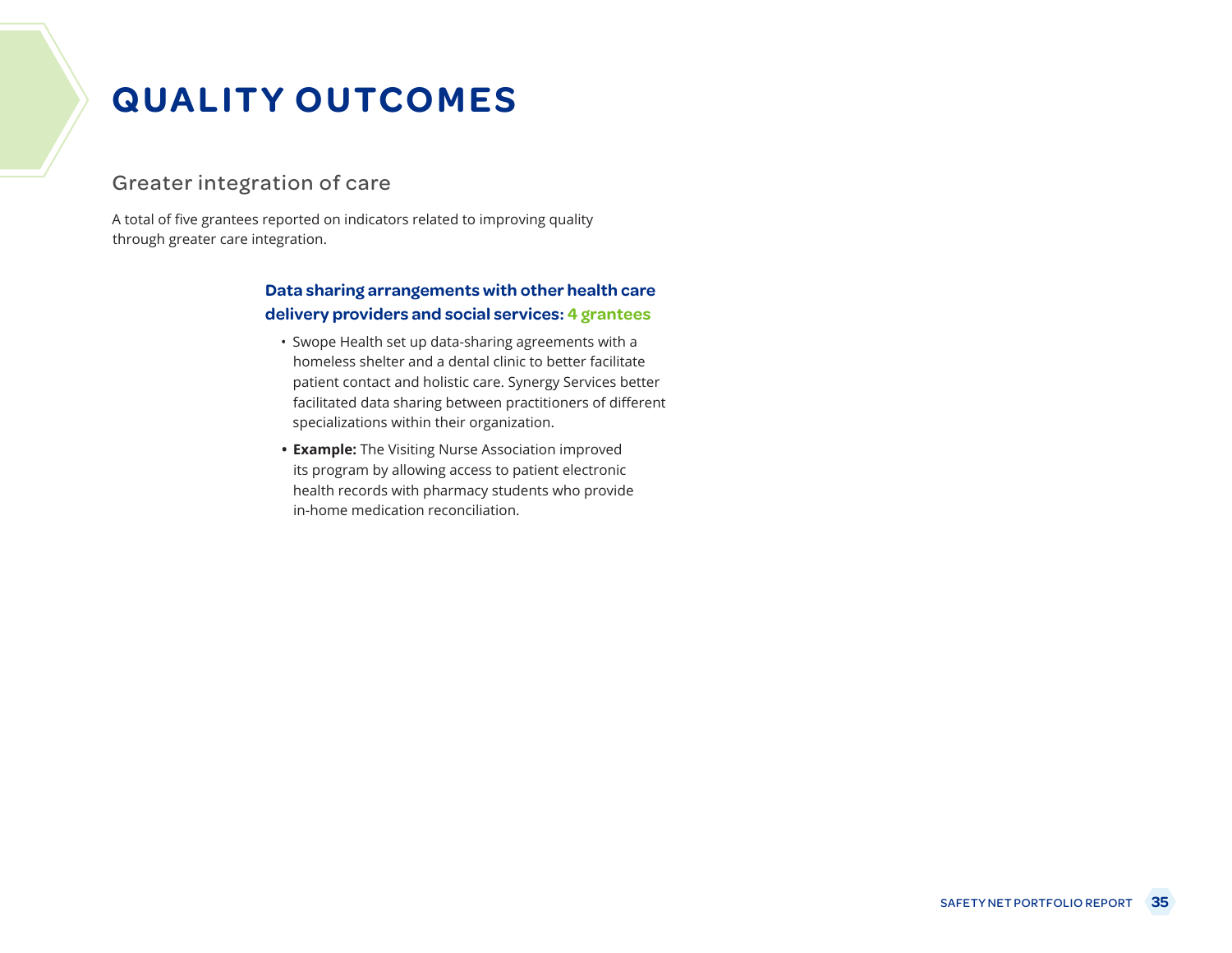### **"**

Resiliency Center's clinic is based upon the medical home model. This model fulfills the underlying goals of Synergy's Resiliency Center as it not only ensures quality health care, but it emphasizes consistent ongoing relationships between the health care providers and the patient.

Through the years of working with (homeless youth), Synergy has found that youth who succeed, no matter how traumatic their experiences, are those who have found positive primary connections with others. Based on the year-end report for 2017, the rate at which teens return to the clinic fluctuates from month to month, but over 50 percent of these youth who previously had little-to-zero access to health care throughout their lives are returning for additional and or follow up care and nearly 25 percent of the youth

returned to the clinic more than three times. This level of engagement demonstrates that the youth are making permanent connections with clinic staff , experiencing little wait time for appointments, and finding staff to be helpful in meeting their needs.

Prior to the clinic, less than 10 percent of youth Synergy served were able to have return visits to medical services, and they often saw different providers, had to use different clinics based on availability, and treatment was generally provided on a one-time basis rather than ongoing care for prevention or chronic conditions.

All patients are encouraged to be active partners in their health, their treatment plans, and to any education and prevention information necessary for optimal health and success.

**"**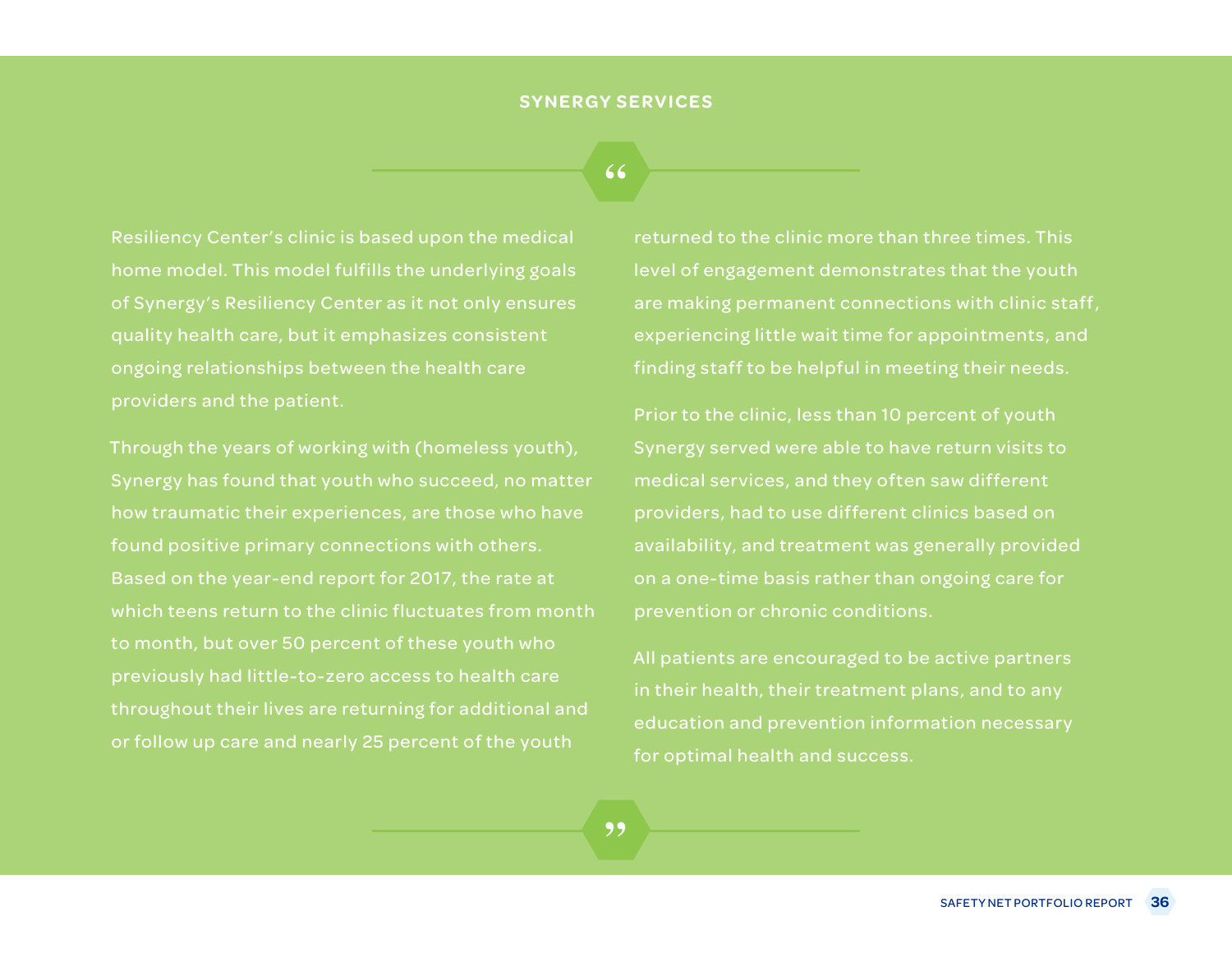

**REDUCING COST**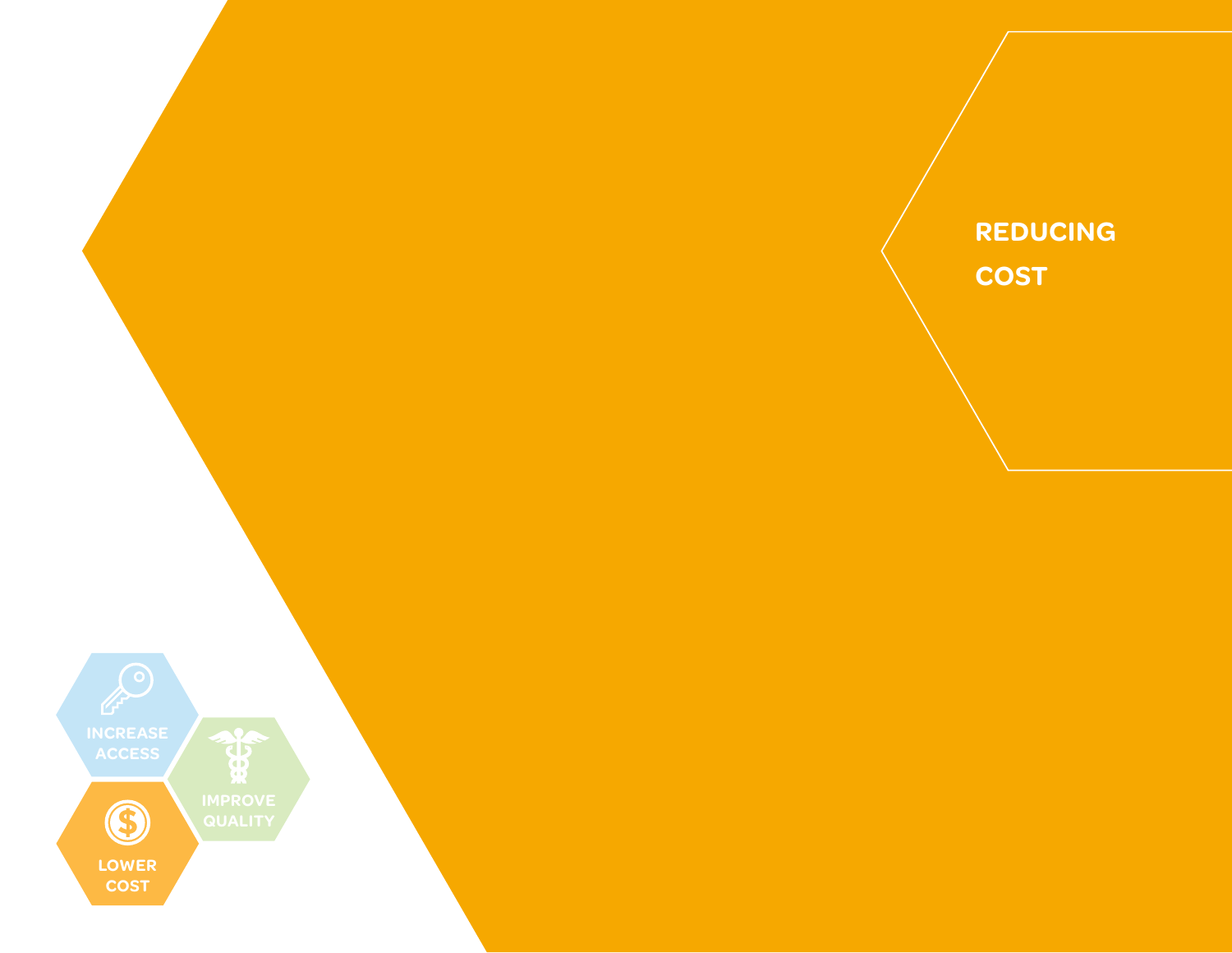# **REDUCING COST**

#### **Why Cost?**

When compared to health care around the globe, health care in the United States costs more and results in poorer overall population health. The current rate of increasing health care cost is unsustainable, so reducing cost must be central to our philosophy and approach.

Given the reality of limited resources and significant community need, the health care system requires strong partnerships. Members of the safety net system must work collaboratively to leverage resources and meet needs. This is also central to a value-based care model, which prioritizes quality and patient outcomes.

Health Forward recognizes our grantees address cost reduction in a variety of ways. Cost indicators are especially difficult to measure given the complex factors that influence cost. Even so, we saw an increase in the number of grantees who are engaging in this area. They are working to reduce costs in ways that align with Health Forward's strategies.

#### **Cost Summary**

Quality health care reduces overall health care costs.

- Eighteen grantees reported reducing costs as part of their Safety Net strategies — an increase from the seven grantees who reported on this strategy as part of the previous cohort.
- This increase is not surprising, since in 2016, Health Forward requested that all programs address cost in some way.
- Cost continues to be difficult for grantees to report. Only 18 grantees selected this as a strategy, and only 16 of those grantees were able to report specific outcomes.

### **Cost Overview**

There are three distinct ways to frame health care costs: system-wide costs, organization-level costs, and patient out-of-pocket costs. All three of these measures contribute to the overall goal of reducing per capita health care costs.

Grantee organizations approach costs from multiple angles, and most grantees can speak to the ways their program reduces costs. However, given the complexity of cost indicators, not all grantees can measure it at this point. Those who are measuring costs are doing so in a variety of ways, based on the design of the program and available data, so it is difficult to make comparisons across the portfolio or programs.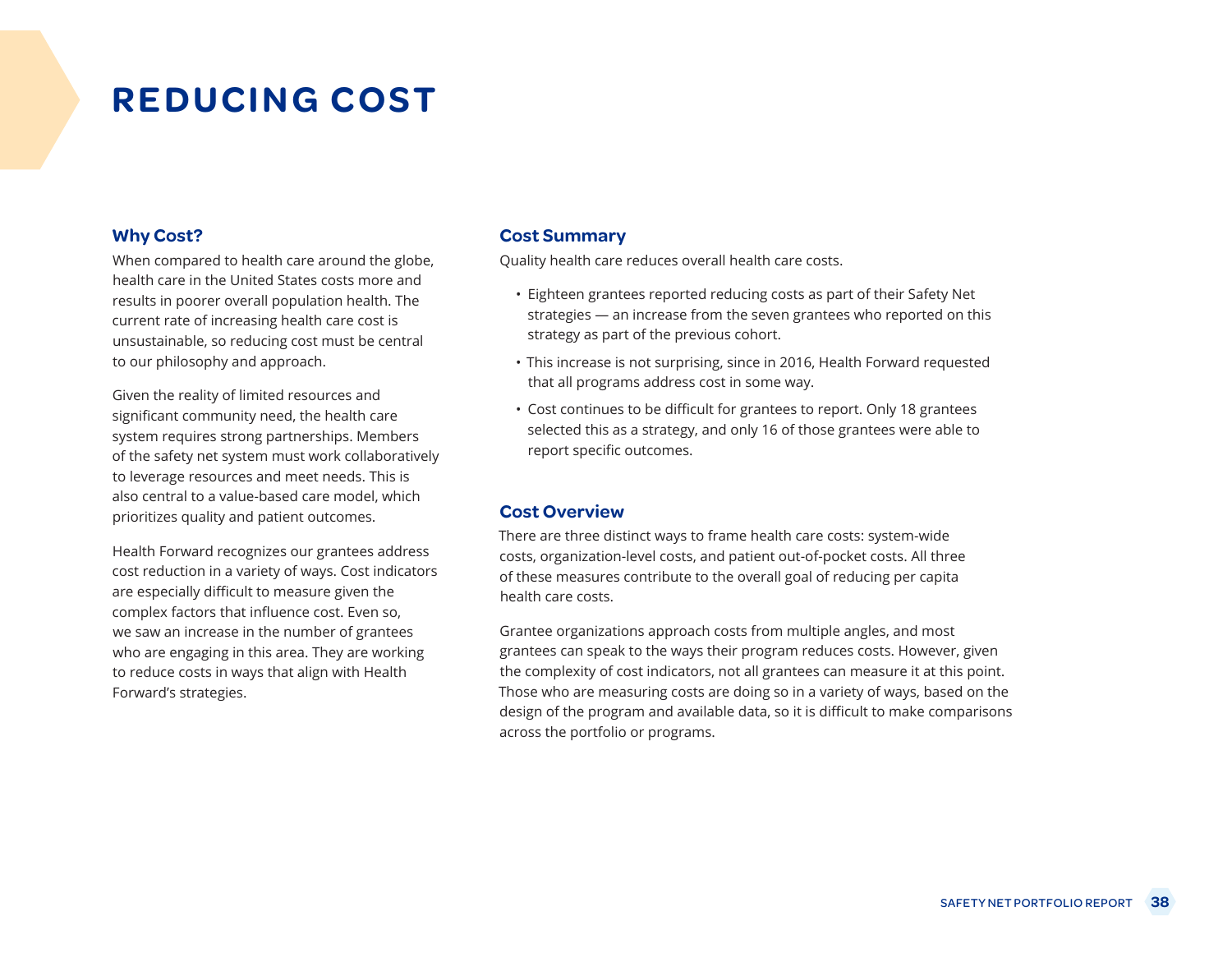# **COST STRATEGY**

### Reduce Cost

Health Forward's theory of change includes just one strategy related to cost reduction: Support approaches and policies that reduce costs, promote sustainability, or contain costs. Safety Net grantees approached this from a number of different angles.

**Seven grantees either directly subsidized patient costs or offered free or reduced rates to specific populations, including school-age children, the underinsured, the unemployed, and individuals suffering from homelessness or living in poverty.**

**Example:** Seton Center keeps cost at a minimum by offering one of the lowest sliding fee scales in the area.

**Seven grantees aimed to reduce health care costs by preventing emergency hospitalizations through increased access to preventive care. Specific strategies included providing transportation to clinics, offering translators, and reaching out to under-treated populations such as victims of domestic violence, refugees, and elderly individuals.**

**Example:** Rose Brooks Center partners with KC CARE Health Center to provide on-site medical services. Survivors of domestic violence often arrive at the shelter with multiple significant, mostly untreated health care needs. Before this program was implemented, it was not uncommon for residents to be transported to the ED in an ambulance, resulting in significant system costs.

**Six grantees focused their efforts on providing increased care to populations with chronic conditions, such as asthma, obesity, hypertension, HIV, and mental health diagnoses. These efforts overlapped with those described under the previous bullet.**

**Four grantees reduced costs by negotiating with their suppliers for discounts in basic medical or dental supplies as well as pharmaceuticals.**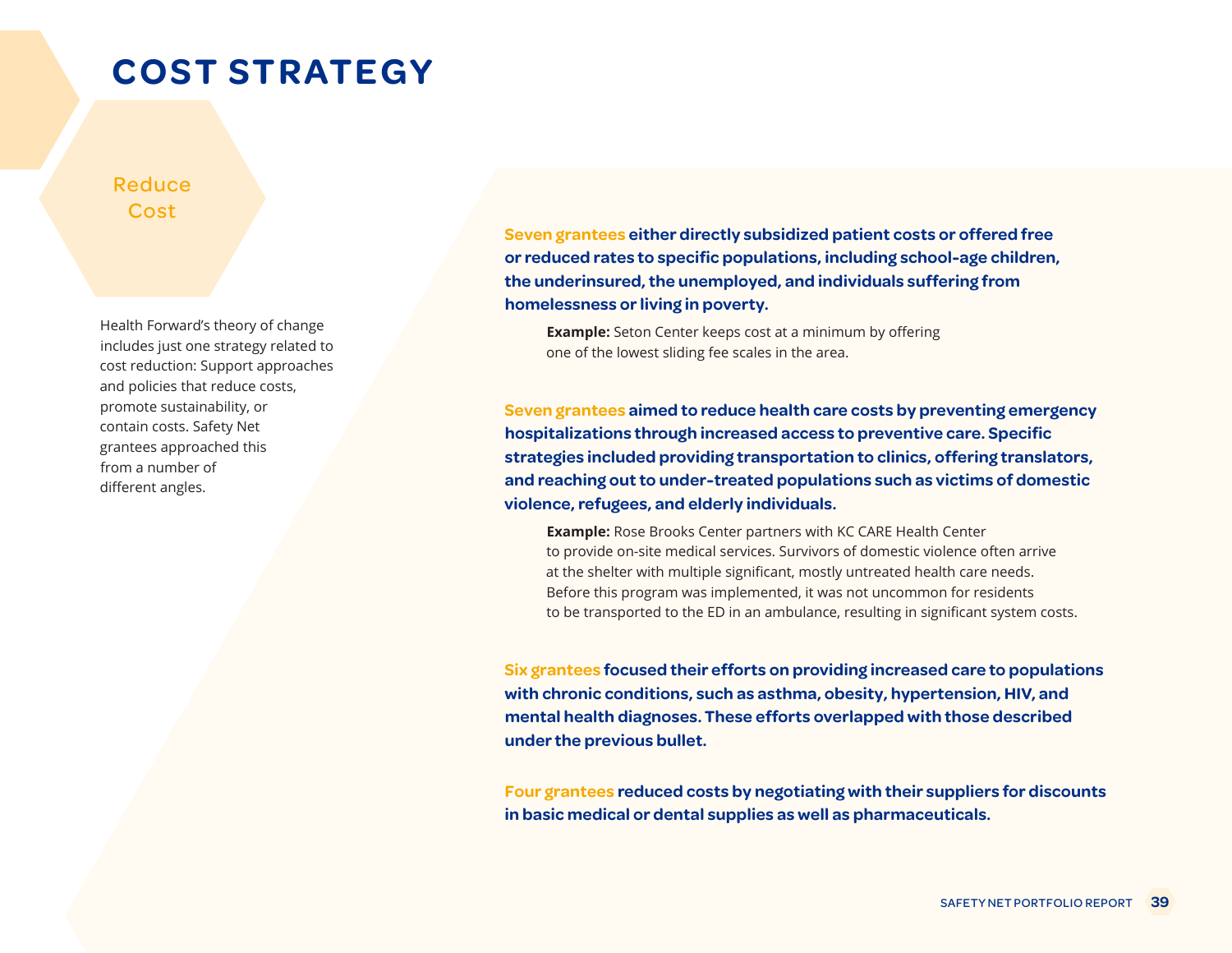# **COST STRATEGY**

Reduce **Cost** 

> **Two grantees conducted internal organizational shifts in an effort to reduce overhead costs.**

**Two grantees addressed indirect compounders of medical costs, such as patient housing and employment.**

**One grantee helped clients win insurance claim cases.**

### **One grantee referred its clients to third party resources to help clients save costs.**

**Example:** El Centro offers clients billing navigation in which clients receive assistance applying for financial assistance at hospitals/providers' offices, receive education about the billing system, and help making payment arrangements to avoid medical debt. El Centro also helps clients apply for patient assistance programs that allow them to receive costly medications they need at a free or reduced cost.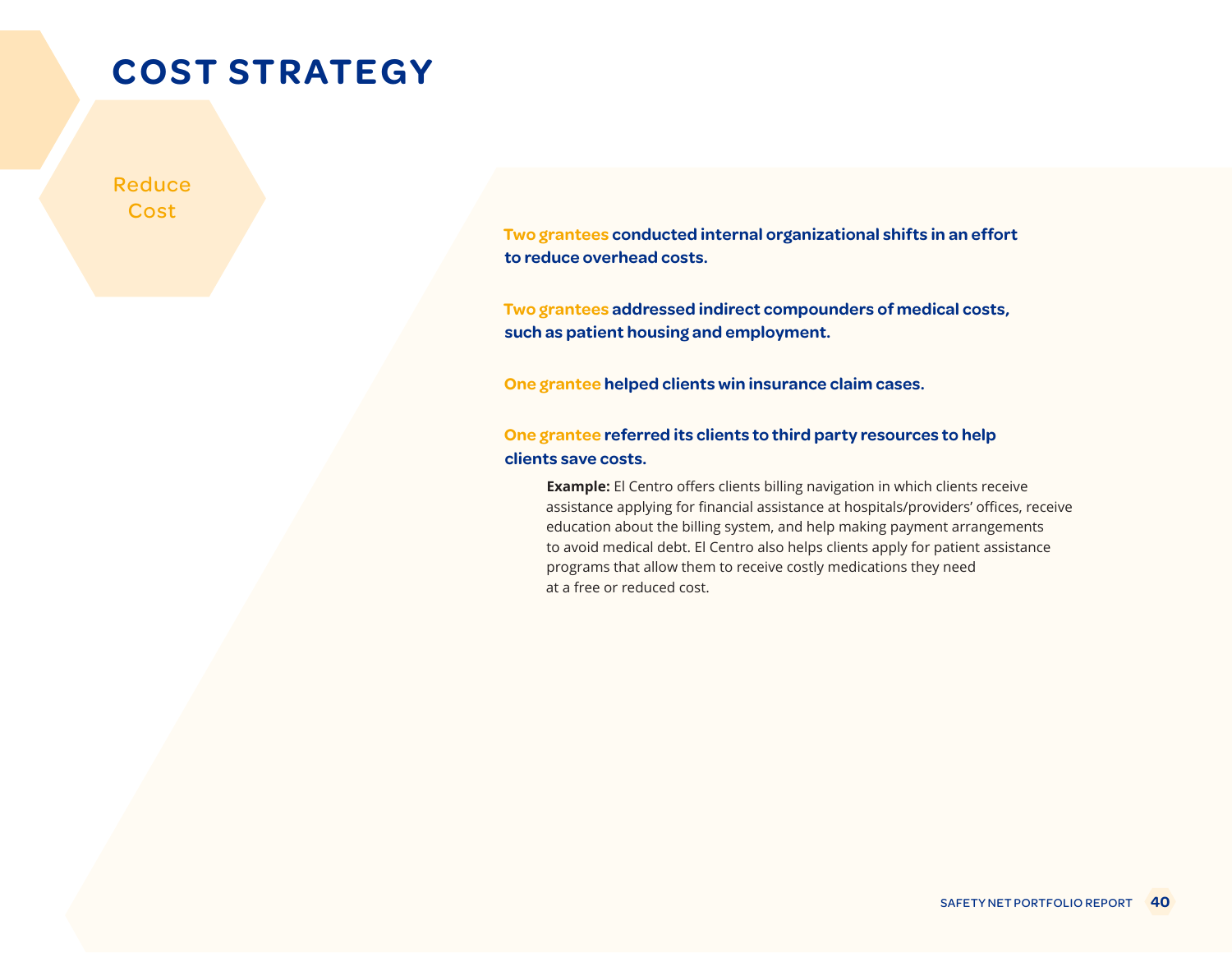# **COST OUTCOMES**

Sixteen grantees reported using at least one outcome to reduce costs within the safety net. The distribution of grantees reporting on the two cost outcomes in 2016 was similar to 2015.

### **11 Grantees**

**More affordable health care for individuals**

### **7 Grantees**

**Lowered or maintained health care costs**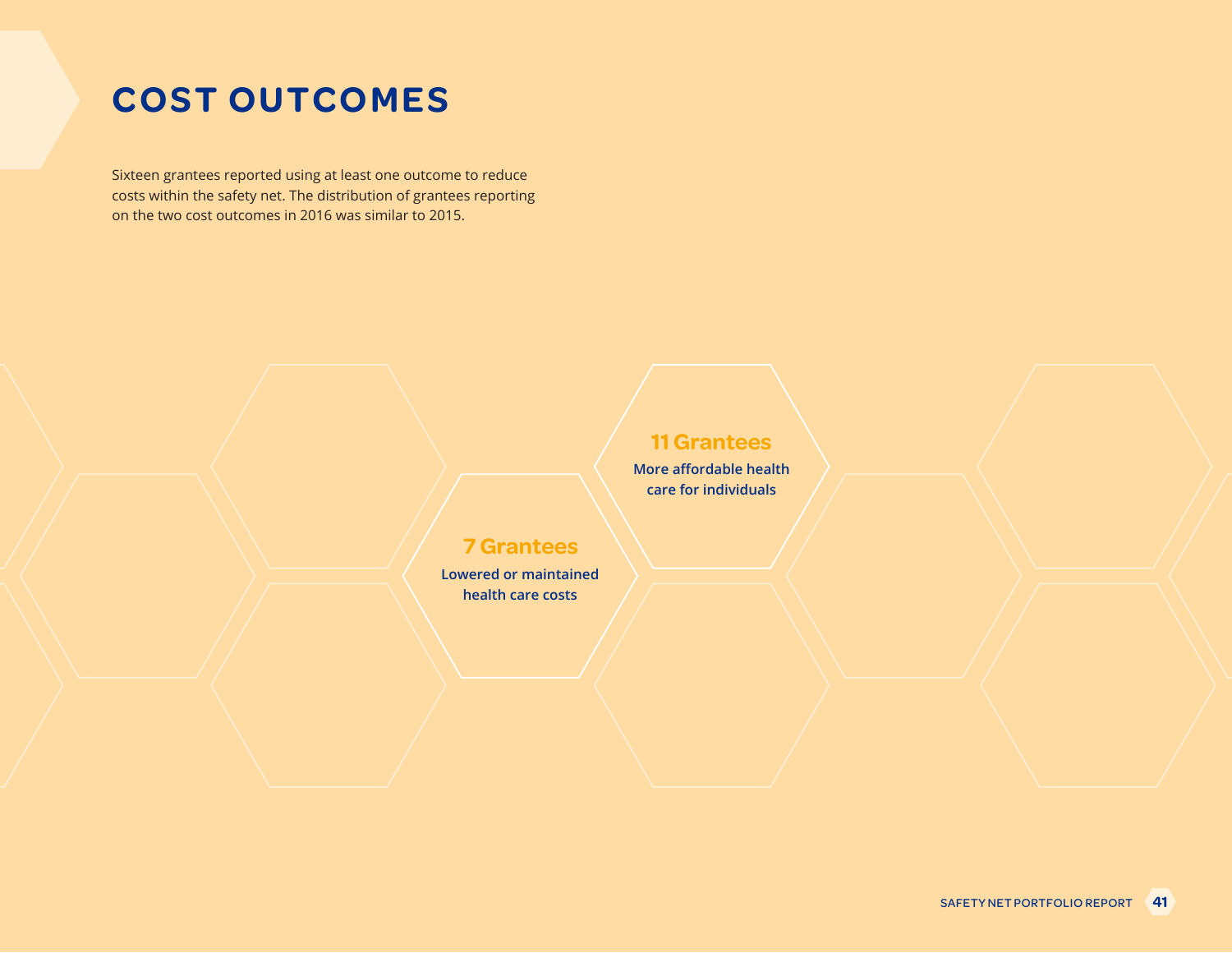# **COST OUTCOMES**

Lowered or maintained per-patient health care costs

Seven grantees reported on indicators related to the outcome of lower per-patient costs.

- Three grantees reported reductions in per-patient costs, which were 5 percent, 5 percent, and 9 percent reductions.
- Saint Luke's Health Center saw a 52 percent reduction in ED visits among its clients served by the grant.
- Jewish Family Services noted zero ED visits and only 42 hospitalizations among its 328 clients aged 65+.
- Jewish Vocational Service helped refugee clients establish a medical home, and 82 percent of clients kept follow-up appointments at those clinics, reducing reliance on emergency visits and urgent care.
- The Visiting Nurse Association estimates that their in-home pharmacists have saved the health care system \$200,000. The pharmacist interventions have prevented 311 unnecessary visits to a higher level of care.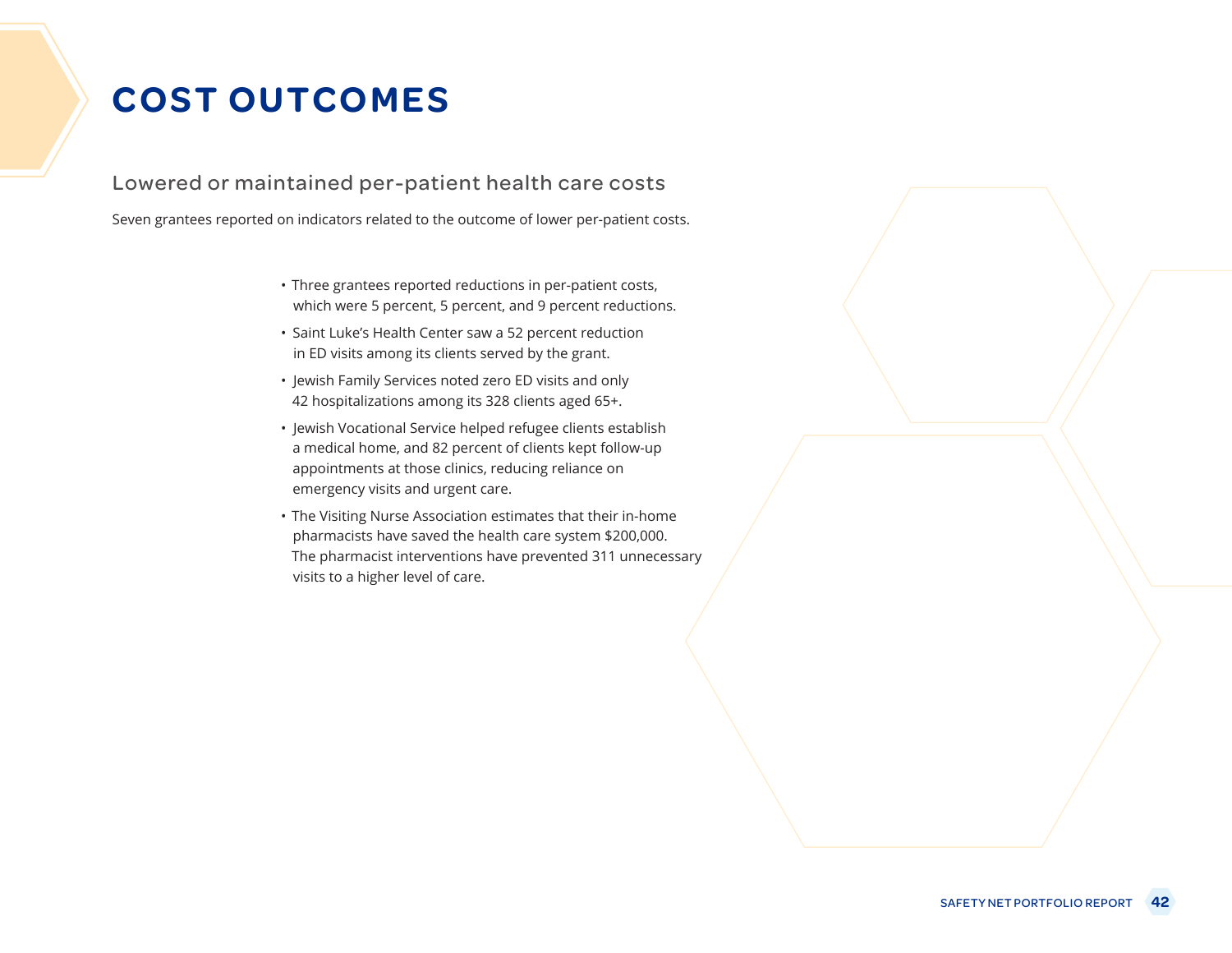# **COST OUTCOMES**

### Lowered or maintained health care costs for clients

Eleven grantees reported on outcomes related to cost savings for clients.

- Miles of Smiles, Artists Helping the Homeless, and KU Endowment (JayDoc Free Clinic) offered completely free medical services.
- The Visiting Nurse Association and Riverview Health Services provided reduced cost or free medications or medical supplies, saving clients \$75,000 and \$1.5 million, respectively.
- Saint Luke's Health System was also able to assist with medication access for 87 percent of its clients.
- Synergy Services and Seton Center worked to reduce general medical expenses for its clients. Seton Center reported reducing patient costs by 50–100 percent.
- Baptist-Trinity Lutheran Legacy provided hearing aids at a reduced cost of \$700, or 33–50 percent of market price.
- Legal Aid of Western Missouri provided free legal assistance to clients involved in insurance claim cases.
- El Centro cited helping clients navigate the insurance system.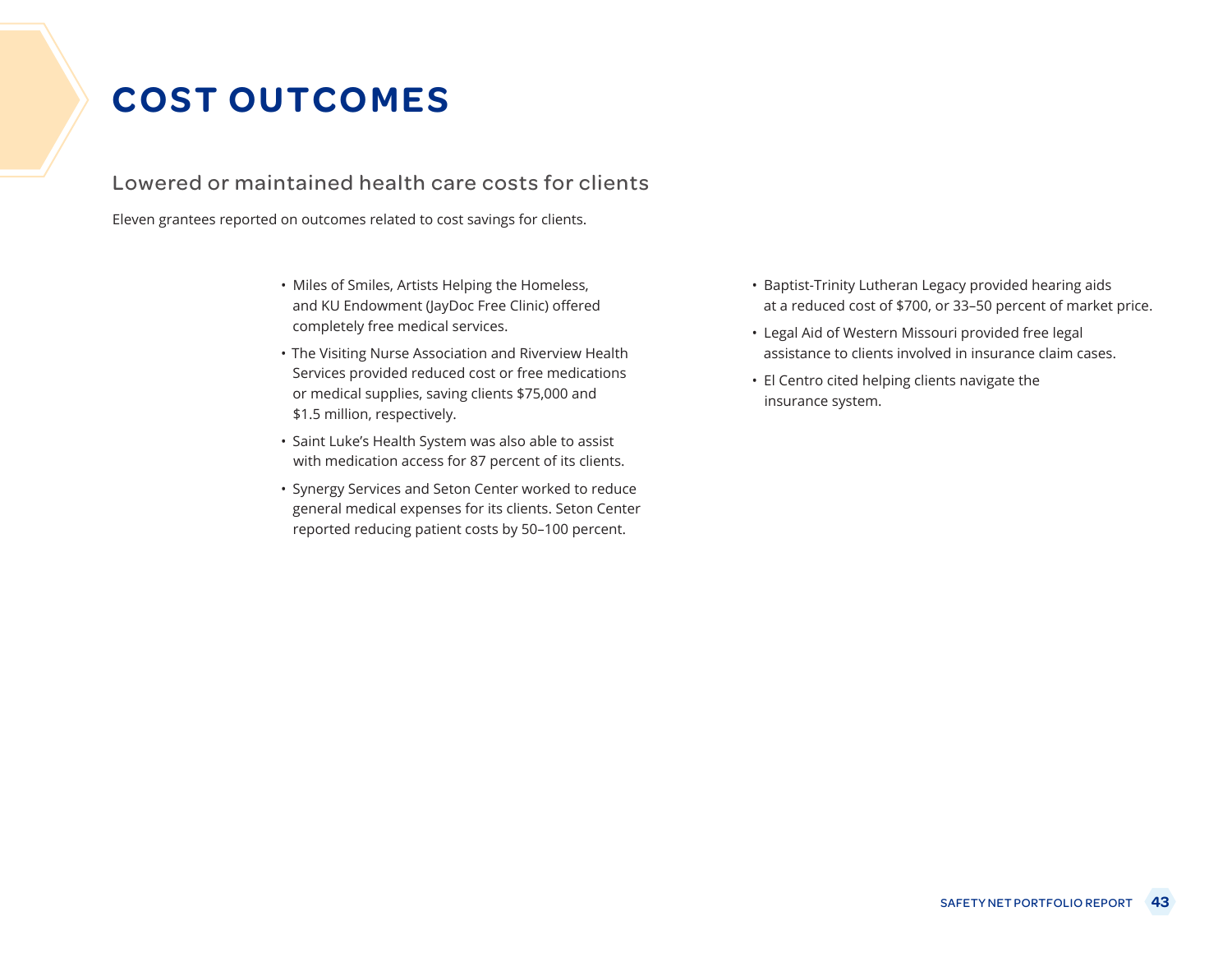### **BAPTIST-TRINITY LUTHERAN LEGACY FOUNDATION**

**"**

Foundation does not monitor medication adherence, other critical medical services. This access helps to improve medication adherence, which has the potential to decrease hospitalization rates, which decreases health care costs over time.

**"**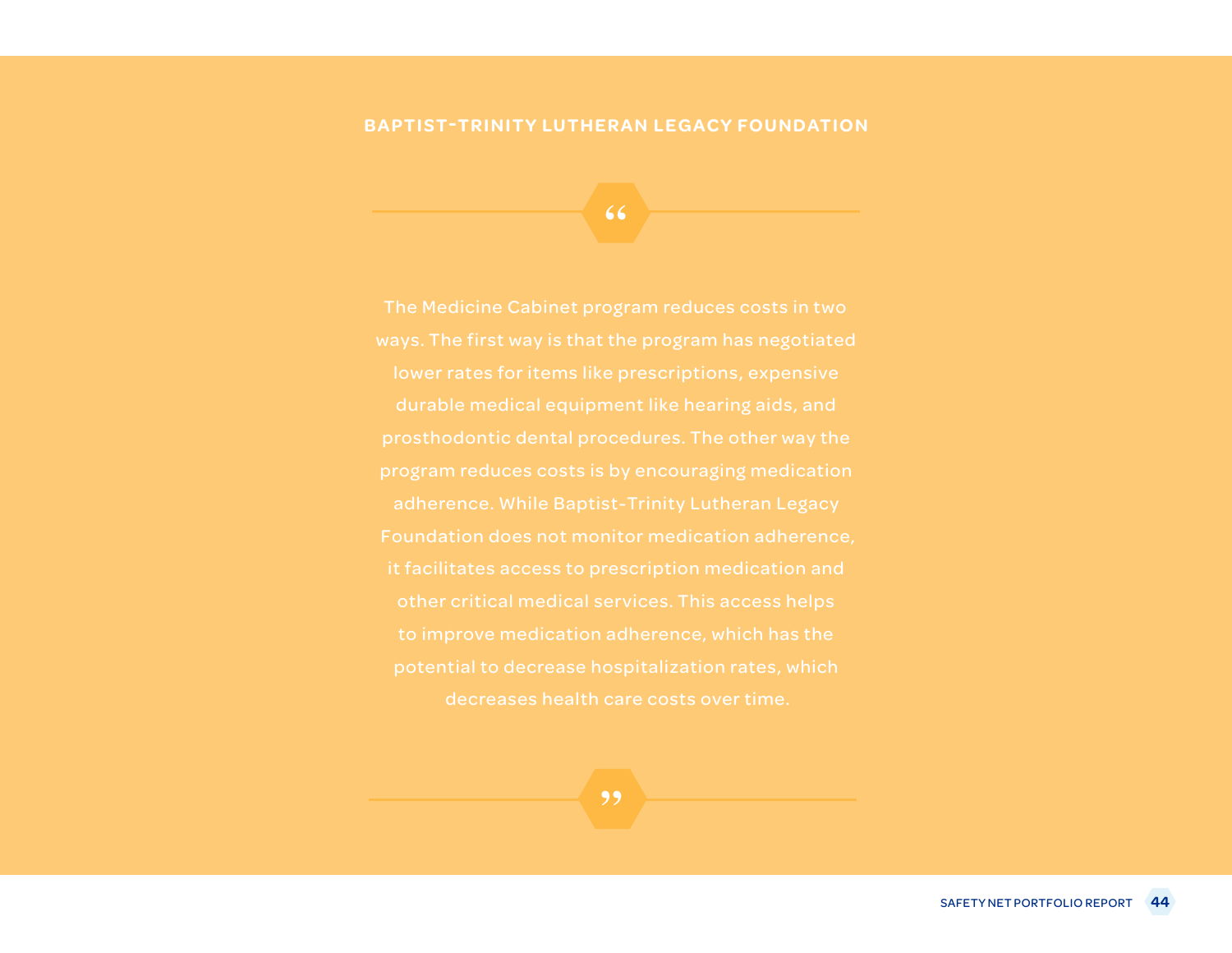**INSIGHTS + LESSONS LEARNED**

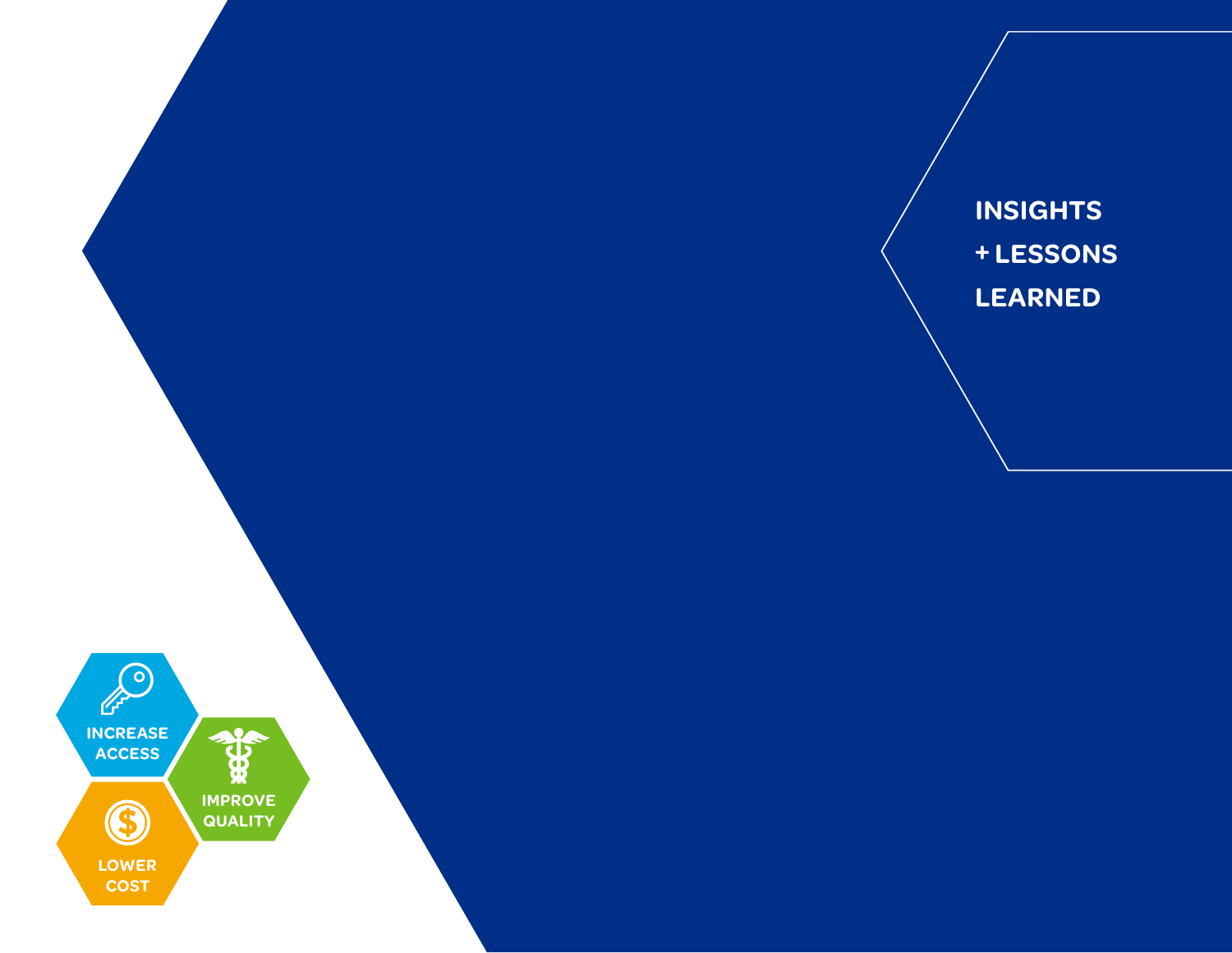## **INSIGHTS + LESSONS LEARNED**

Health Forward encourages grantees to reflect on their work and share lessons learned in the spirit of collaboration and continuous quality improvement. Their insights and learning are valuable to Health Forward and the safety net system as a whole.

#### **Grantee Insights**

"By retroactively fitting our project into the revised Health Forward outcomes and indicators, we have been able to identify new ways in which data collection can be used to examine the effectiveness and impact of our projects. In particular, we have noted the importance of data tracking to strengthen our referral networks that promote integrated systems of care and holistically serve the needs of our target population ... We believe that tracking this data more thoroughly may lead to a better understanding of the role our referral network plays in serving our clients, as well as ways in which we can improve or [expand] upon on partnerships with referring agencies." *– Legal Aid of Western Missouri*

"The current political climate is affecting the Hispanic population, which is approximately 40 percent of HPC's patients. They have expressed fear of government-based programs due to the current administration's position on immigrants. Many of the Hispanic patients know, or possibly are, immigrants and fear participating in government programs will lead to deportation of friends and loved ones. For this reason, Hispanic patients are delaying care and not engaging in preventive services."

*– Health Partnership Clinic*

"Low-to-moderate income families are struggling with many things to keep their family afloat, and dental care falls down the priority list. Our school partners tell us that families will not sign up for the dental program because they feel it isn't important, or they simply haven't read the information coming home in the backpack about the dental program." *– Miles of Smiles*

"Even with our lean resources and no traditional case management/social worker position, we can still develop a workflow that provides deeper care coordination for our most vulnerable diabetic patients."

*– Duchesne Clinic*

"As the program has grown, we have learned that providing more in-depth, meaningful services provides better results than episodic engagement."

*– Saint Luke's Health System*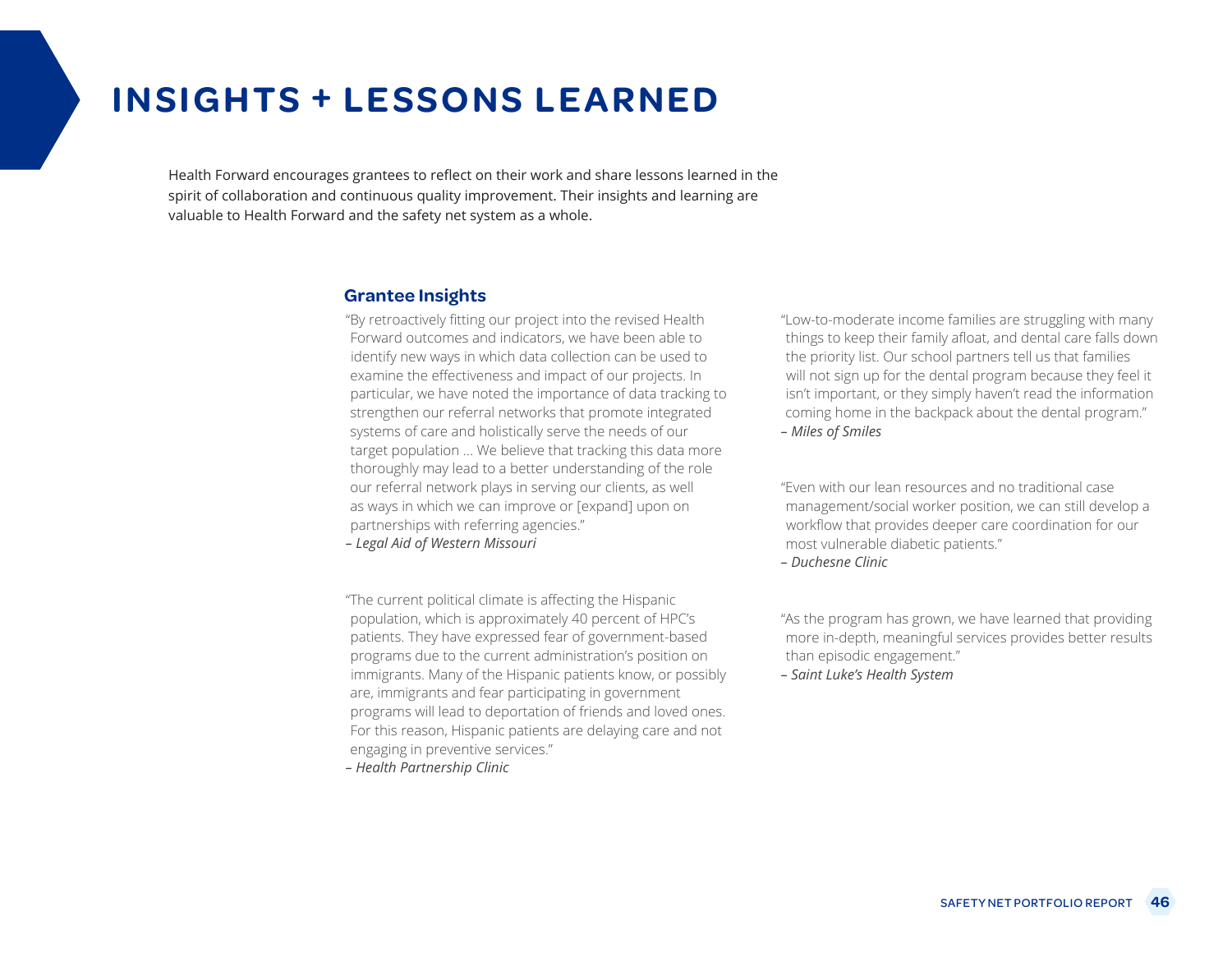# **STRENGTHS**

Grantees were asked to describe strengths, supports, or external conditions that helped facilitate success and opportunities for growth. Analysis of their responses revealed three key themes related to grantee strengths and the strengths of the overall safety net system in the region. These were consistent with the strengths cited by grantees in previous years and include collaboration and partnerships, dedication of staff, and responsive and adaptable organizations.

### **Collaboration and Partnerships**

Grantees noted that they rely on many other organizations to provide their clients with the services and supports that they need to address their health. Given the complexity of needs within the most vulnerable populations in the Health Forward service area, it is not surprising that providers collaborate and partner together to leverage resources, expand access, and improve care.

- **• Mutual promotion** Miles of Smiles applauded its partner schools for their support and communications to parents about the visiting dental clinics.
- **• Sharing of resources** The Rose Brooks Center has received training from KC CARE Health Center staff and takes advantage of the KC CARE Health Center electronic health record system.
- **• Active partnership** Jewish Vocational Service is partnering with the Missouri Immigrant Refugee Advocates to provide complementary services to recently-immigrated refugees.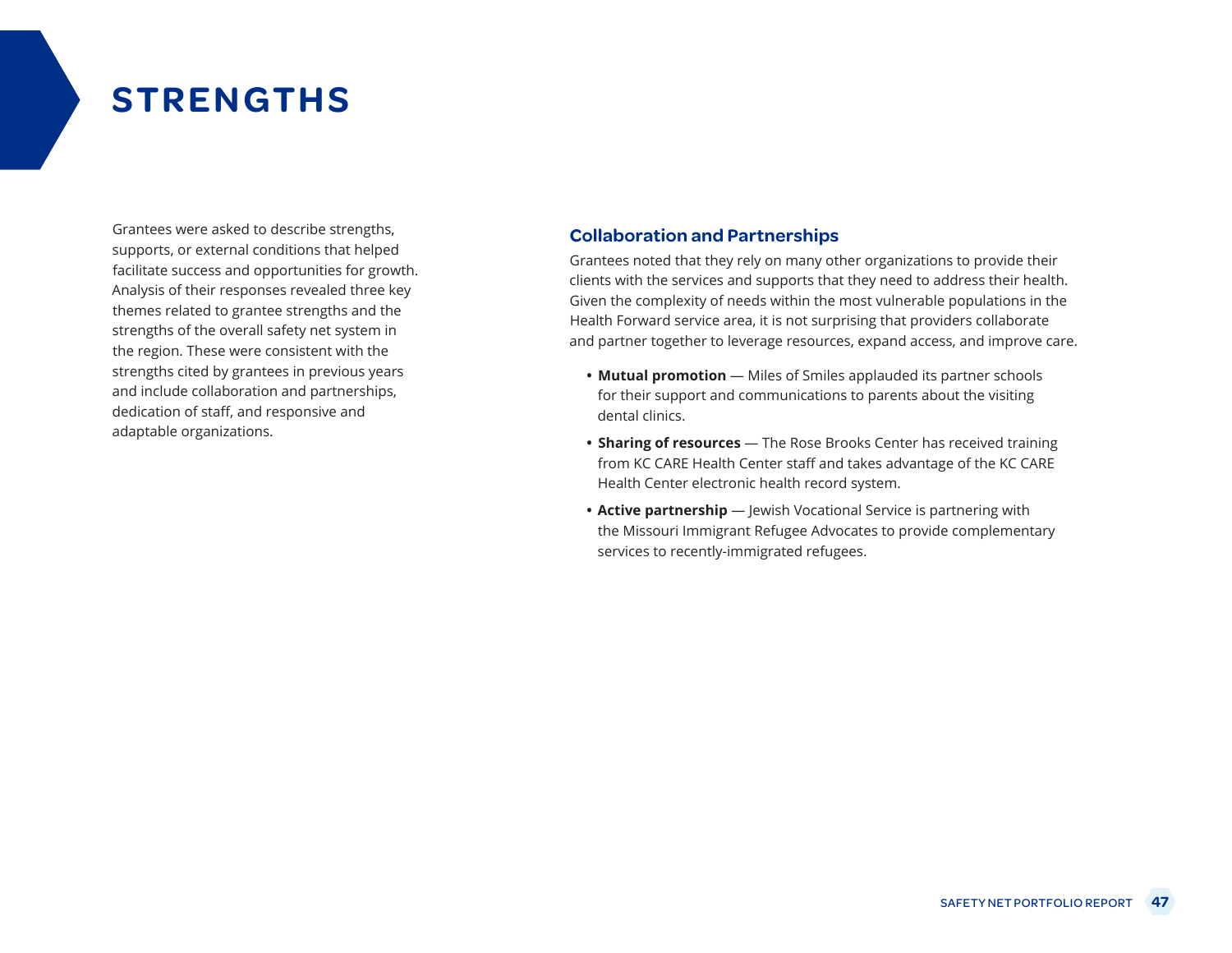# **STRENGTHS**

### **Dedication of Staff**

Although staffing is always a challenge within the health care sector, grantees noted the extraordinary dedication of their key staff, volunteers, and board members. They are charged with identifying creative solutions to significant challenges.

- **• Staff commitment** Cass Community Health Foundation had two particular employees who took on more clients in order to decrease the organization's referral rate.
- **• Board leadership** Riverview Health Services board members volunteered even more time to support employees during a particularly difficult period for the organization.
- **• Organizational innovation** Baptist-Trinity Lutheran Legacy Foundation praised its Emergency Medical Assistance committee, which analyzes and recommends program innovations.

### **Responsive and Adaptable Organizations**

As safety net providers are challenged to do more with scarce resources, their resiliency is evident in their ability to respond and adapt to new challenges. Six grantees commented on the importance and utility of general funding, which allowed them the flexibility to meet demand, that is not present in more restrictive funding streams. Several organizations also noted that they relied on other, non-financial support from Health Forward and other organizations to enhance the quality and mix of their services and supports to their clients.

- **• General funding** Health Partnership Clinic noted that core operating dollars allow them to provide care for a high percentage of uninsured clients, including homeless individuals and families.
- **• Innovation** Legal Aid of Western Missouri identified the importance of collaboration and support in identifying innovative strategies for improving access.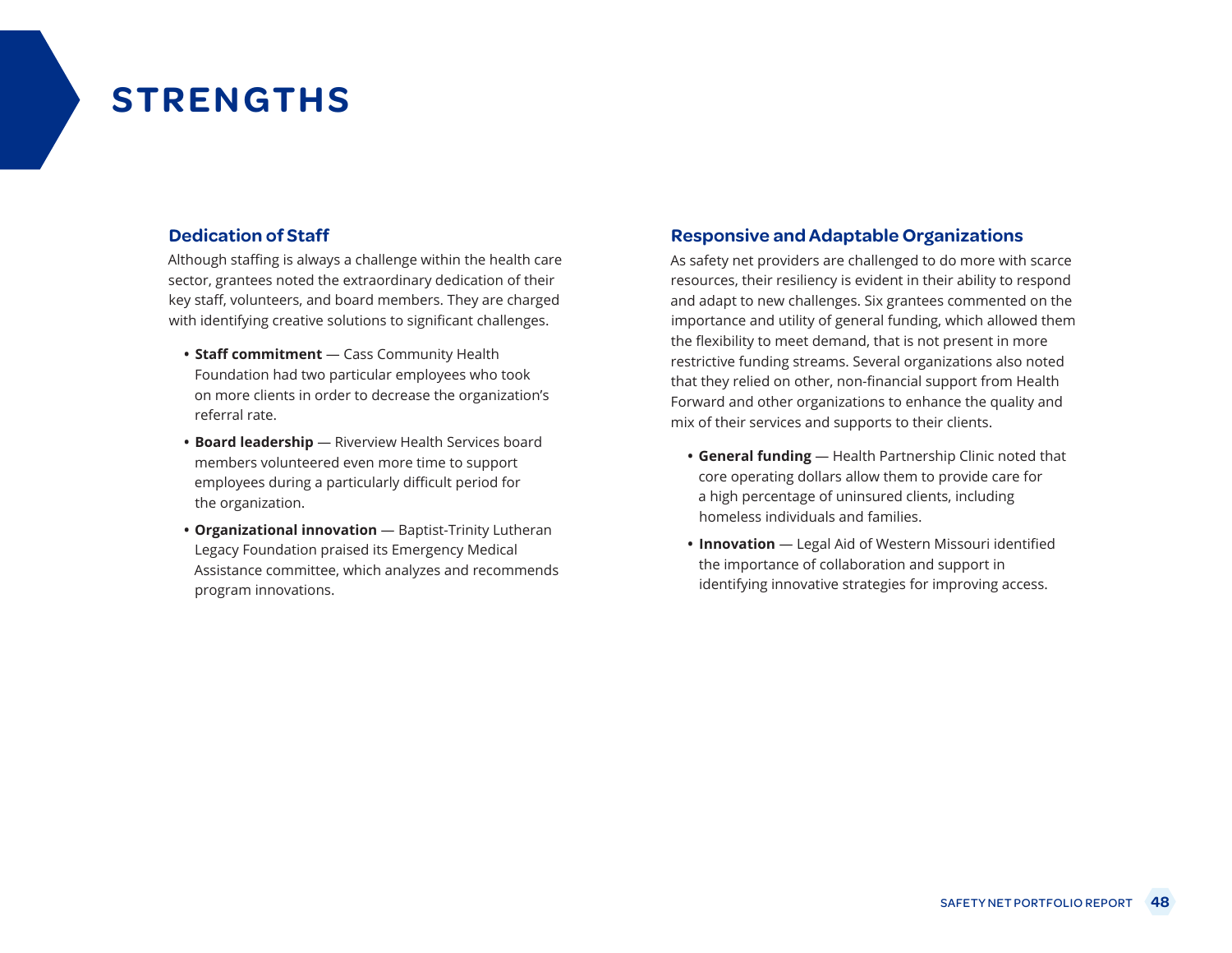# **CHALLENGES**

#### **High demand for care and limited resources**

Six grantees noted that they did not have adequate resources to fully meet the demand that they experience in the region. KC CARE Health Center noted that the needs of their large uninsured and low-income population — 70 percent of clients exceeds the capacity of their funding, especially given the high rates of diagnosis of chronic diseases like diabetes. Synergy Services and Miles of Smiles find clients often present with severe dental needs that are outside of the scope they can provide in-house.

Similarly, six grantees noted the general challenges facing the safety net health care system, such as insecurity related to the viability of the Affordable Care Act and the lack of Medicaid expansion in Kansas and Missouri. Many of these grantees also noted challenges that affect the entire system, such as a lack of affordable housing options and addressing significant health disparities among vulnerable populations.

#### **Leadership and Workforce Continuity**

Several organizations had leadership transitions that began during the period covered in this report. Similarly, retaining sufficient staff was a challenge noted by five grantees. This challenge is compounded by a competitive job market in the region, overall workforce shortages in several areas, and high demand for volunteer medical workers. Cass Community Health Foundation reported ongoing challenges hiring dentists to staff its rural clinic, and KU Endowment (JayDoc Free Clinic) faces challenges recruiting and retaining enough volunteers to staff its clinics.

#### **Data Collection and Technology**

The challenges related to data collection and technology continue to be noted by grantees (eight grantees for 2016). Although most Safety Net grantees have had electronic health record systems in place for years, generating actionable data, integrating data into practice improvement, and reporting to multiple organizations (e.g. federal, state, and local funders) remains complex, time consuming, and challenging for organizations with limited resources. Swope Health notes that, while clinical services are documented in their electronic records, other supportive services are documented in activity logs that must be audited by hand.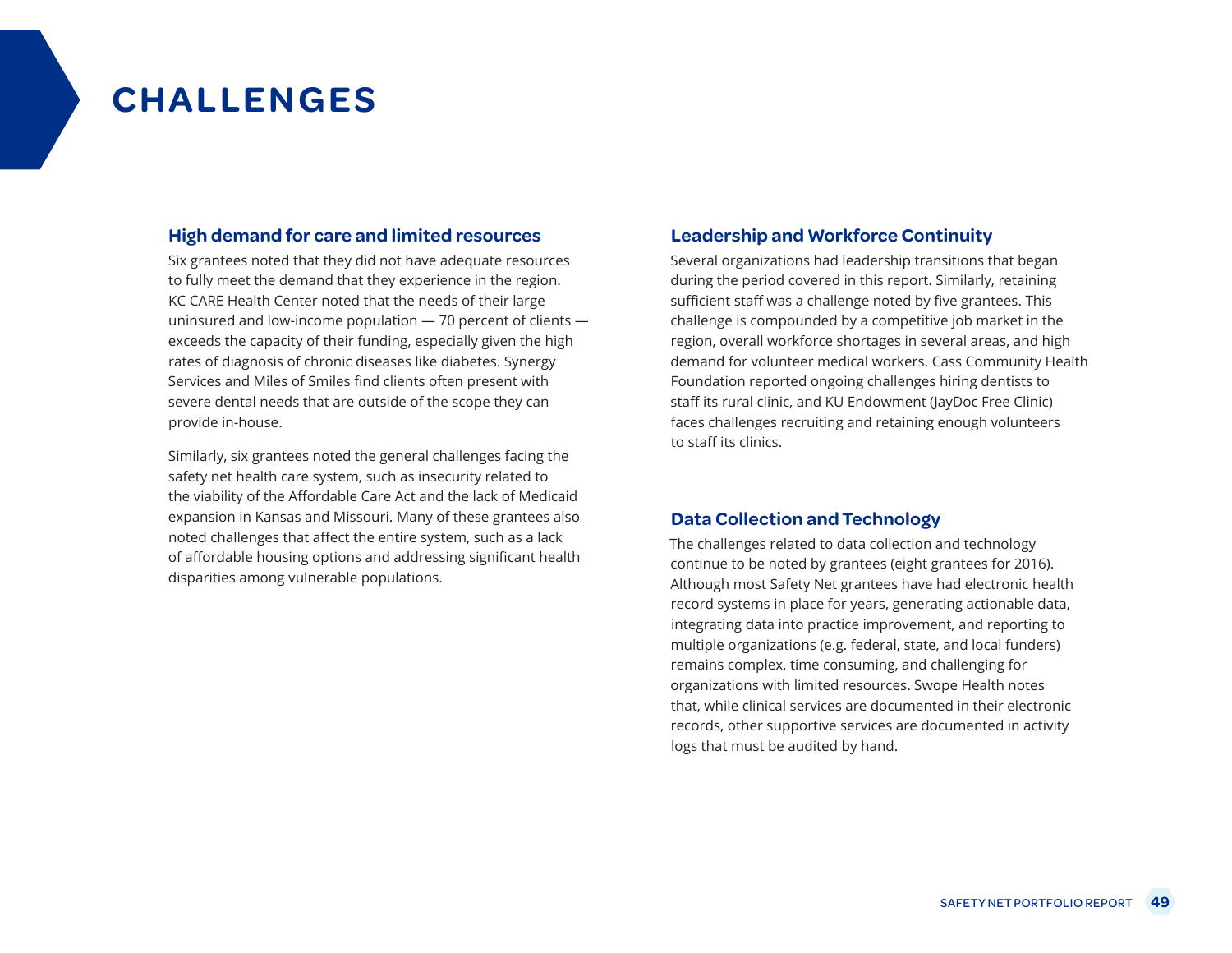

**MOVING FORWARD**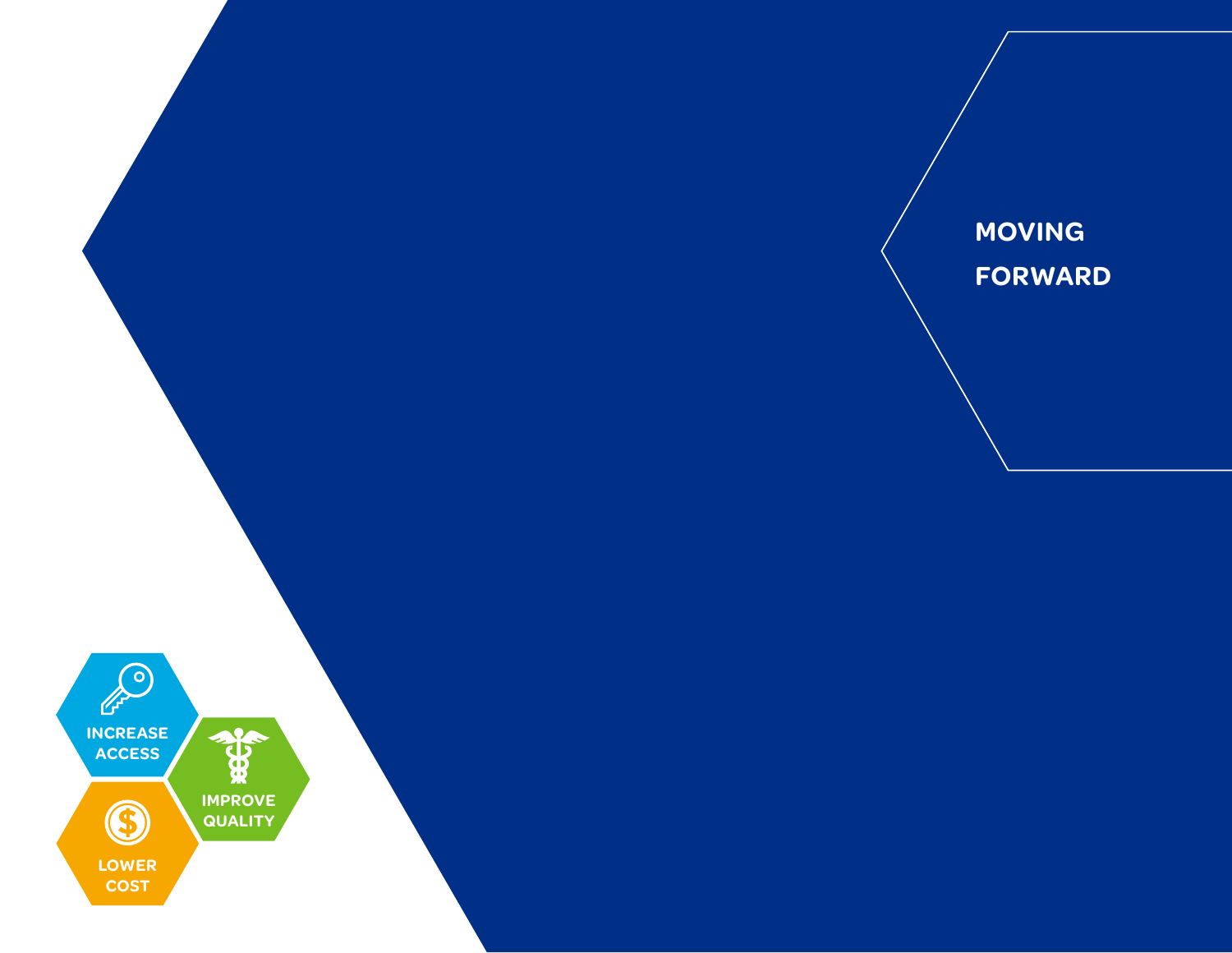# **MOVING FORWARD**

We are grateful to our grantee partners for their thoughtful reflections on their data and experiences and for adapting to Health Forward's theory of change reporting structure. We will continue to work with our partners to advance access to quality health care and preventive care. There will be continued pressure to contain cost and to limit the impact of high cost on low-income clients. We want to support our partners as they explore creative ways to think about and measure the impact on cost across the spectrum.

### For 2019, Health Forward has identified three areas of focus:

- 1. Strengthening the safety net workforce and the stability of safety net organizations.
- 2. Facilitating ongoing partnerships, collaboration, and learning among grantees and the broader safety net system.
- 3. Supporting safety net organizations through funding for advocacy and system change.

### Health Forward plans to address these three areas of focus through:

**1. Core operating support and technical assistance** More flexible funding and targeted technical assistance for areas related to workforce, leadership, and quality.

#### **2. Convening**

More opportunities for learning, collaboration, and partnership around specific topics and areas of need.

#### **3. Policy and Advocacy Support**

General and targeted support for policy change that improves overall safety net system capacity and quality of care.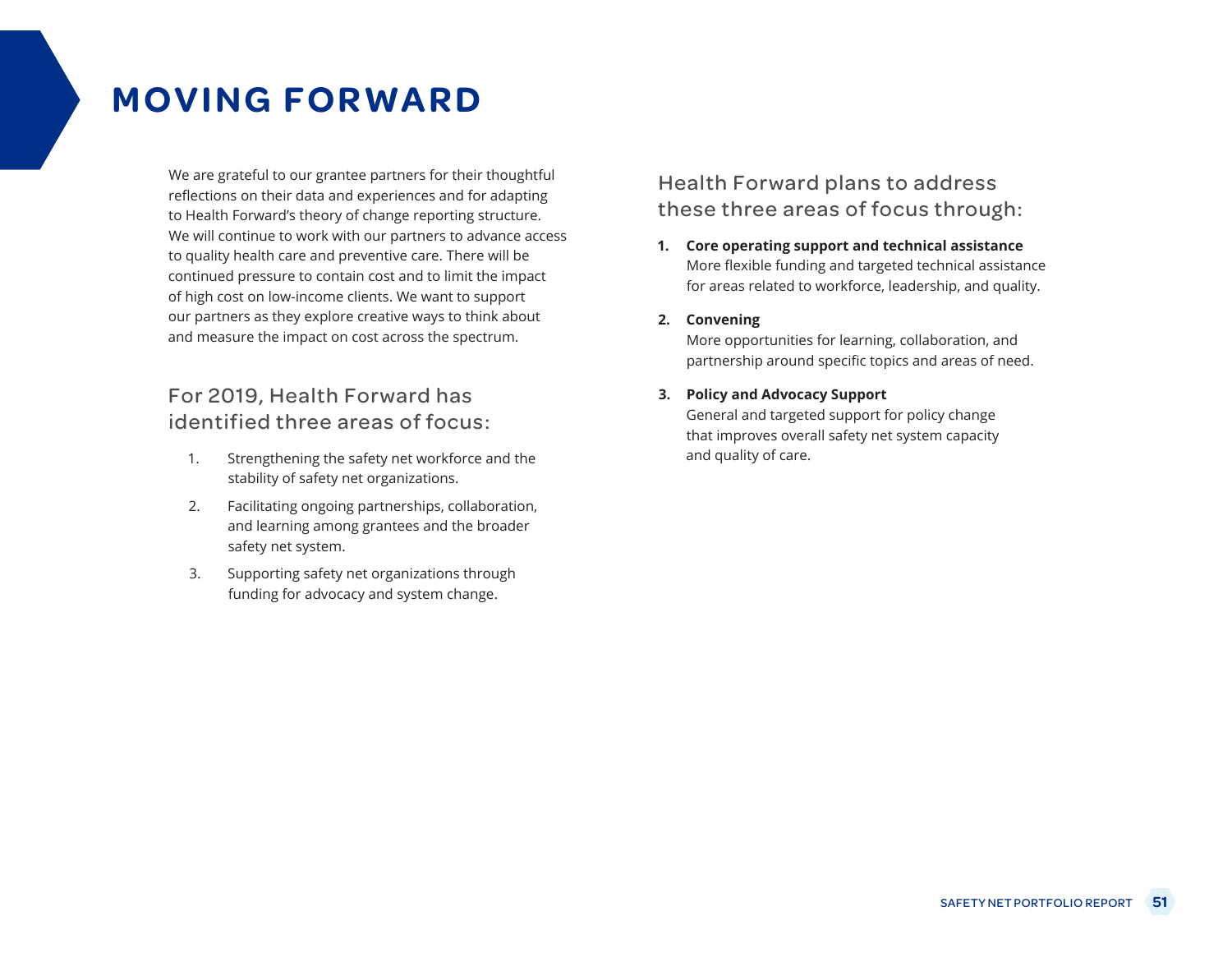

## **GRANTEE SNAPSHOTS**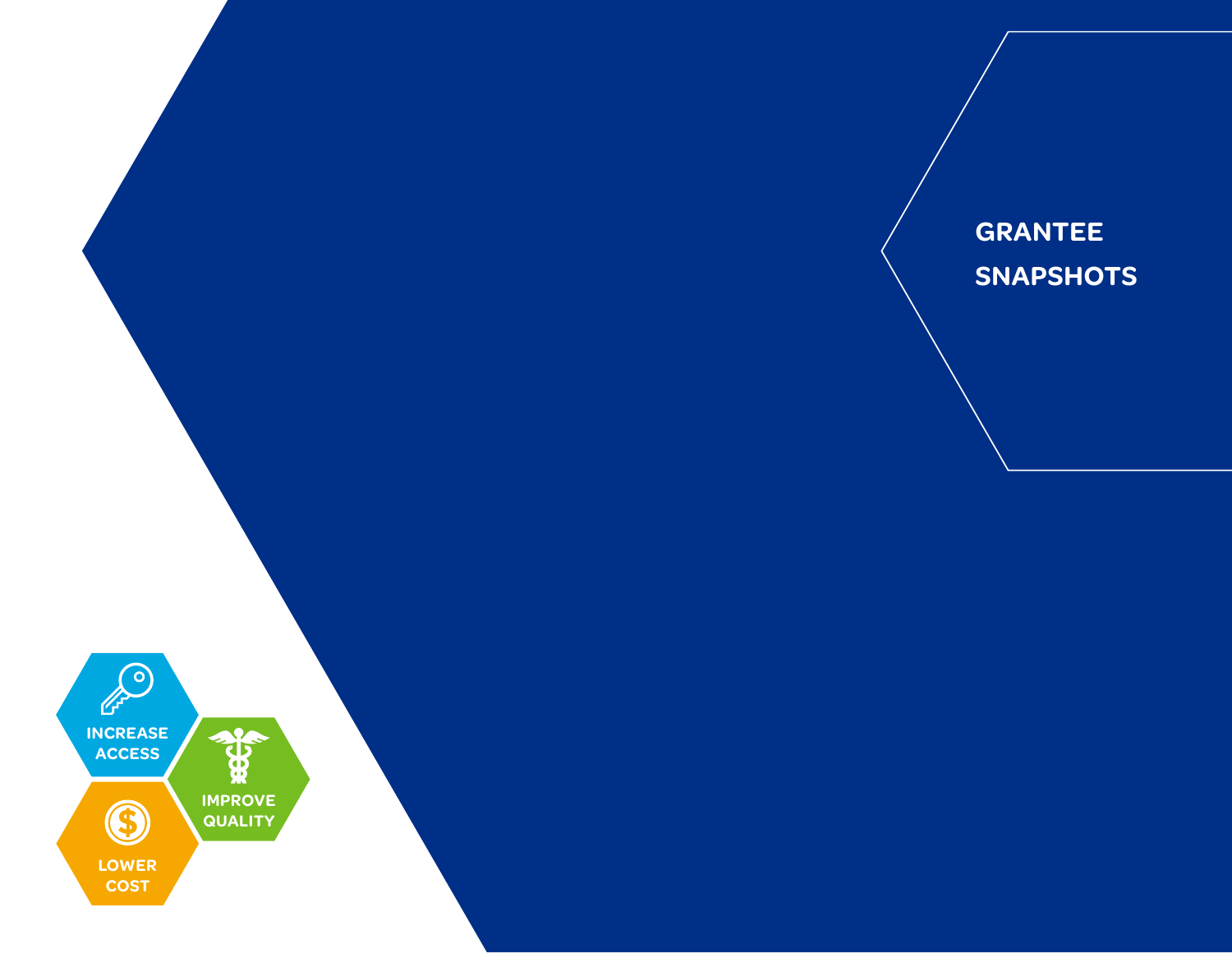## **ARTISTS HELPING THE HOMELESS**

| <b>PROJECT</b>                                                                                                                  |                                   |  | <b>Finnegan Place (Artists Helping</b><br>the Homeless)                                                               |                             |  |
|---------------------------------------------------------------------------------------------------------------------------------|-----------------------------------|--|-----------------------------------------------------------------------------------------------------------------------|-----------------------------|--|
| <b>PROJECT SERVING</b>                                                                                                          |                                   |  | Jackson County and/or KCMO<br>(may include all of Jackson County and/or<br>KCMO portions of Clay and Platte counties) |                             |  |
| <b>GRANT</b><br><b>AMOUNT</b>                                                                                                   | <b>OPERATING</b><br><b>BUDGET</b> |  | <b>YEARS</b><br><b>FUNDED</b>                                                                                         | <b>GRANT</b><br><b>TERM</b> |  |
| \$158,000                                                                                                                       | $<$ \$1 $M$                       |  | Multiple years                                                                                                        | 12 months                   |  |
| <b>NUMBERS</b>                                                                                                                  |                                   |  |                                                                                                                       |                             |  |
| Total number of visits/<br>Total number of unduplicated<br>clients served by this project<br><b>encounters</b> for this project |                                   |  |                                                                                                                       |                             |  |
|                                                                                                                                 | 115                               |  | 296                                                                                                                   |                             |  |
| <b>STRATEGIES</b>                                                                                                               |                                   |  |                                                                                                                       |                             |  |

- Fund service delivery and core operating support
- Implement evidence-based, practice-based, and promising practices in service delivery
- Improve patient care experience
- Support approaches that reduce costs, promote sustainability, or contain costs

### **Final Report Abstract**

The Finnegan Place program targeted individuals 18 years and older at risk of homelessness with physical, oral, and behavioral health disorders. Targeted geographic areas included Jackson, Johnson, Lafayette, and Wyandotte counties. The program served 141 individuals. The dental and medical clinics served 115 individuals.

Several partners supported this highly collaborative program. Artists Helping the Homeless (AHH) delivered program oversight, fiscal management, service delivery, and data collection. ReDiscover provided service delivery, referrals, and evaluation. Saint Luke's Hospital contributed operating and clinical support, as well as client referrals. World Outreach Foundation provided medical professional support, exam rooms, and medical equipment (\$50,000+ donated). University of Missouri Kansas City– School of Nursing supplied nursing students.

Early in the grant term, AHH and partners assembled a grant committee that developed and implemented policies and protocols to guide the program. In the first quarter of the grant and beyond, the program enrolled participants and delivered services. Staff continued to track program fidelity and assess outcomes.

The program aims to reduce homelessness, increase housing tenure, improve health outcomes, and reduce costs. This has translated into the following outcomes: reduced number of days spent homeless, increased number of days housed, improved access to care, improved dental health, improved behavioral health symptoms, and improved employment status. The team employed lessons learned from previous grant cycles, such as the value of daily conversations between AHH and community partners, the necessity of buy-in from leadership, and the importance of a welcoming, patient-centered care philosophy. Engaging frontline clinical staff proved essential to the success of the program.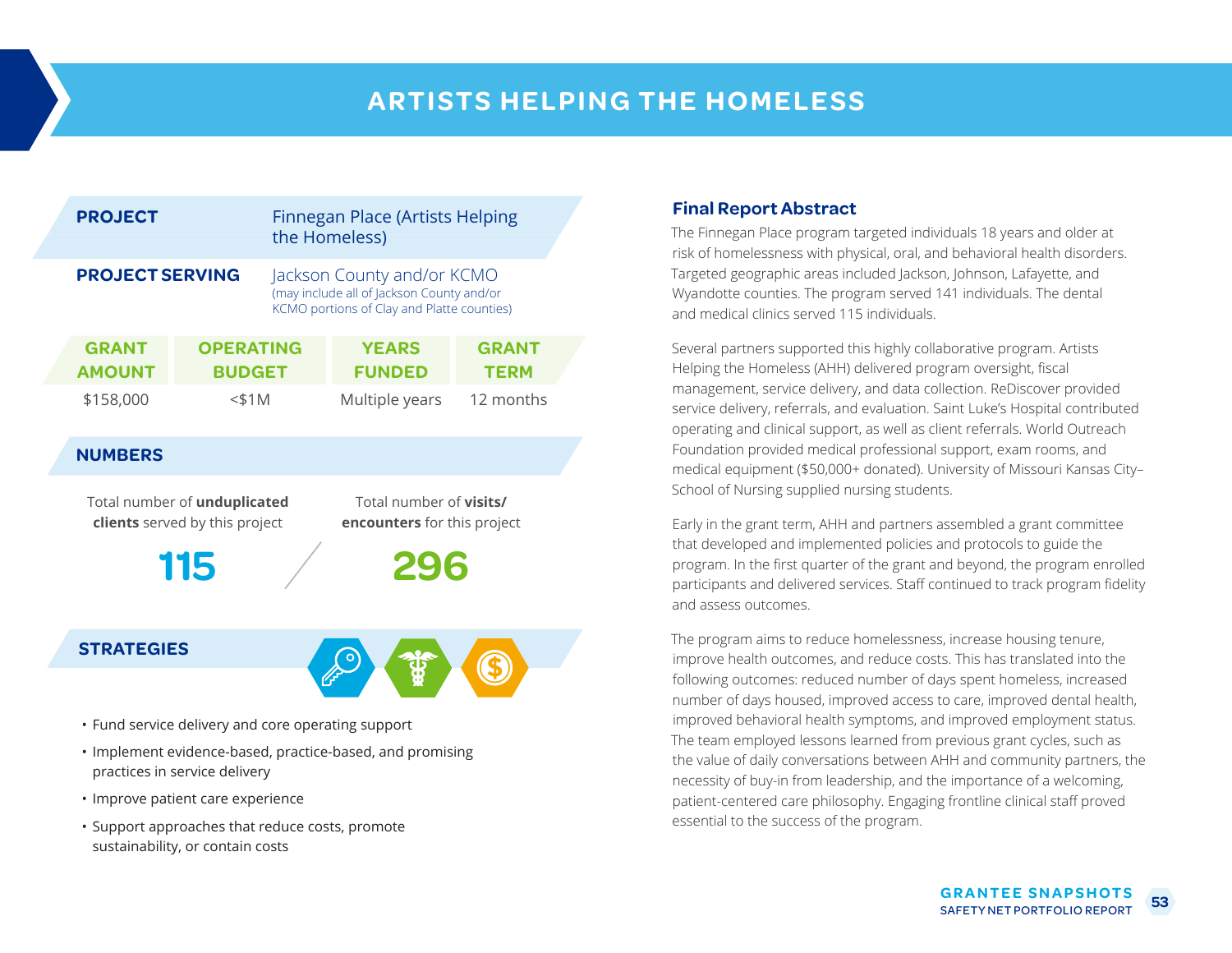| <b>PROJECT</b>                |                                   | <b>Medicine Cabinet</b>                                                                                               |                             |  |
|-------------------------------|-----------------------------------|-----------------------------------------------------------------------------------------------------------------------|-----------------------------|--|
| <b>PROJECT SERVING</b>        |                                   | Jackson County and/or KCMO<br>(may include all of Jackson County and/or<br>KCMO portions of Clay and Platte counties) |                             |  |
| <b>GRANT</b><br><b>AMOUNT</b> | <b>OPERATING</b><br><b>BUDGET</b> | <b>YEARS</b><br><b>FUNDED</b>                                                                                         | <b>GRANT</b><br><b>TERM</b> |  |
| \$130,000                     | \$3M-10M                          | Multiple years                                                                                                        | 12 months                   |  |

### **NUMBERS**

Total number of **unduplicated clients** served by this project

Total number of **visits/ encounters** for this project

**4,443**

**3,874**

### **STRATEGIES**



- Fund service delivery and core operating support
- Promote integrated systems of care across SN clinics, hospitals, providers and key community-based services
- Support approaches that reduce costs, promote sustainability, or contain costs

### **Final Report Abstract**

Kansas City's Medicine Cabinet, a program of Baptist-Trinity Lutheran Legacy Foundation, facilitates access to crisis-related medical services such as dental emergencies, diabetic supplies, and durable medical equipment like hearing aids, prescriptions, and vision care. The program serves low-income individuals who live below twice the federal poverty level, and more than 95 percent of clients are from counties in Health Forward's Kansas City metro service area.

The Medicine Cabinet partners with 13 social service agencies, six domestic violence shelters, and more than 100 medical service providers. Partner agencies establish client eligibility, identify the need, and provide clients with service vouchers. Clients then take the vouchers to participating service providers who meet the client's needs and request payment directly from Medicine Cabinet. The program has grown immensely since its inception in 2005, having provided over 35,000 services worth over \$7.4 million to more than 32,000 low-income, underserved people in the Kansas City area. In 2017, the program provided 4,443 services to 3,874 unduplicated individuals. These services had a collective value of \$1,324,590.

The program's greatest strengths include the Emergency Medical Assistance Committee of BTLLF's board of directors and the active partnership of so many key community agencies. Some of the main program challenges are increasing service expenses, ensuring staff at all partner agencies are familiar with the program, and client transportation needs. To mitigate the rising costs of certain types of medical services and prescriptions, the Medicine Cabinet is considering allowing agencies to issue vouchers for 90-day prescription supplies to lower the per-dose cost. The board is also considering other cost control measures to help ensure the continued availability of funds across each year.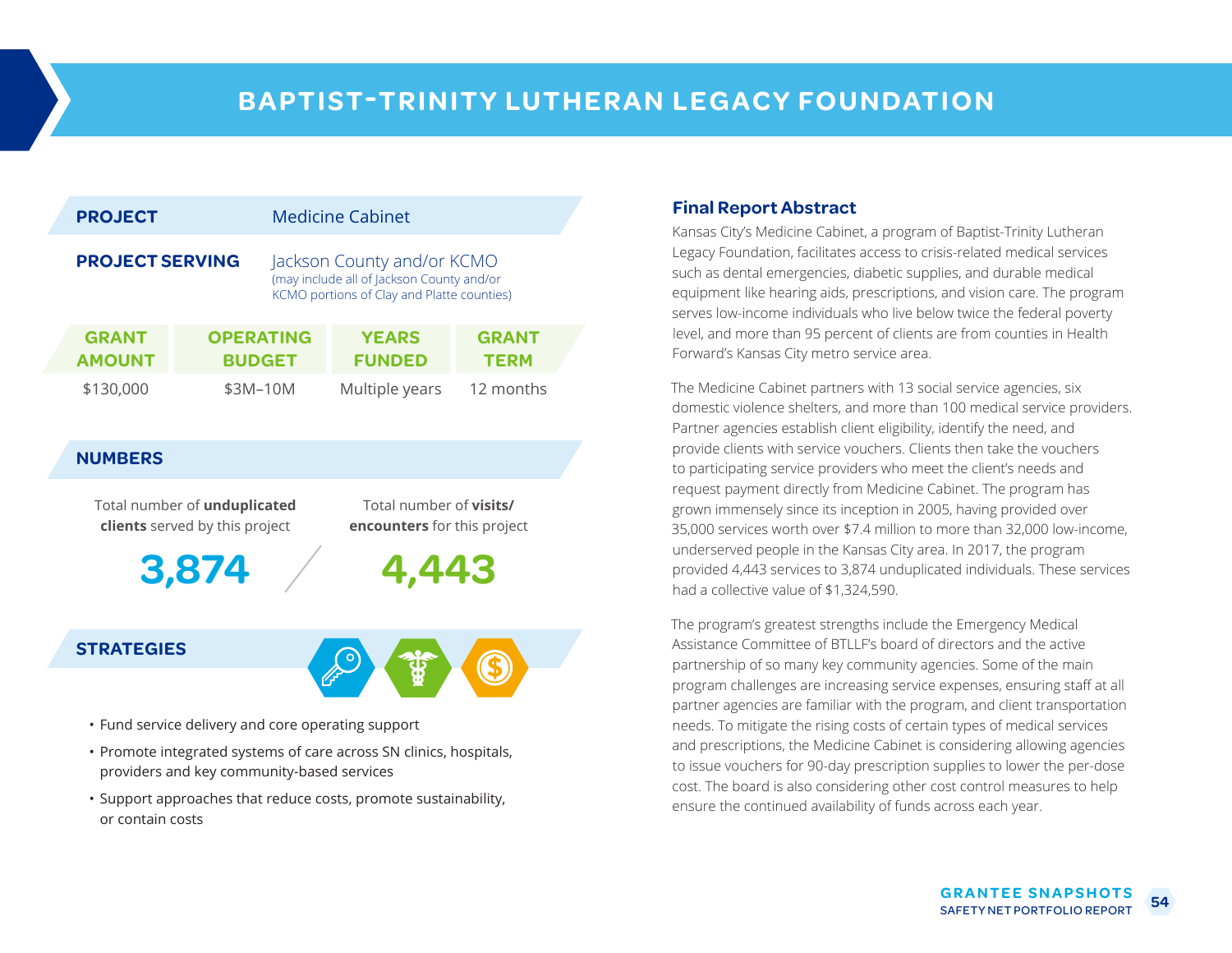

### **STRATEGIES**



- Fund service delivery and core operating support
- Implement evidence-based, practice-based, and promising practices in service delivery

#### **Final Report Abstract**

Cass County Dental Clinic (CCDC) is the first and only safety net dental clinic in Cass County, Missouri, serving Medicaid and low-income, uninsured children and adolescents. CCDC strives to eliminate oral disease through preventive education, early intervention, and comprehensive dental services. The clinic provides services to children and adolescents from birth through age 20 who are insured by Missouri Medicaid (97 percent of patients) or who are uninsured and at or below 200 percent of the federal poverty level (3 percent of patients). A patient care coordinator assists patients by scheduling appointments and arranging for language or transportation services, as needed.

In 2017, CCDC served 3,516 children and adolescents through 6,897 dental visits. Services provided were 43 percent preventive, 40 percent diagnostic, 16 percent restorative, and 1 percent extractions. CCDC exceeded several goals for the grant term:

- Served 3,516 children, surpassing the goal of 3,386 children
- Provided 6,897 encounters, surpassing the goal of 6,772 encounters
- Completed 83 percent of treatment plans, surpassing the goal of 75 percent completion
- Achieved 92 percent sealant placement, surpassing the goal of 80 percent
- Reached 97 percent patient satisfaction with services, surpassing the goal of 90 percent

CCDC continues to encounter challenges recruiting dentists. The applicant pool is limited, and most candidates want to secure student loan repayment in addition to their salary. The clinic has been unsuccessful in becoming a designated site for such reimbursement opportunities with either state or national programs. Instead, they have worked to develop a bonus program to help dentists with their student loans.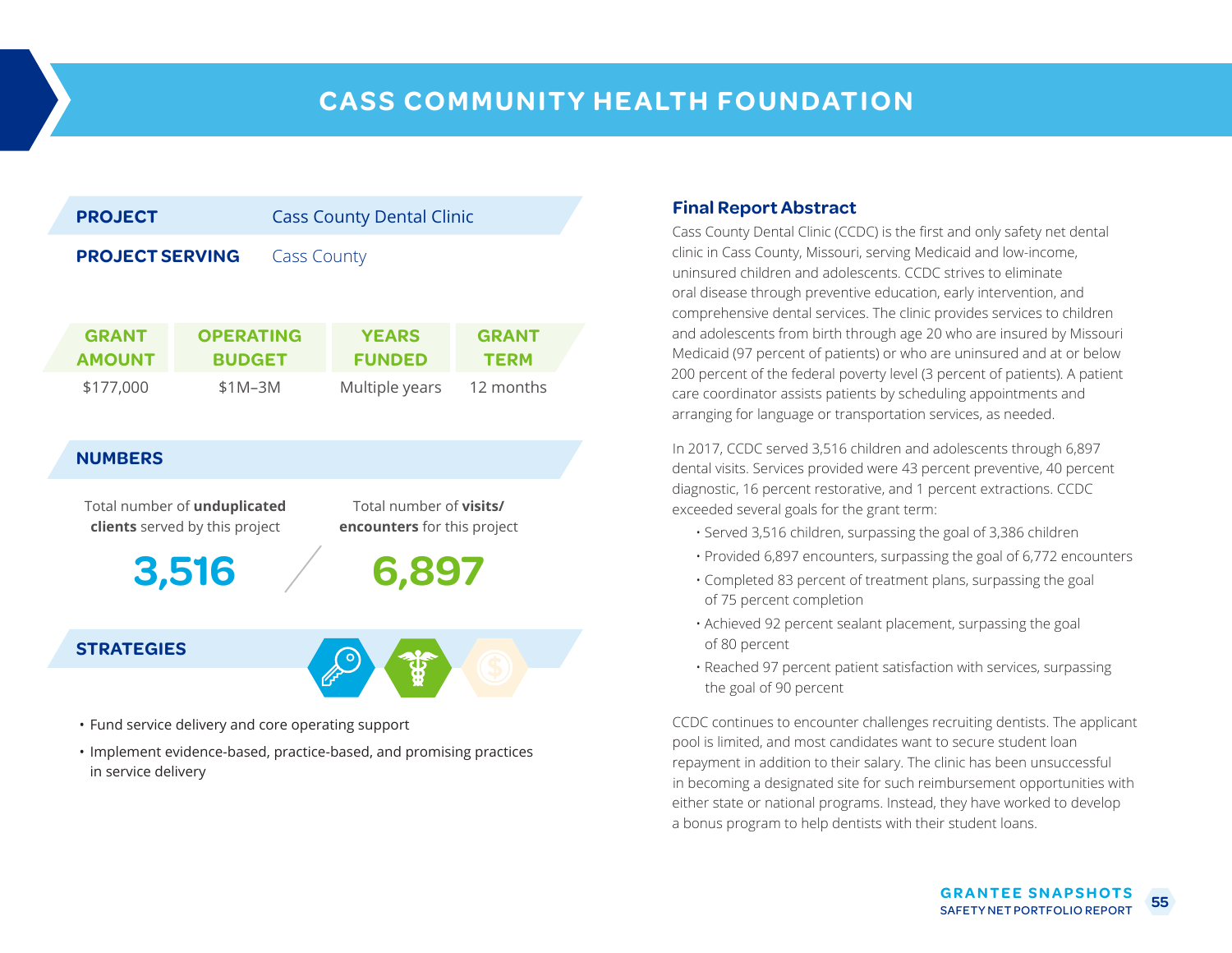| <b>PROJECT</b>                                                        |                                    |  | Access to care for all in Allen County                               |                             |  |
|-----------------------------------------------------------------------|------------------------------------|--|----------------------------------------------------------------------|-----------------------------|--|
| <b>PROJECT SERVING</b>                                                |                                    |  | <b>Allen County</b>                                                  |                             |  |
| <b>GRANT</b><br><b>AMOUNT</b>                                         | <b>ORGANIZATION</b><br><b>SIZE</b> |  | <b>YEARS</b><br><b>FUNDED</b>                                        | <b>GRANT</b><br><b>TERM</b> |  |
| \$200,000                                                             | \$10M-50M                          |  | Multiple years                                                       | 12 months                   |  |
| <b>NUMBERS</b>                                                        |                                    |  |                                                                      |                             |  |
| Total number of unduplicated<br><b>clients</b> served by this project |                                    |  | Total number of <b>visits/</b><br><b>encounters</b> for this project |                             |  |
|                                                                       | 4                                  |  | 23,135                                                               |                             |  |

### **STRATEGIES**



- Fund service delivery and core operating support
- Promote system transformation through implementation of innovative care models, practices, and workforce
- Develop strategic partnerships through formal agreements that lead to system transformation

#### **Final Report Abstract**

Community Health Center of Southeast Kansas (CHC/SEK) provided quality, affordable, and accessible medical, dental, and behavioral health services to 7,034 patients through 23,135 visits at its clinic in Iola, Kansas. All services were provided regardless of the patient's ability to pay. In addition, outreach services including oral health screenings were provided to 1,394 children. Allen County, which is entirely rural, is one of the least healthy counties in Kansas and has a declining population. CHC/SEK continues to focus on increasing access and quality of care for the 79 percent of patients who are uninsured or served by government programs. The county is working to overcome the disparities faced by the almost 90 percent of patients living at or below 200 percent of the federal poverty level.

During the reporting period, CHC/SEK continued to work on a significant clinic expansion. To increase capacity, improve efficiency, and fully integrate services, CHC/SEK completed construction of a 14,000 square foot, \$2.3 million facility in Iola in July 2018. With the capacity for an additional four providers, the expanded staff now includes a second, fulltime dentist and two new pharmacists. An in-clinic pharmacy ensures all patients have access to their medicine regardless of income.

Quality remains a high priority. The clinic is a designated patient-centered medical home and recognized as a National Quality Leader by the Health Resources and Service Administration. Additionally, CHC/SEK transitioned to focus on population health and practice transformation, facilitated in part by partnerships with third-party payers and Aledade, a Medicare ACO that is also contracting with Blue Cross and Blue Shield of Kansas for value-based care. The organization partners with the 31st Judicial District's drug court as one of the first in the nation to introduce medication-assisted treatment for participants.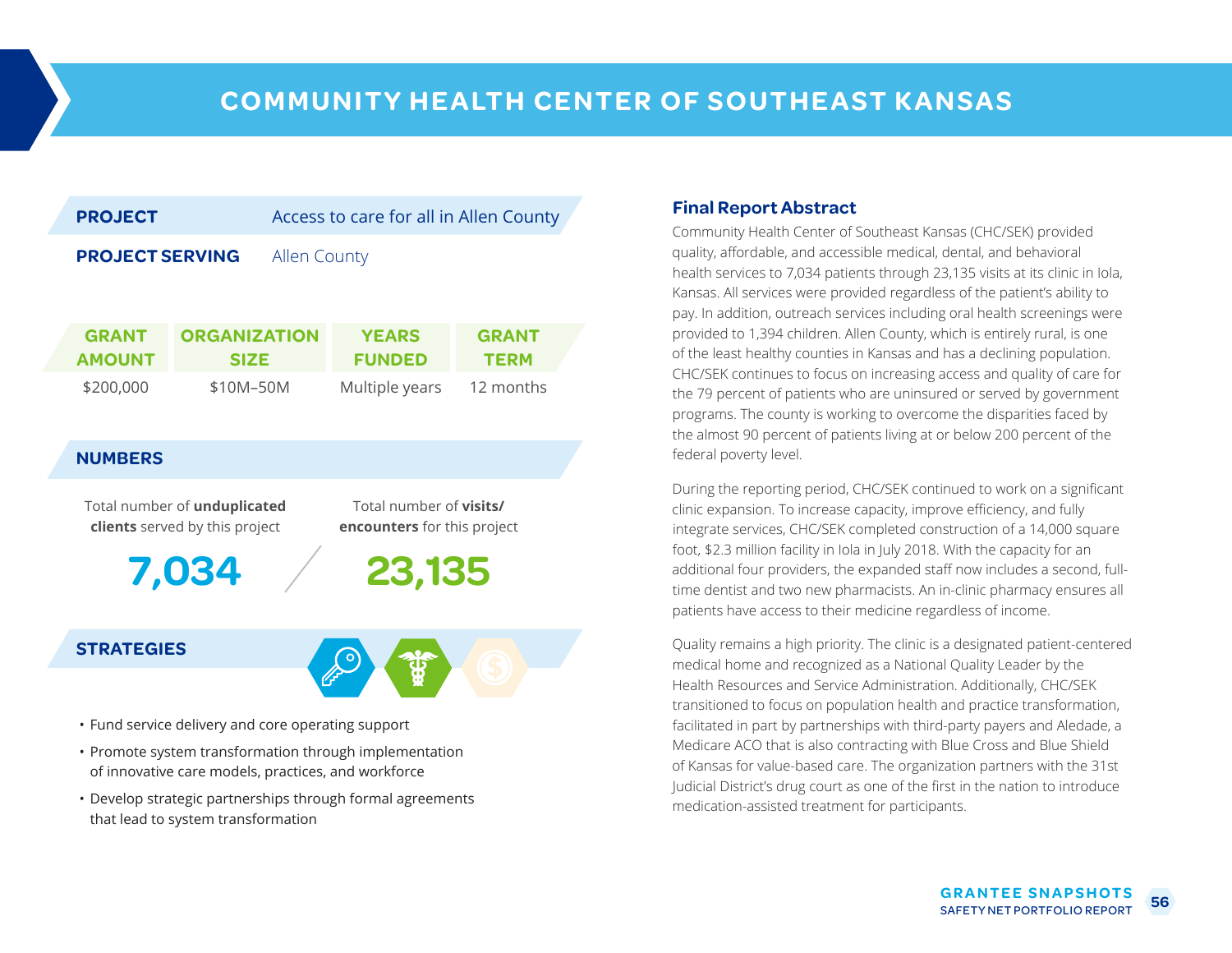### **DUCHESNE CLINIC**



- Fund service delivery and core operating support
- Implement evidence-based, practice-based, and promising practices in service delivery

### **Final Report Abstract**

Duchesne Clinic prioritizes providing care for uninsured residents of Wyandotte County who live at or below 150 percent of the federal poverty level, currently \$36,450 for a family of four. During the grant period, the clinic served 1,465 people who otherwise would not have been able to access primary health care. At least 80 percent of the population (1,200 patients) accessing this care identified as Latino. Compared to the year prior, Duchesne Clinic increased number of patients served by four percent and also increased Uniform Data System (UDS) visits by 9 percent.

Using the evidence-based American Diabetes Association's bilingual diet and exercise curriculum, which is provided in group settings in conjunction with chronic disease management, Duchesne helped patients make concrete but achievable changes in diet and exercise. This approach is clinically proven to help improve control of chronic disease. The program is in its fourth year of partnership with Riverview Health Services, and patients are experiencing excellent results. Seventy percent of patients who participate in more than one education session see a decrease in long-term blood sugar levels measured through HbA1C tests. Patients who participated in our bilingual diabetes management education programs were expected to improve their health outcomes by maintaining healthy blood sugar. As a result of this program, 76 percent of diabetic patients had HbA1C results of 9 percent or less.

Through this program, the clinic learned that even with lean resources and no traditional case management or social worker positions, they could still develop a workflow that provides deeper care coordination for their most vulnerable diabetic patients. One of their quality improvement programs this past year was training staff on best practices for using the electronic health record system to code and complete referrals. Workflow has been streamlined and adjusted to increase the efficiency and capacity of electronic records.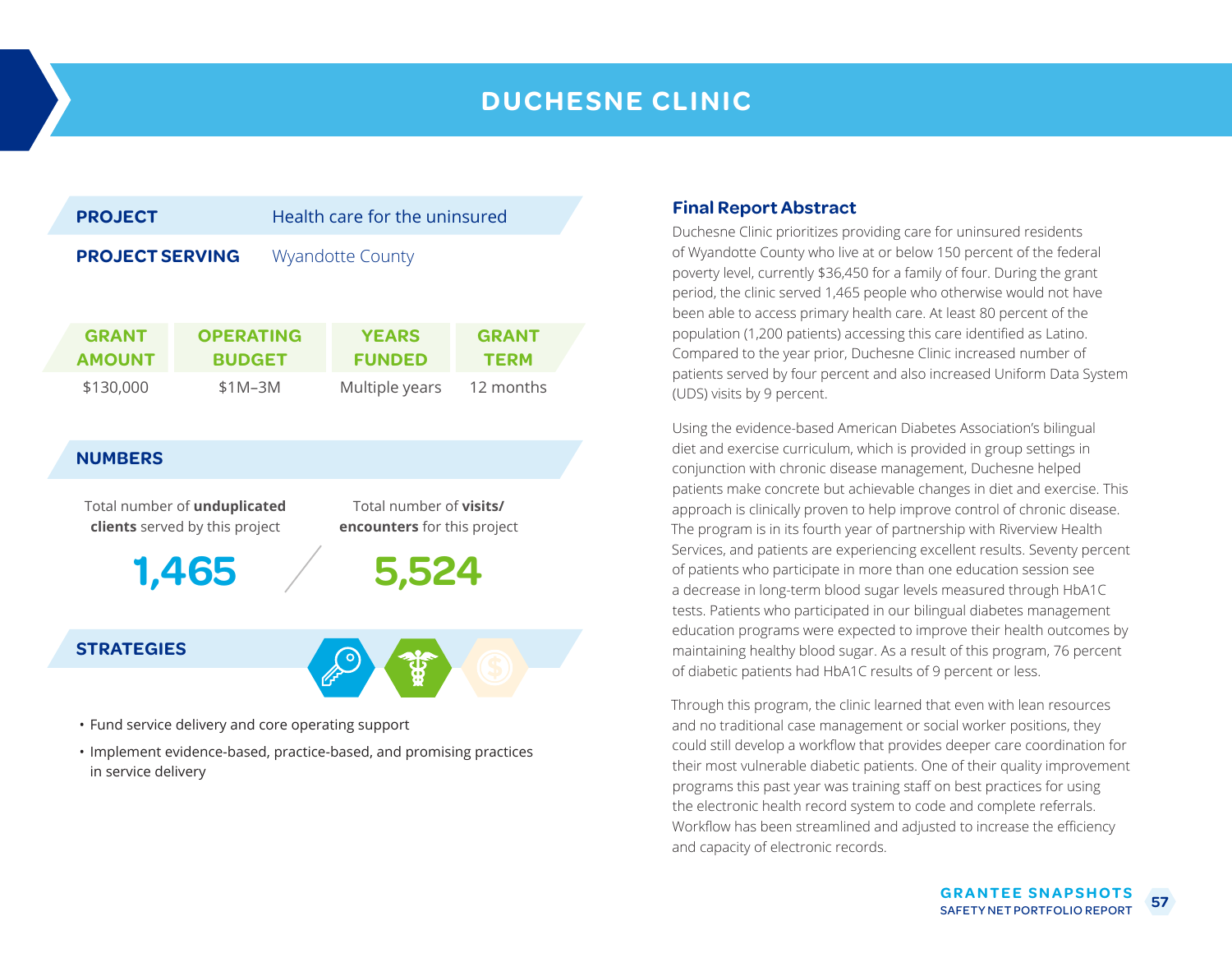## **EITAS**

| <b>PROJECT</b>                |                                                                      | Improving oral health for people<br>with intellectual and<br>developmental disabilities |                                                                                                                       |                             |  |
|-------------------------------|----------------------------------------------------------------------|-----------------------------------------------------------------------------------------|-----------------------------------------------------------------------------------------------------------------------|-----------------------------|--|
| <b>PROJECT SERVING</b>        |                                                                      |                                                                                         | Jackson County and/or KCMO<br>(may include all of Jackson County and/or<br>KCMO portions of Clay and Platte counties) |                             |  |
| <b>GRANT</b><br><b>AMOUNT</b> | <b>ORGANIZATION</b><br><b>SIZE</b>                                   |                                                                                         | <b>YEARS</b><br><b>FUNDED</b>                                                                                         | <b>GRANT</b><br><b>TERM</b> |  |
| \$73,152                      | \$10M-50M                                                            |                                                                                         | Multiple years                                                                                                        | 12 months                   |  |
| <b>NUMBERS</b>                |                                                                      |                                                                                         |                                                                                                                       |                             |  |
|                               | Total number of unduplicated<br>clients served by this project<br>66 |                                                                                         | Total number of visits/<br>encounters for this project<br>สล                                                          |                             |  |
| <b>STRATEGIES</b>             |                                                                      |                                                                                         |                                                                                                                       |                             |  |

- Increase health care coverage that supports quality care
- Implement evidence-based, practice-based, and promising practices in service delivery
- Promote system transformation through implementation of innovative care models, practices, and workforce

### **Final Report Abstract**

Eitas supports individuals with developmental disabilities and their families with services that respect their choices, increase their opportunities, encourage their independence, and assist their inclusion in all aspects of the community. This program used several tactics to improve oral health for people with intellectual and developmental disabilities (I/DD).

First, Eitas provided a training video to people with I/DD and their families. The video focuses on increasing comfort with receiving oral health services and improving overall oral health routines to increase oral health prevention through daily actions. Eight individuals watched the video and then completed a survey, with results demonstrating an improvement in knowledge.

Additionally, a two-day training seminar was launched to increase the awareness of oral health professionals regarding the needs of individuals with I/DD. Thirty providers attended the lecture on day one and practicum on day two, where they were able to apply their skills. People with I/DD shared what they need from providers to be comfortable receiving oral health services. Results from the pre/post-test demonstrated improved knowledge among those oral health providers.

Finally, the Oral Health Coalition was created to bring together oral health providers associated with Missouri oral health centers, Eitas representatives, dental hygienist students at University of Missouri– Kansas City, and representatives from UMKC–Institute for Human Development. Together, participants share knowledge, solve problems, and develop strategies to improve oral health practices at home and in a clinical setting. Twenty-eight individuals attended coalition meetings. The coalition continues, and is completing a program to provide oral health gift bags to support providers in Missouri to pass on to individuals with I/DD.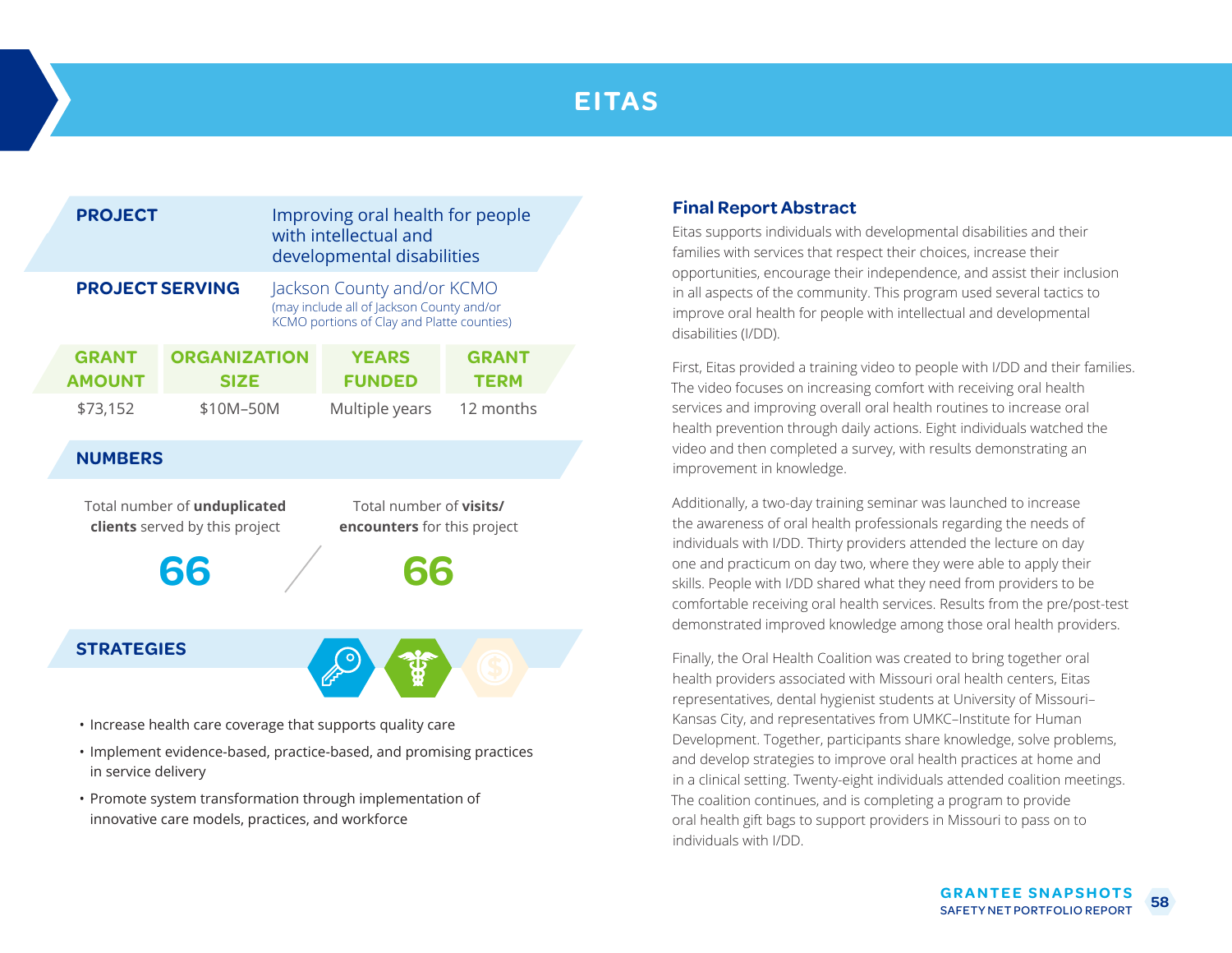## **EL CENTRO**



- Facilitate greater care coordination and navigation
- Promote integrated systems of care across SN clinics, hospitals, providers and key community-based services
- Support approaches that reduce costs, promote sustainability, or contain costs

#### **Final Report Abstract**

El Centro's health navigation program increases access to quality, affordable health care services and coverage in a culturally and linguistically appropriate way for the population served. The majority of clients were Latino, multi-generational immigrants (many of whom were undocumented), Spanish-speaking, low-income, and uninsured or underserved in Wyandotte and Johnson counties in Kansas.

The program aligns with Health Forward's strategies of increasing access, improving quality, and reducing costs. El Centro achieved the outcome of increasing the number of patients that receive adequate care. Compared to the prior year, the program increased the number of clients by 25 percent, serving 1,500 unduplicated clients. The program also increased the number of encounters by 32 percent, providing a total of 2,037 units of service. El Centro improved patient experience, engagement, and satisfaction, with 99 percent of clients surveyed reporting satisfaction with the services they received. Greater integration of care was also achieved, with 60 unduplicated clients receiving specialty care services. Finally, individuals received more affordable health care, as 655 households were assisted with health insurance navigation.

During this grant period, El Centro learned the importance of program evaluation. Changes to their post-service satisfaction surveys made it easier to reach a greater number of clients and receive more informative data. The organization's biggest challenge remains the lack of access to specialty care services for their patients, particularly when it comes to cancer treatment. Local hospital systems continue to turn away cancer patients who are uninsurable, while El Centro continues to advocate for this much-needed policy change.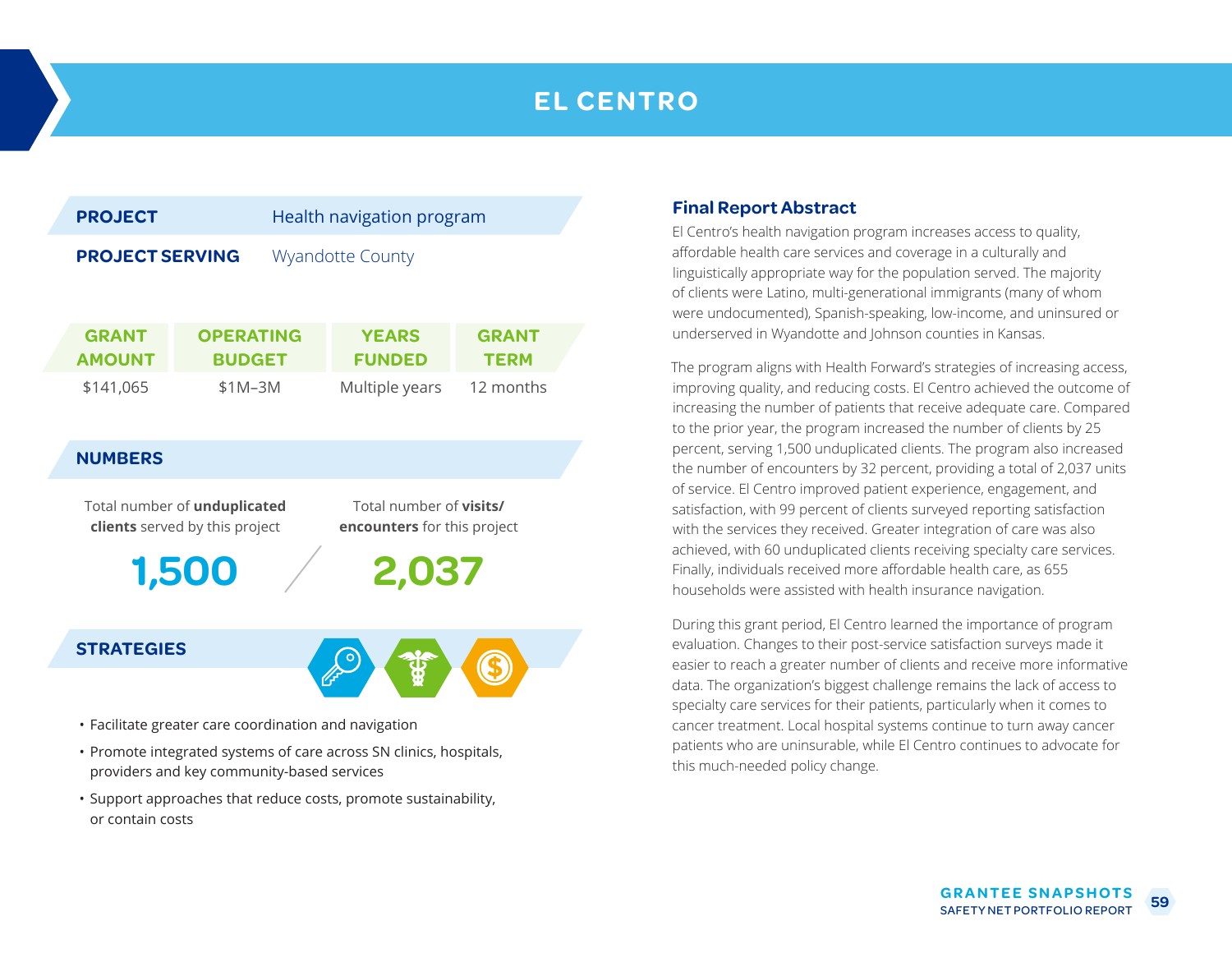### **HEALTH PARTNERSHIP CLINIC**



### **NUMBERS**

Total number of **unduplicated clients** served by this project

Total number of **visits/ encounters** for this project

**39,216**

**15,404**

#### **STRATEGIES**



- Fund service delivery and core operating support
- Implement evidence-based, practice-based, and promising practices in service delivery
- Support approaches that reduce costs, promote sustainability, or contain costs

### **Final Report Abstract**

Health Partnership Clinic (HPC) provides safety net health care services to low-income, uninsured, and underinsured individuals and families living in the Johnson County area. In 2017, HPC provided access to affordable health care services for 15,404 area residents through 39,216 patient visits. To accomplish this, HPC used grant funding to cover staff salaries. HPC provides care to a high percentage of uninsured patients, especially in Olathe, where more than 60 percent of their patients are uninsured. Such significant levels of uncompensated care make it difficult for HPC to provide services without additional support for staff salaries.

During the grant term, HPC improved patient outcomes in the following areas:

- Improved the tobacco screening measure to 92 percent compliance
- Increased the hypertension measure to 59 percent compliance
- Decreased the percentage of diabetics whose A1C (blood sugar) was outside of the recommended range

Additionally, patient satisfaction surveys indicate that HPC's patients are satisfied with the services they receive and consider HPC their ongoing source of patient care. The most important lesson learned during this grant term was the importance of building and maintaining rapport with minority populations, specifically the Latino population, which accounts for approximately 40 percent of HPC's patient population.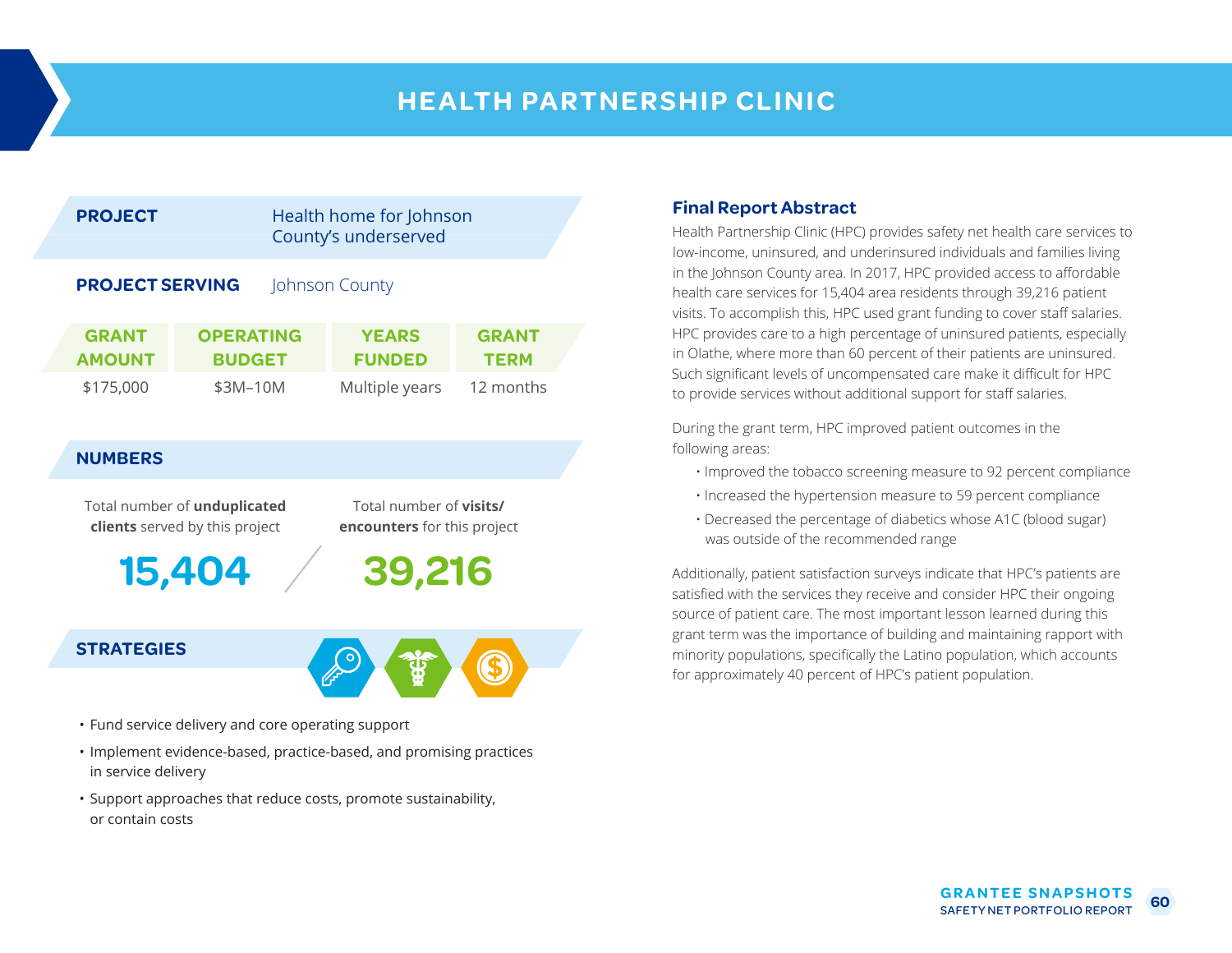### **JEWISH FAMILY SERVICES**



- Implement evidence-based, practice-based, and promising practices in service delivery
- Develop strategic partnerships through formal agreements that lead to system transformation
- Support approaches that reduce costs, promote sustainability, or contain costs

### **Final Report Abstract**

In order to live at home, many older adults need support to navigate and access health care and other social services. The older adult care management program at Jewish Family Services (JFS) provided services to 328 at-risk older adults residing in Jackson County, Missouri and Johnson County, Kansas. The program improved care by providing client-centered care coordination, addressing challenges and barriers, and facilitating better communication, interaction, and integration among health care and social service providers, as well as between the individual and caregivers. The Older Adult Access Network, a coalition of communitybased organizations, also developed a streamlined system to connect older adults and their caregivers to community supports. The program's goal is to decrease the number of falls and higher acuity admissions by bolstering clients' access to resources through care management.

Measures of success are encouraging. During active care management, 29 reports of falls over the program's 1,954 visits were significantly lower than the national average of one in three older adults (65+) falling each year. None of the 328 JFS clients were admitted to a nursing facility during their care management. Additionally, during the year there were no ER visits and only 42 hospitalizations. At discharge, 87 percent of clients reported positive feelings about their ability to manage their health care and social service needs. Seventy-three percent of clients indicated that care management meetings helped them feel optimistic about their ability to continue living at home, and 76 percent reported that care management helped decrease their sense of isolation.

MARC, a program partner, provided enhanced information and referrals to 1,073 individuals last year, 209 of whom were linked with care management services. A new collaboration with MARC to form a managed service network will create the potential for additional sustainable revenue to community-based organizations serving older adults in the metro area.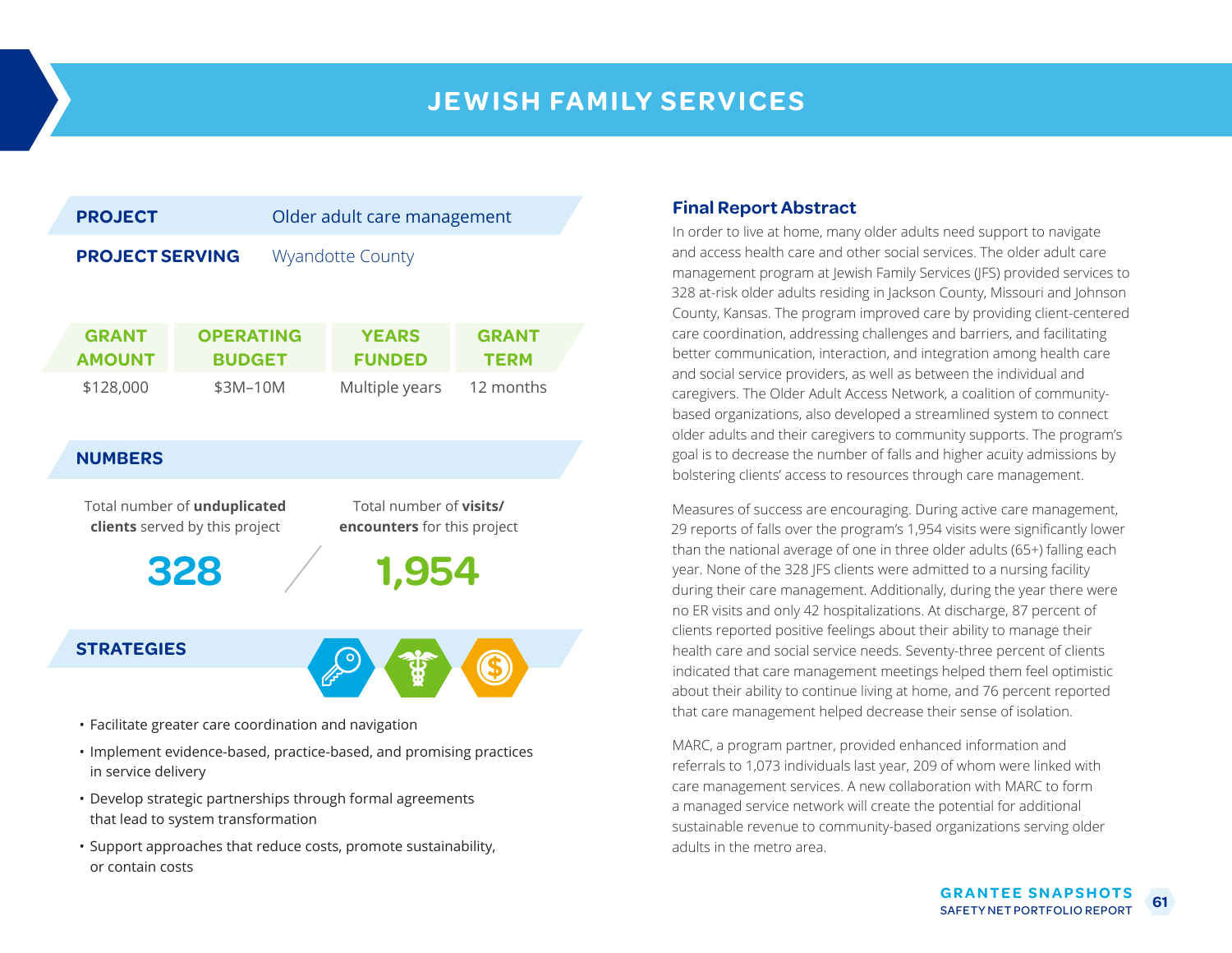## **JEWISH VOCATIONAL SERVICE**

| <b>PROJECT</b>         |                               |                                       | Refugee-immigrant health access |                                                                                                                       |                             |  |
|------------------------|-------------------------------|---------------------------------------|---------------------------------|-----------------------------------------------------------------------------------------------------------------------|-----------------------------|--|
| <b>PROJECT SERVING</b> |                               |                                       |                                 | Jackson County and/or KCMO<br>(may include all of Jackson County and/or<br>KCMO portions of Clay and Platte counties) |                             |  |
|                        | <b>GRANT</b><br><b>AMOUNT</b> | <b>OPERATING</b><br><b>BUDGET</b>     |                                 | <b>YEARS</b><br><b>FUNDED</b>                                                                                         | <b>GRANT</b><br><b>TERM</b> |  |
|                        | \$90,000                      | \$3M-10M                              |                                 | Multiple years                                                                                                        | 24 months                   |  |
|                        | <b>NUMBERS</b>                |                                       |                                 |                                                                                                                       |                             |  |
|                        | Total number of unduplicated  | clients served by this project<br>855 |                                 | Total number of <b>visits/</b><br><b>encounters</b> for this project<br><b>N/A</b><br>(DATA MISSING)                  |                             |  |
|                        | <b>STRATEGIES</b>             |                                       |                                 |                                                                                                                       |                             |  |

- Facilitate greater care coordination and navigation
- Increase health care coverage that supports quality care
- Develop strategic partnerships through formal agreements that lead to system transformation
- Improve patient care experience
- Support approaches that reduce costs, promote sustainability, or contain costs

### **Final Report Abstract**

Jewish Vocational Service (JVS) served 855 refugees, primarily from Africa, Asia, the Middle East, and Russia. JVS assists refugees through a range of services, including:

- Accessing medical navigation services on arrival
- Helping patients establish a medical home with Samuel U. Rodgers, Children's Mercy, or Truman Medical Center
- Performing vaccinations and health checks
- Coordinating referrals
- Providing language interpretation
- Training refugees on using the local transportation and health care systems

Program outcomes demonstrate increased access to care. Ninety-nine percent of refugees served in the program received Medicaid or Refugee Medical Assistance and were enrolled in a medical home. Ninety-eight percent received health screenings for critical illnesses (e.g., Hepatitis B, diabetes), a medical case review, vaccinations, and attention to acute or emergent health issues. Ninety-nine percent of new refugees received the services of an interpreter as needed for health screenings, emergent care, and routine appointments, thus improving their understanding of the U.S. health care system, as well as their own diagnosis and treatment.

Federal changes in refugee resettlement have compelled JVS to be ready to adjust and adapt. Although JVS has admitted fewer refugees than expected due to recent executive orders, the organization is prepared to work with refugees with chronic illnesses and disabilities. JVS has found that community events, such as health fairs and health classes, are effective for engaging the refugee community to learn more about health care systems and increase their health literacy. JVS continues to establish strong partnerships with hospitals and clinics to ensure clients can efficiently access culturally competent care.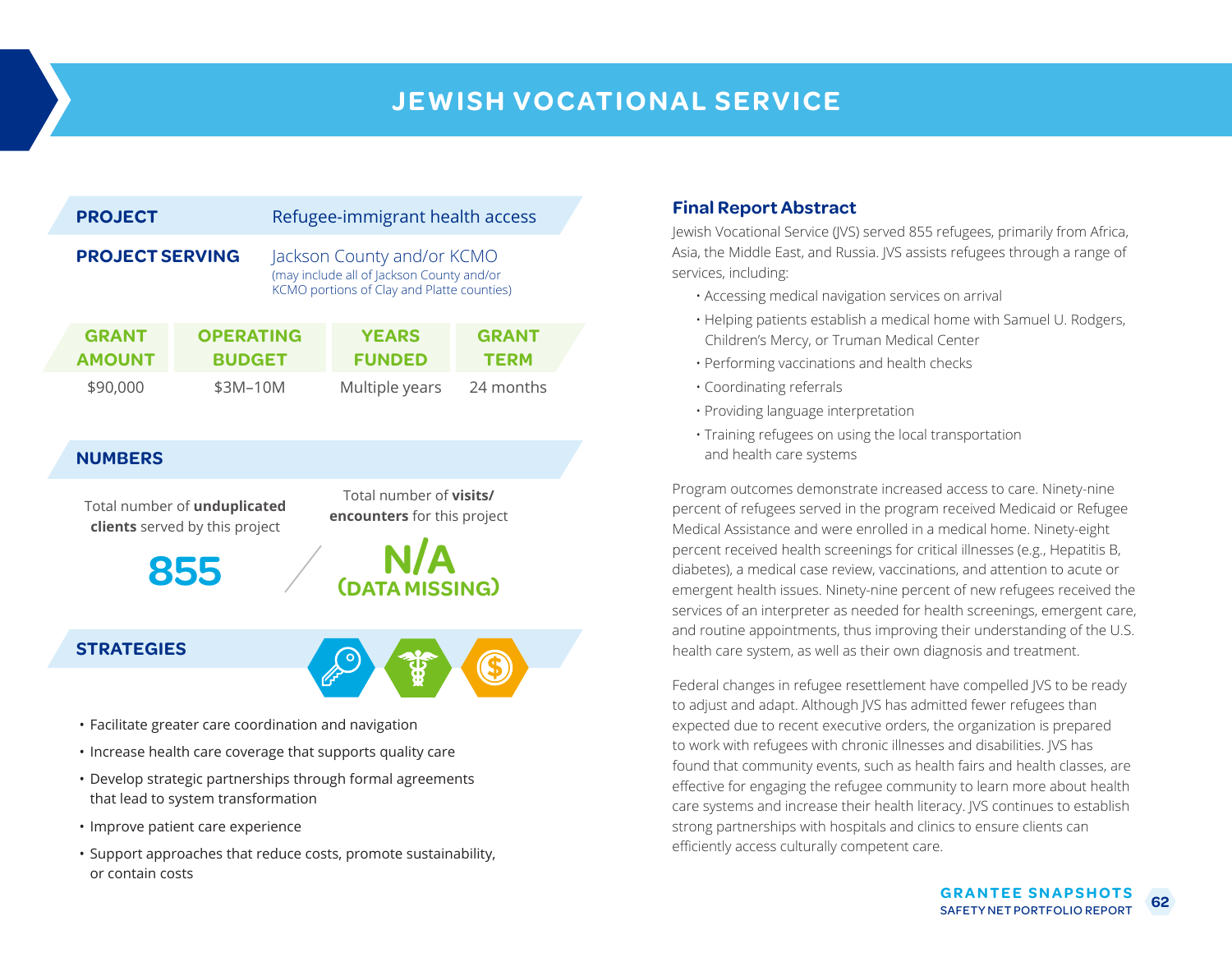## **KC CARE HEALTH CENTER**

|                        | <b>PROJECT</b>                      |                                   | General medicine & dental services                                                                                    |                             |  |
|------------------------|-------------------------------------|-----------------------------------|-----------------------------------------------------------------------------------------------------------------------|-----------------------------|--|
| <b>PROJECT SERVING</b> |                                     |                                   | Jackson County and/or KCMO<br>(may include all of Jackson County and/or<br>KCMO portions of Clay and Platte counties) |                             |  |
|                        | <b>GRANT</b><br><b>AMOUNT</b>       | <b>OPERATING</b><br><b>BUDGET</b> | <b>YEARS</b><br><b>FUNDED</b>                                                                                         | <b>GRANT</b><br><b>TERM</b> |  |
|                        | \$365,000                           | \$10M-50M                         | Multiple years                                                                                                        | 12 months                   |  |
|                        | <b>NUMBERS</b>                      |                                   |                                                                                                                       |                             |  |
|                        | Total number of <b>unduplicated</b> |                                   | Total number of <b>visits/</b>                                                                                        |                             |  |

**encounters** for this project

**8,542**

**clients** served by this project

### **STRATEGIES**



**19,003**

- Fund service delivery and core operating support
- Implement evidence-based, practice-based, and promising practices in service delivery
- Improve patient care experience
- Support approaches that reduce costs, promote sustainability, or contain costs

### **Final Report Abstract**

KC CARE Health Center provided general medicine and dental services to 7,625 unduplicated medical patients and 1,438 unduplicated dental patients through more than 19,000 encounters during the reporting period. KC CARE's target population is diverse:

- 54 percent are racial minorities
- 73 percent live below the federal poverty level
- 70 percent are uninsured
- 13 percent are underinsured

More than 60 percent are diagnosed with one or more chronic condition.

KC CARE implemented the following strategies to provide safety net health services to the underserved of Kansas City: funding of direct services/core operating support, implementation of evidence-based practices, improvement of patient care quality and satisfaction, and cost reduction. Activities included preventive medical care and screenings, care for acute and chronic medical conditions, specialty medical care, prescription assistance, care coordination, dental prophylaxis, and urgent or emergency dental services.

KC CARE achieved the goal of providing a quality health care experience through the availability of services and an overall positive experience of care. Although KC CARE made progress toward improving the medical and dental health of patients with chronic conditions, the program did not achieve the degree of success of patients to self-manage conditions, adhere to a treatment plan, attend scheduled medical visits, and improve their overall health. Barriers included a lack of knowledge and equipment to self-monitor chronic symptoms, and socioeconomic factors that reduced the ability to focus on and/or access resources for self-management. As a result, KC CARE learned that integrating patient cooperation and a patient's ability to participate in care plans is crucial to improving overall health.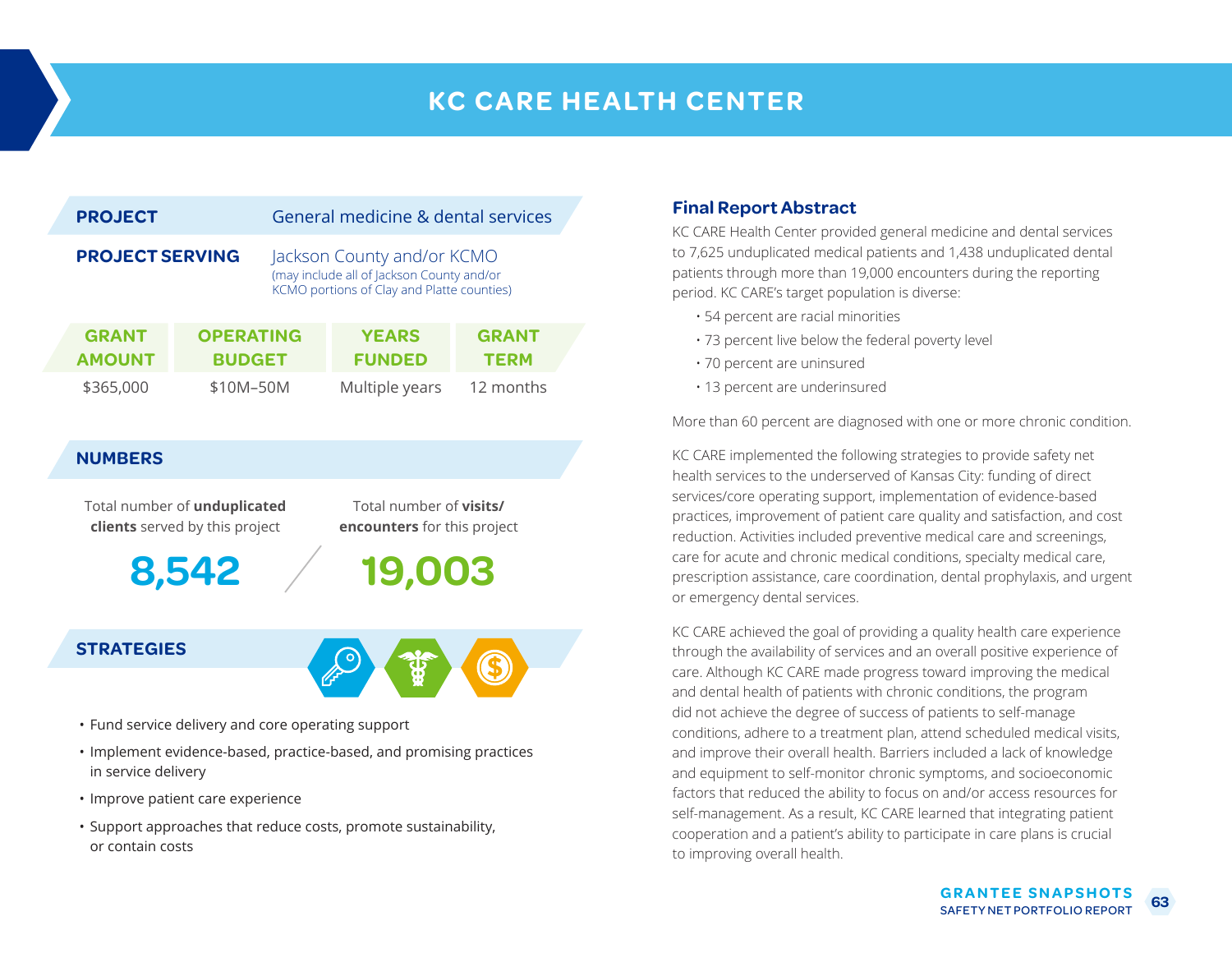## **KU ENDOWMENT (JAYDOC FREE CLINIC)**



- Facilitate greater care coordination and navigation
- Increase health care coverage that supports quality care
- Implement evidence-based, practicebased, and promising practices in service delivery
- Promote system transformation through implementation of innovative care models, practices, and workforce
- Advance the use of health data and health information technology (HIT)
- Promote integrated systems of care across SN clinics, hospitals, providers and key community-based services
- Develop strategic partnerships through formal agreements that lead to system transformation
- Advance leadership and workforce development opportunities
- Improve patient care experience
- Support approaches that reduce costs, promote sustainability, or contain costs

### **Final Report Abstract**

JayDoc Free Clinic provides multidisciplinary health care and social services, at no cost, to patients in the greater Kansas City metropolitan area. A nonprofit clinic located in Wyandotte County, Kansas, JayDoc serves the uninsured, underinsured, and undocumented community. In the past year, JayDoc completed 1,161 patient encounters.

Care is provided by volunteer community physicians who mentor medical student volunteers in patient care and medical ethics. Clinic services include language interpretation, laboratory services, dietary counseling, medication counseling, social services, and basic procedures. The JayDoc social services office provides patients with referrals to medical homes and specialty care clinics including mental health services and JayDoc's specialty clinics, as well as educational opportunities to improve quality of life and prevent chronic diseases.

Because JayDoc patients have a wide variety of health care concerns, JayDoc has evolved to include multiple specialty clinics that run on a rotating basis every Tuesday night. These specialty clinics include diabetes, women's health, radiology, ophthalmology, dermatology, and musculoskeletal night. Musculoskeletal night was added just this past year, and these specialty nights have allowed the clinic to provide much more comprehensive treatment than was possible in the past. JayDoc believes the expansion of services along with the addition of specialty nights reduces return patient visits. Providing patients with more comprehensive health information and services equips them to take a more active role in their health.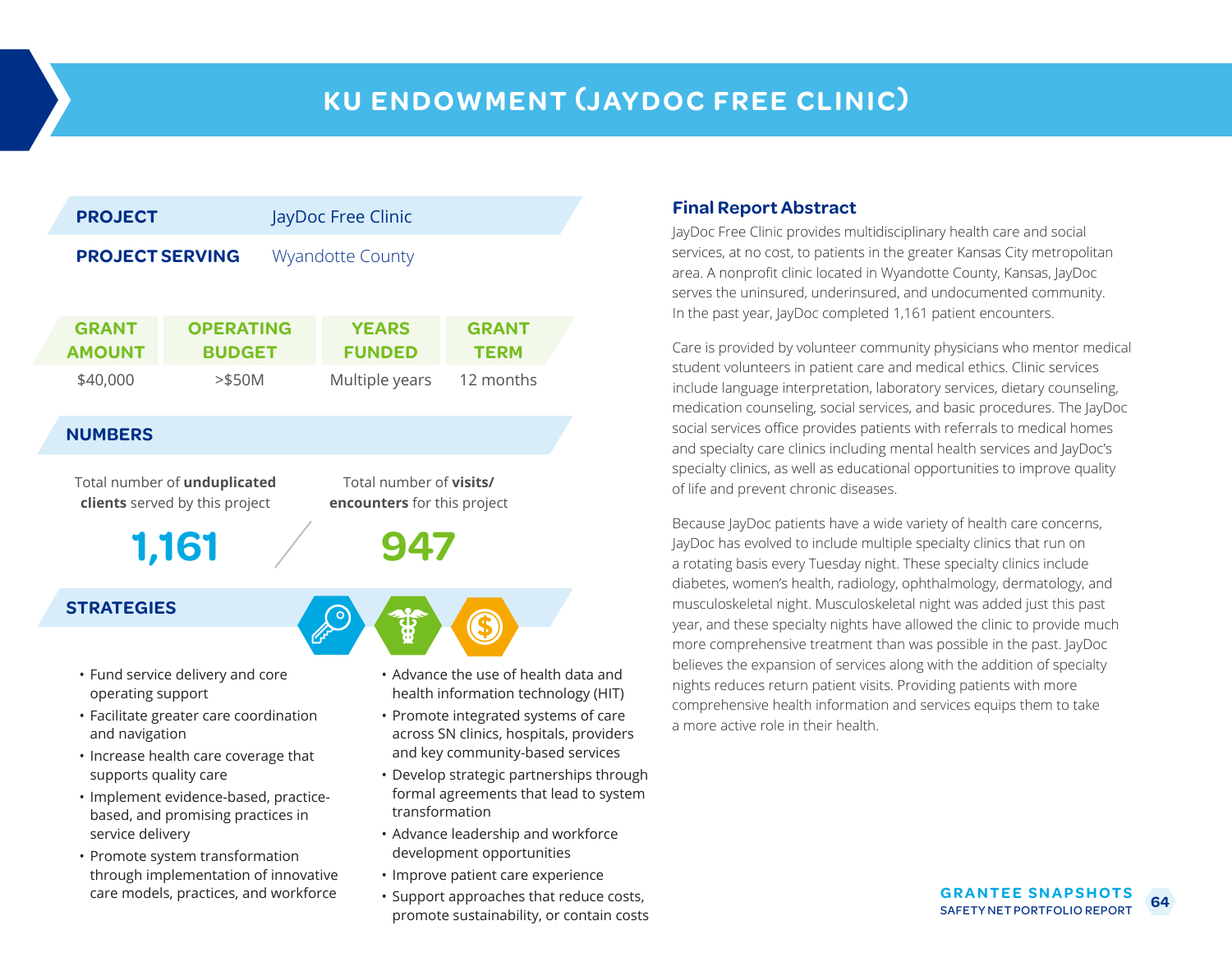### **KU HEALTH PARTNERS**



- Fund service delivery and core operating support
- Implement evidence-based, practice-based, and promising practices in service delivery
- Advance the use of health data and health information technology (HIT)
- Develop strategic partnerships through formal agreements that lead to system transformation
- Support approaches that reduce costs, promote sustainability, or contain costs

### **Final Report Abstract**

With safety net funding, Vibrant Health-Argentine provided care for 1,958 unique patients through 4,620 visits during the grant term. Funding provided essential support for the care team during an exciting time of transition. The clinic is now part of a multi-site federally qualified health center look-alike, which will ensure the neighborhood continues to receive affordable, quality health care.

In 2018, 78 percent of patients were adults, 53 percent were female, 73 percent identified as Hispanic/Latino, and 60 percent identified as white. Patients spoke eight primary languages, although Spanish (56 percent) and English (43 percent) accounted for the majority. Ninetyfour percent of patients were treated by their chosen primary care provider. All pediatric patients had a recorded weight assessment, and the 12345 Fit-Tastic! assessment is being implemented with hopes to expand the pediatric obesity management program. Sixty-three percent of adults with diabetes had an HbA1c (blood sugar) test at or below 9.0 percent, an area for planned improvement, and 69 percent of patients with hypertension had controlled blood pressure (less than 140/90), nearly at goal.

Vibrant Health care teams are dedicated to helping patients achieve health outcome goals. Current findings indicate success for several proposed outcomes. Patients frequently have multiple chronic conditions and are impacted by social determinants of health, which together can slow one's ability to adequately manage health factors and achieve better outcomes. Thus, incremental changes and short-term health improvements must be acknowledged, providing fuel for continued efforts toward sustainable improvements.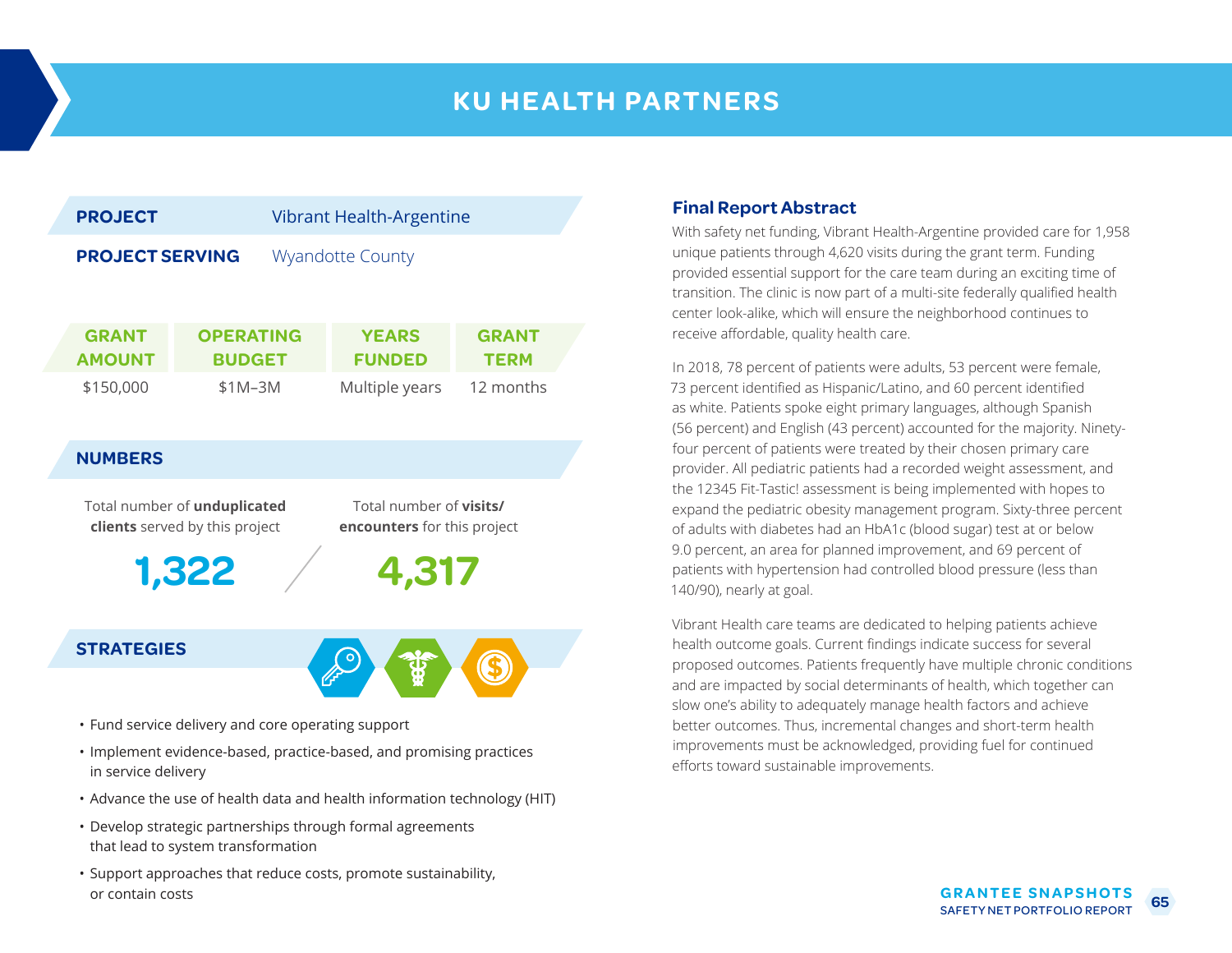### **LEGAL AID OF WESTERN MISSOURI**

| <b>PROJECT</b>                |                                   | Advocates for family health-<br>Affordable Care Act extension                                                         |                             |
|-------------------------------|-----------------------------------|-----------------------------------------------------------------------------------------------------------------------|-----------------------------|
| <b>PROJECT SERVING</b>        |                                   | Jackson County and/or KCMO<br>(may include all of Jackson County and/or<br>KCMO portions of Clay and Platte counties) |                             |
| <b>GRANT</b><br><b>AMOUNT</b> | <b>OPERATING</b><br><b>BUDGET</b> | <b>YEARS</b><br><b>FUNDED</b>                                                                                         | <b>GRANT</b><br><b>TERM</b> |
| \$55,000                      | \$3M-10M                          | Multiple years                                                                                                        | 12 months                   |

### **NUMBERS**

Total number of **unduplicated clients** served by this project

**43**

Total number of **visits/ encounters** for this project



### **STRATEGIES**

- Facilitate greater care coordination and navigation
- Increase health care coverage that supports quality care
- Promote integrated systems of care across SN clinics, hospitals, providers and key communitybased services
- Develop strategic partnerships through formal agreements that lead to system transformation
- Improve patient care experience
- Support approaches that reduce costs, promote sustainability, or contain costs

### **Final Report Abstract**

Legal Aid of Western Missouri provided legal assistance to 43 clients, with a total of 69 individuals (children and other household members) benefiting from these services. All were low-income residents of Jackson, Cass, or Lafayette counties seeking help with matters hindering their access to health care. Clients were 49 percent Caucasian, 41 percent African-American, 5 percent Hispanic, and 5 percent another race/ethnicity.

Legal Aid provided brief legal advice, referrals, and extensive legal representation as needed to assist clients with gaining access to health care. Attorneys assisted clients with coverage terminations and denials by means of legal representation or brief advice while also working to address root causes. They provided legal assistance in other matters that acted as barriers to health care. Such cases included paternity, guardianships, and evictions. The attorneys provided brief advice and counsel to 34 clients, conducted 46 outreach events, completed one, high-impact activity, and provided extensive representation to nine clients.

This report is based on cases that closed during the grant period; however, an additional 22 cases remained open after the program period ended. The closed case outcomes fall short of goals to complete 15 extensive representation cases and two, high-impact activities. However, the organization did surpass their goal of providing 30 clients with brief advice and counsel, as well as the goal of conducting 35 outreach events. This program allowed Legal Aid to identify marketplace trends and their effects on clients' needs. They also identified new legal issues impacting their clients' access to health care.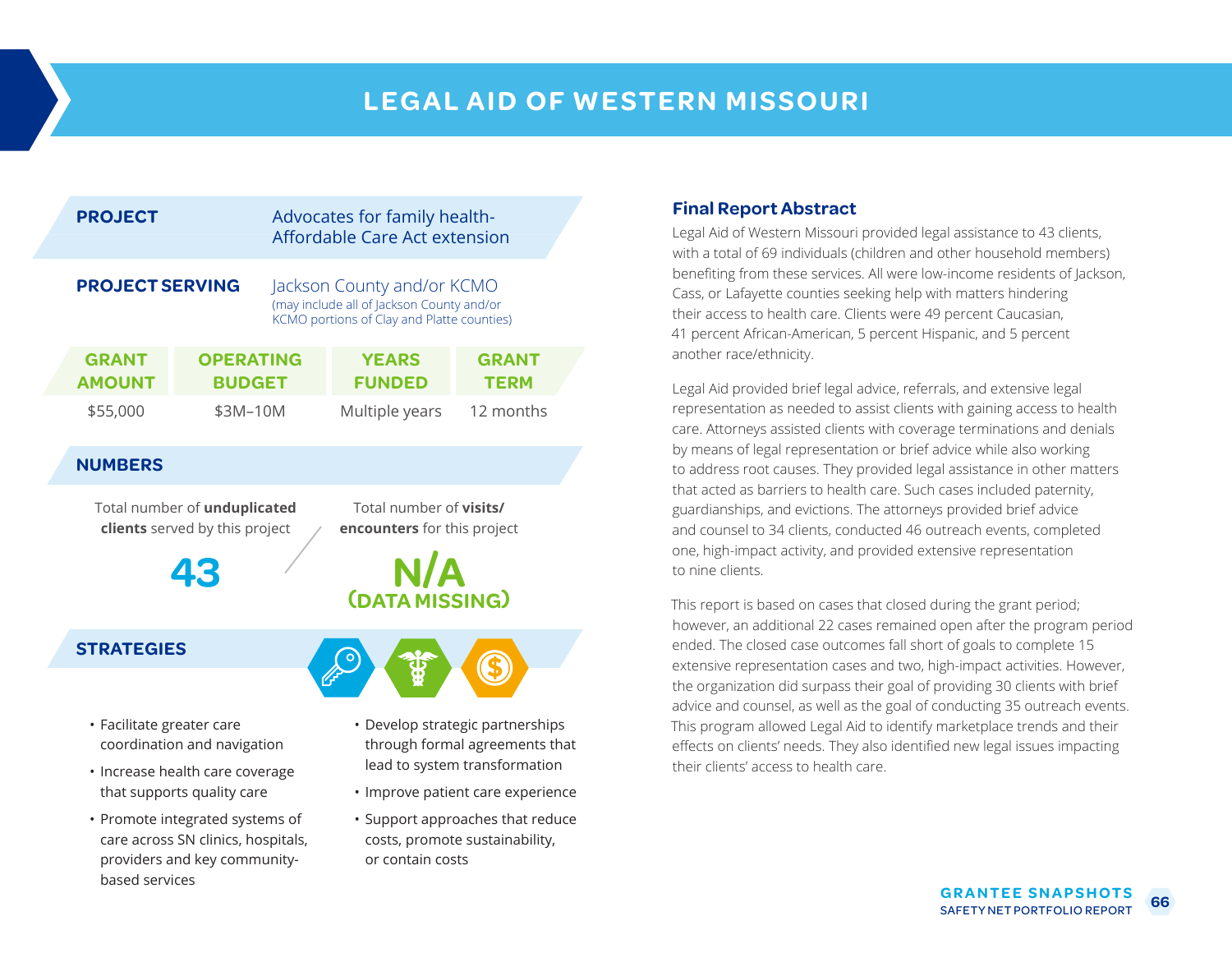## **MILES OF SMILES**

| <b>PROJECT</b>                |                                   |  | Safety net portable dental program                                                                                    |                             |  |  |  |
|-------------------------------|-----------------------------------|--|-----------------------------------------------------------------------------------------------------------------------|-----------------------------|--|--|--|
| <b>PROJECT SERVING</b>        |                                   |  | Jackson County and/or KCMO<br>(may include all of Jackson County and/or<br>KCMO portions of Clay and Platte counties) |                             |  |  |  |
| <b>GRANT</b><br><b>AMOUNT</b> | <b>OPERATING</b><br><b>BUDGET</b> |  | <b>YEARS</b><br><b>FUNDED</b>                                                                                         | <b>GRANT</b><br><b>TERM</b> |  |  |  |
| \$105,000                     | $$1M-3M$                          |  | Multiple years                                                                                                        | 12 months                   |  |  |  |

### **NUMBERS**

Total number of **unduplicated clients** served by this project

**2,485**

Total number of **visits/ encounters** for this project

**4,955**

### **STRATEGIES**

- Fund service delivery and core operating support
- Increase health care coverage that supports quality care
- Implement evidence-based, practice-based, and promising practices in service delivery



- Improve patient care experience
- Support approaches that reduce costs, promote sustainability, or contain costs

### **Final Report Abstract**

Miles of Smiles provides free, portable dental care to children under the age of 18 residing in Kansas City, Missouri, as well as Clay and Platte counties, whose families earn less than 200 percent of the federal poverty level. During the grant year, the Safety Net Portable Dental program provided free dental care to 2,485 Kansas City residents. Nearly 70 percent of the families served live below 100 percent of the poverty level.

Outcomes achieved during the grant year demonstrate the success of the program:

- 83 percent of patients demonstrated reduced cavities at subsequent appointments
- Completed 5 percent of school-based treatment plans
- Compared to the year prior, 12 percent more patients had Medicaid coverage
- 100 percent of returned surveys indicated patients were "satisfied" or "very satisfied" with services

Miles of Smiles believes these achievements represent success in the areas of improving access to care, improving quality of care, and reducing health care costs for families.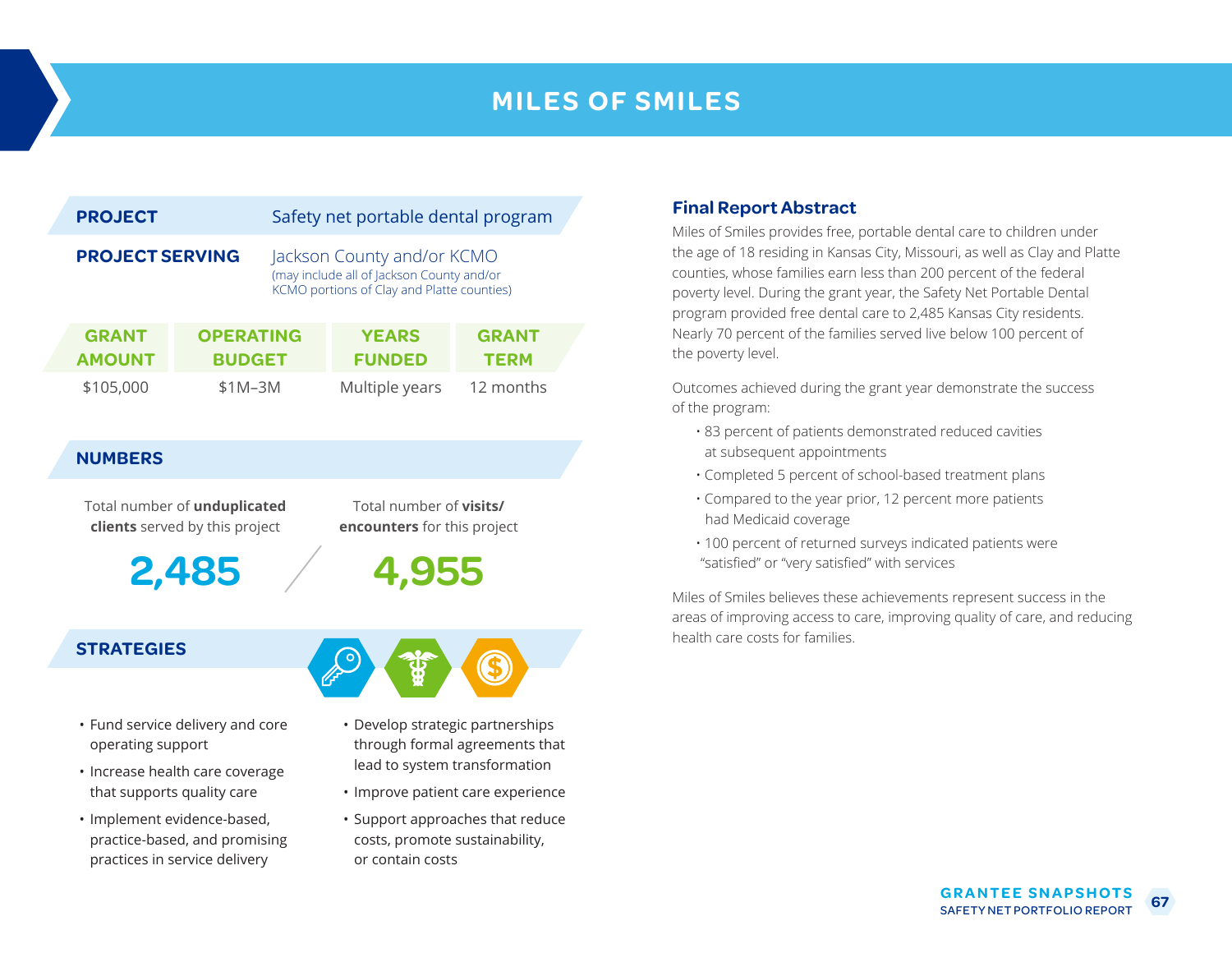### **RIVERVIEW HEALTH SERVICES**



### **STRATEGIES**



- Fund service delivery and core operating support
- Support approaches that reduce costs, promote sustainability, or contain costs

### **Final Report Abstract**

Riverview Health Services increases access and decreases costs for patients by providing help and case management for complicated pharmaceutical assistance programs, vouchers for immediate-need medications, and access to a wide range of health supplies and health education programming. Through this grant, Riverview Health Services served 29 percent more unduplicated people (1,742) with 48 percent more services (7,337) and leveraged more than \$1.5 million in medication and medical supply assistance.

While most of the people served reside in eastern Kansas City, Kansas, last year Riverview saw people from 69 zip codes throughout the greater metropolitan area and beyond. During this grant period, Riverview implemented significant shifts in its staffing model, workflows, and data collection, and the organization emerged with a new emphasis on quality services delivered by highly trained staff, following evidence-based programs and best practices. While collaborations and partnerships have always been important, Riverview is developing a new model to further diversify funding while supporting better care. The strategic partnerships to be developed over the next 12 months may lead to a new way of delivering core services.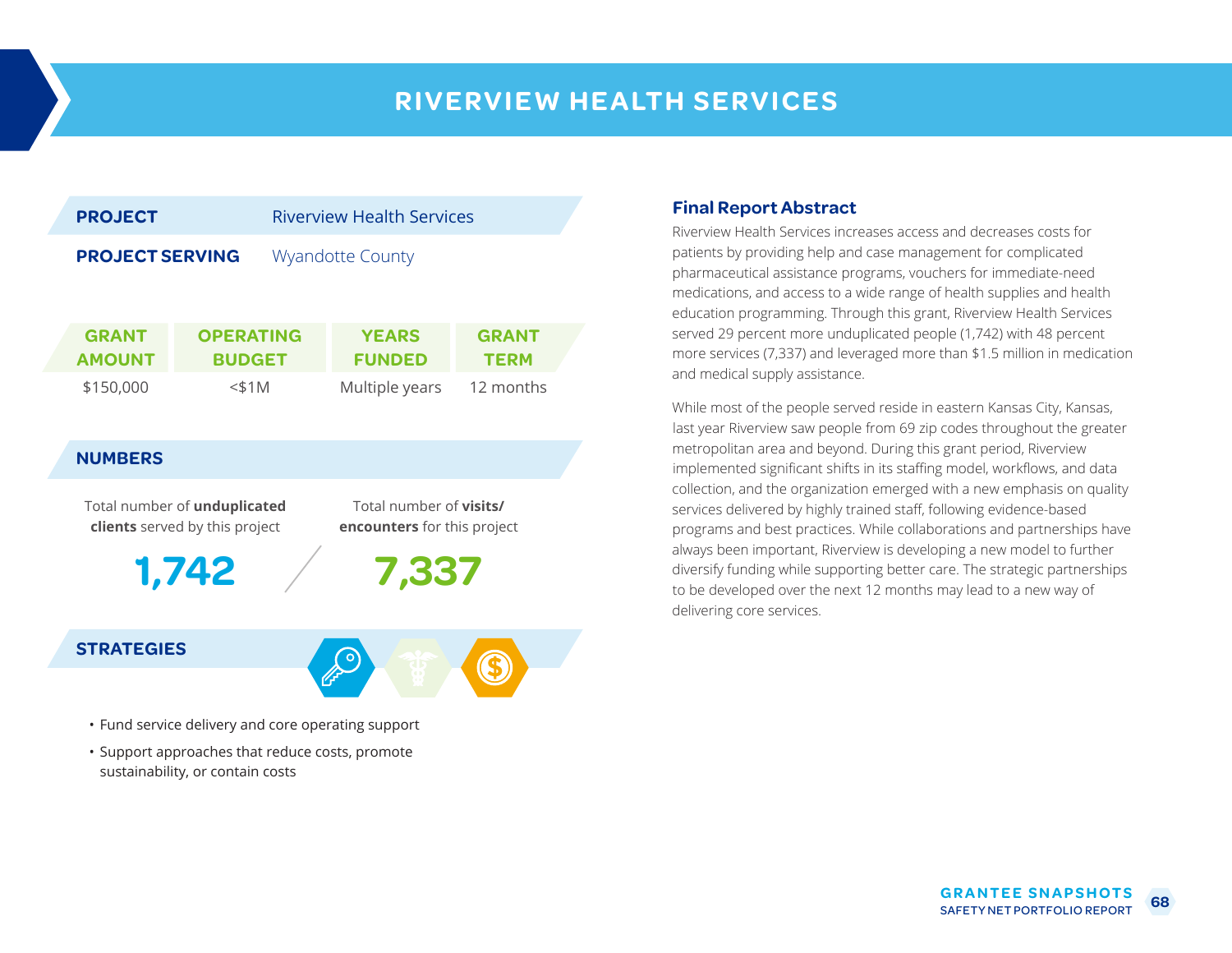## **ROSE BROOKS CENTER**

| <b>PROJECT</b>                                                                                                                         |                                   |  | SafeCARE domestic violence<br>health integration                                                                      |                             |  |  |
|----------------------------------------------------------------------------------------------------------------------------------------|-----------------------------------|--|-----------------------------------------------------------------------------------------------------------------------|-----------------------------|--|--|
| <b>PROJECT SERVING</b>                                                                                                                 |                                   |  | Jackson County and/or KCMO<br>(may include all of Jackson County and/or<br>KCMO portions of Clay and Platte counties) |                             |  |  |
| <b>GRANT</b><br><b>AMOUNT</b>                                                                                                          | <b>OPERATING</b><br><b>BUDGET</b> |  | <b>YEARS</b><br><b>FUNDED</b>                                                                                         | <b>GRANT</b><br><b>TERM</b> |  |  |
| \$107,800                                                                                                                              | \$3M-10M                          |  | Multiple years                                                                                                        | 12 months                   |  |  |
| <b>NUMBERS</b>                                                                                                                         |                                   |  |                                                                                                                       |                             |  |  |
| Total number of visits/<br>Total number of unduplicated<br>clients served by this project<br>encounters for this project<br>197<br>596 |                                   |  |                                                                                                                       |                             |  |  |
| <b>STRATEGIES</b>                                                                                                                      |                                   |  |                                                                                                                       |                             |  |  |
|                                                                                                                                        |                                   |  | • Fund service delivery and core operating support                                                                    |                             |  |  |

- Facilitate greater care coordination and navigation
- Improve patient care experience
- Support approaches that reduce costs, promote sustainability, or contain costs

### **Final Report Abstract**

Funding from Health Forward Foundation supported Rose Brooks Center's SafeCARE domestic violence health integration programming. The program offers health services to low-income victims of domestic violence and their children residing at the Rose Brooks Center's highsecurity emergency shelter. These clients would otherwise access health services through the emergency department. This program was successful in ameliorating the profound barriers victims of domestic violence face in accessing health care. Services included:

- On-site health assessments
- Health promotion and advocacy
- Psychiatric services
- Medical services provided at the on-site clinic
- Ongoing medical services and navigation provided by a community health worker and navigator

The outcomes achieved through this program align with the Safety Net theory of change. During the grant period, 197 clients were served through 596 visits, in comparison to 146 clients served with 478 visits in the prior 12-month period, demonstrating an increase in access. Regarding quality of services, 94 percent of shelter residents surveyed during this reporting period stated that Rose Brooks Center staff helped them with their medical needs. Clients received free on-site treatment at Rose Brooks Center, reducing the use of costly emergency services. Additionally, patients are enrolled through KC CARE Health Center, which connects them to long-term care.

Valuable lessons learned during the grant period include identifying how to best use the on-site time of community health workers to prevent duplication of services. Rose Brooks Center and KC CARE Health Center continue to work together to protect the safety and confidentiality of victims served at the on-site clinic.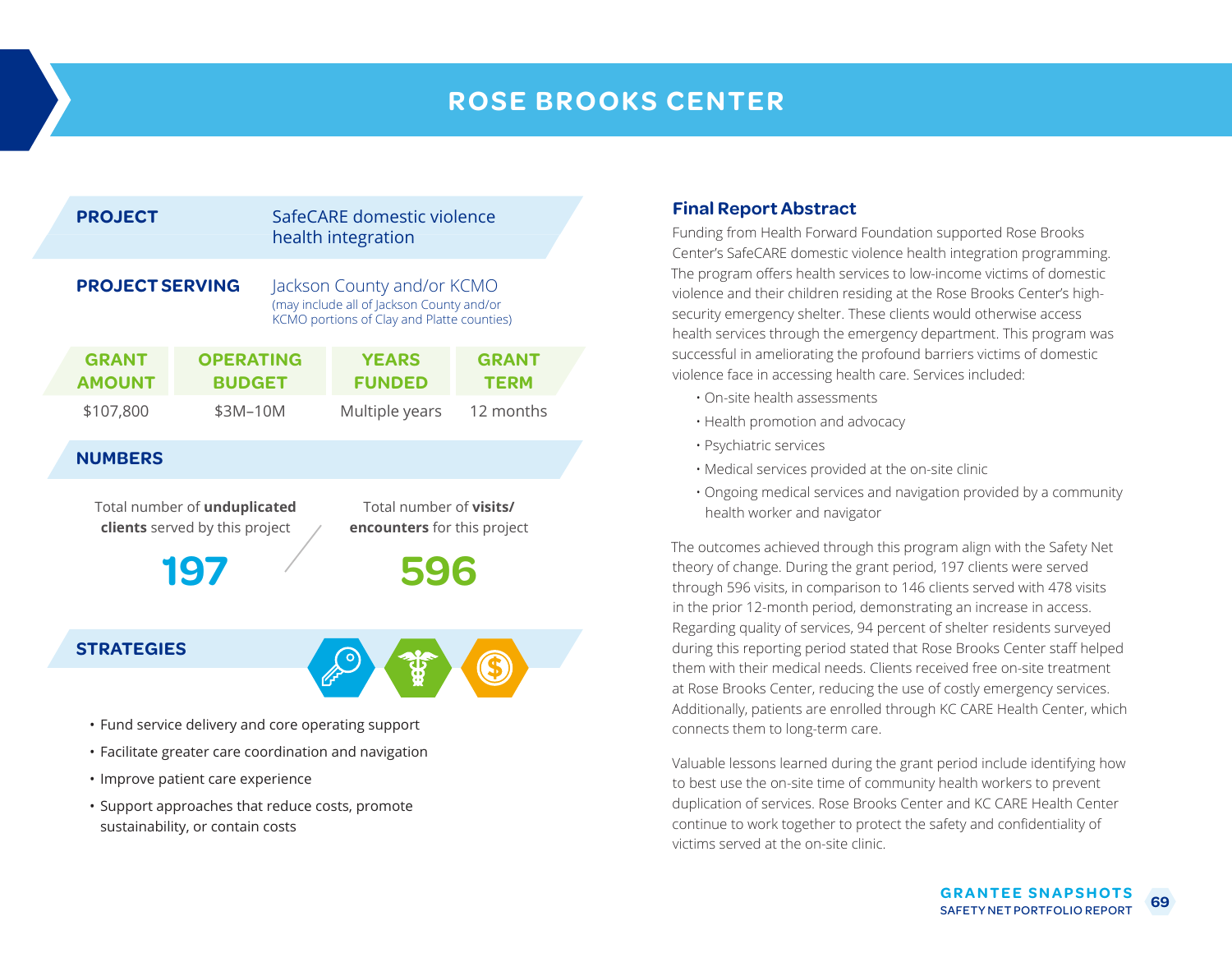## **SAINT LUKE'S HEALTH SYSTEM**

| <b>PROJECT</b>         |                               | Care coordination program         |                                                                                                                       |                               |                             |
|------------------------|-------------------------------|-----------------------------------|-----------------------------------------------------------------------------------------------------------------------|-------------------------------|-----------------------------|
| <b>PROJECT SERVING</b> |                               |                                   | Jackson County and/or KCMO<br>(may include all of Jackson County and/or<br>KCMO portions of Clay and Platte counties) |                               |                             |
|                        | <b>GRANT</b><br><b>AMOUNT</b> | <b>OPERATING</b><br><b>BUDGET</b> |                                                                                                                       | <b>YEARS</b><br><b>FUNDED</b> | <b>GRANT</b><br><b>TERM</b> |
|                        | \$270,000                     | $$1M-3M$                          |                                                                                                                       | Multiple years                | 12 months                   |

### **NUMBERS**

Total number of **unduplicated clients** served by this project

**4,865**

Total number of **visits/ encounters** for this project

### **STRATEGIES**

- Facilitate greater care coordination and navigation
- Promote system transformation through implementation of innovative care models, practices, and workforce
- Promote integrated systems of care across SN clinics,

**19,903**



hospitals, providers and key community-based services

- Develop strategic partnerships through formal agreements that lead to system transformation
- Support approaches that reduce costs, promote sustainability, or contain costs

### **Final Report Abstract**

The care coordination program targets clients with significant barriers to accessing and participating in care, as well as those at high risk of falling out of care. It helps minimize duplicative health care efforts, with the primary goals of reducing costs, unnecessary emergency department (ED) use, and inpatient visits. In the 2017 grant year, the program served 4,865 unduplicated clients in the greater Kansas City metropolitan area, including Jackson County in Missouri and Wyandotte and Johnson counties in Kansas. Clients are primarily uninsured, low-income members of racial and ethnic minority groups.

The program partners with numerous medical systems and safety net clinics, using KC CARE Health Center (KC CARE) community health workers to coordinate services. These health workers are embedded within the EDs of Saint Luke's Health System, University of Kansas Hospital, Research Medical Center, and Children's Mercy Hospital outpatient clinics. Community health workers are also on-site at nine safety net clinics, domestic violence agencies, Legal Aid of Western Missouri, churches, and other social service agencies to identify patients in need.

Program outcomes include improved medication access; improved health outcomes and patients' perception of their own health; improved patient care experience, engagement, and satisfaction; and lowered or maintained health care costs for both patients and health care organizations through decreased inpatient and ED visits. Key lessons include recognizing that more meaningful, in-depth service with community health workers equals improved results; the critical need for up-to-date database training; and the importance of adjusting processes to align with new partnerships.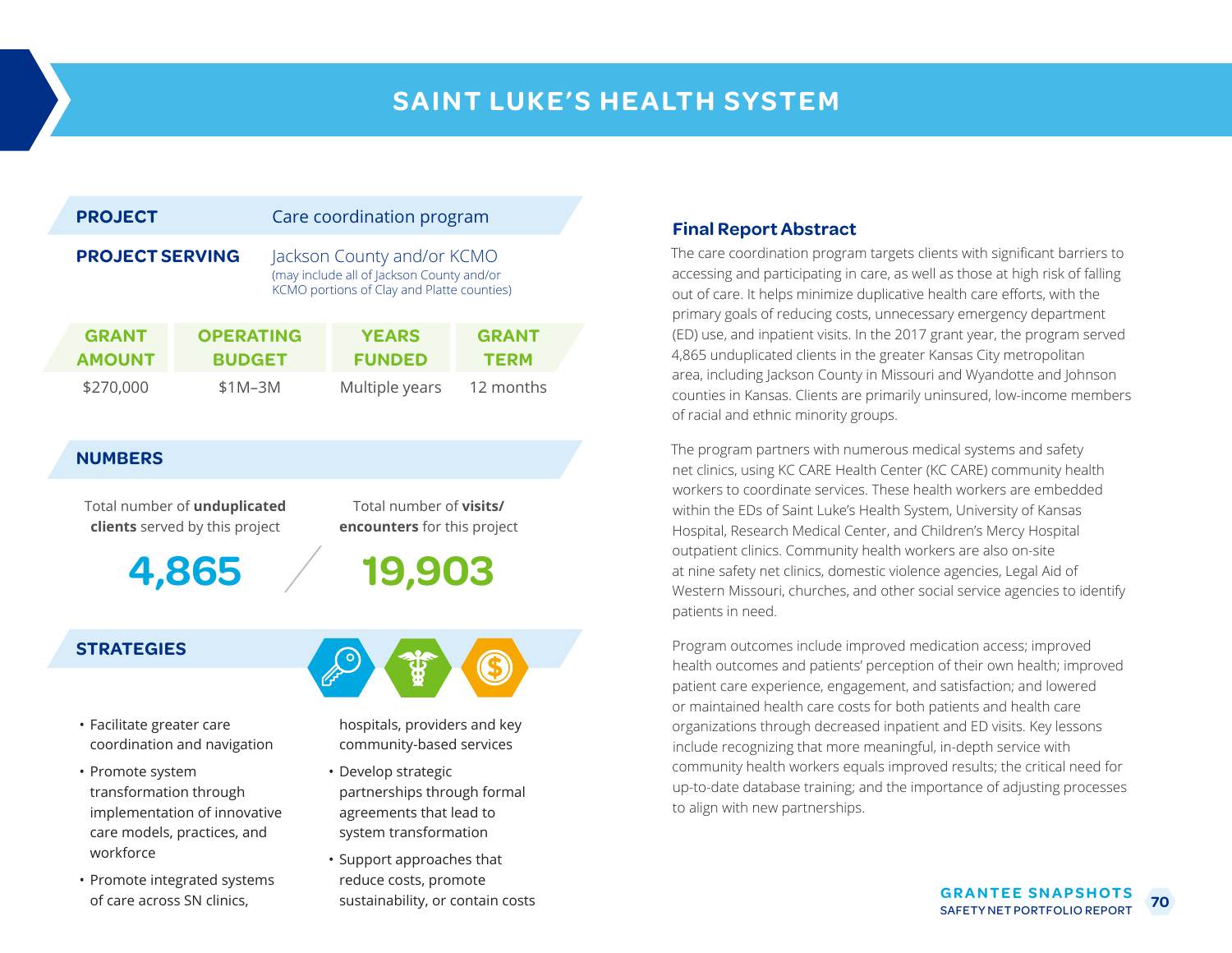### **SETON CENTER**

|                | <b>PROJECT</b>                                                                                                                  |                                   |  | Expanding oral health for<br>uninsured and vulnerable                                                                 |                             |  |  |  |
|----------------|---------------------------------------------------------------------------------------------------------------------------------|-----------------------------------|--|-----------------------------------------------------------------------------------------------------------------------|-----------------------------|--|--|--|
|                | <b>PROJECT SERVING</b>                                                                                                          |                                   |  | Jackson County and/or KCMO<br>(may include all of Jackson County and/or<br>KCMO portions of Clay and Platte counties) |                             |  |  |  |
|                | <b>GRANT</b><br><b>AMOUNT</b>                                                                                                   | <b>OPERATING</b><br><b>BUDGET</b> |  | <b>YEARS</b><br><b>FUNDED</b>                                                                                         | <b>GRANT</b><br><b>TERM</b> |  |  |  |
|                | \$150,000                                                                                                                       | $$1M-3M$                          |  | Multiple years                                                                                                        | 12 months                   |  |  |  |
|                | <b>NUMBERS</b>                                                                                                                  |                                   |  |                                                                                                                       |                             |  |  |  |
|                | Total number of <b>visits/</b><br>Total number of unduplicated<br>clients served by this project<br>encounters for this project |                                   |  |                                                                                                                       |                             |  |  |  |
| 1,627<br>4,881 |                                                                                                                                 |                                   |  |                                                                                                                       |                             |  |  |  |
|                | <b>STRATEGIES</b>                                                                                                               |                                   |  |                                                                                                                       |                             |  |  |  |
|                |                                                                                                                                 |                                   |  |                                                                                                                       |                             |  |  |  |

- Fund service delivery and core operating support
- Support approaches that reduce costs, promote sustainability, or contain costs

### **Final Report Abstract**

Seton Center focused on increasing access to dental services for underserved populations while providing quality services at a reduced cost. Clients served by this program reside in Health Forward's six-county service area. Sixty-five percent of clients are female, and 35 percent are male. The majority of clients are Caucasian (57 percent), with smaller proportions of Hispanic (32 percent) and African-American (9 percent). Ages range from infants to older adults. The target population includes individuals who are low-income, mentally ill, homeless, incarcerated, or recently released from prison. As part of this opportunity, dental services were also provided to children in area schools, along with instruction on how to brush their teeth properly to maintain better oral health.

Studies show that improved oral health benefits individuals' overall health outcomes. Seton Center increased access to oral health care. By having one of the lowest sliding fee scales in the area, along with funding for charitable care, Seton Center was able to care for individuals who otherwise would have a lengthy wait for services and would have to pay out of pocket from limited budgets. A dental hygienist completed education screenings at 392 child visits, increasing awareness of oral hygiene and regular professional oral health care. Seton Center also improved the oral health of patients: 358 adults and children benefited from special needs funding for assessment, cleaning, filling cavities, varnish, sealants, and other necessary services.

Seton Center learned key lessons by addressing challenges. The start of some services was delayed due to turnover in nursing staff at a partner school. The newly hired nurse had to be trained in Seton's Adopt-A-School program process. Seton Center incorporated additional training and assistance with paperwork to ensure that enrollment packets were distributed on time for the 2018–19 school year.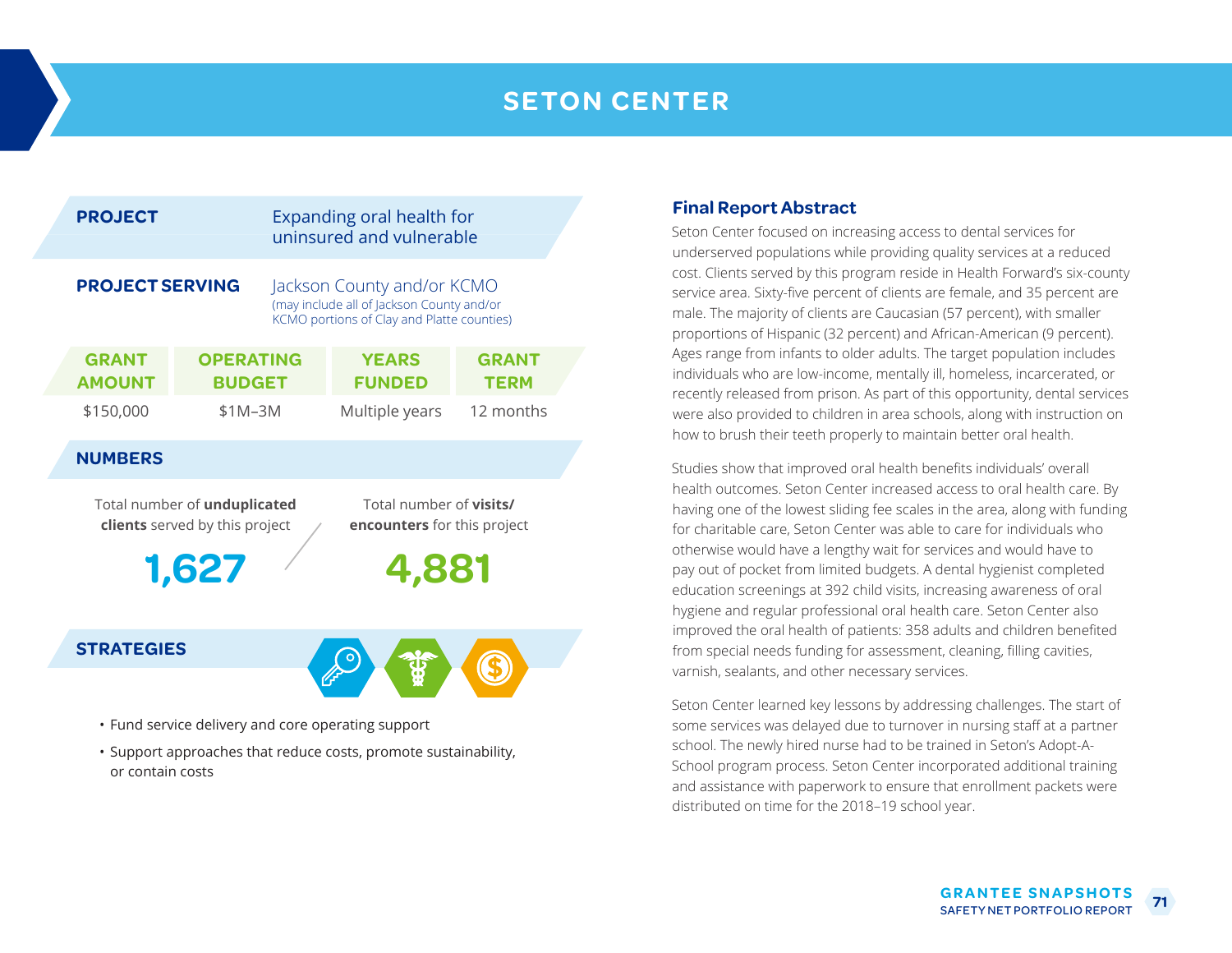

Total number of **unduplicated clients** served by this project

**4,077**

Total number of **visits/ encounters** for this project

**16,323**

### **STRATEGIES**



- Fund service delivery and core operating support
- Develop strategic partnerships through formal agreements that lead to system transformation

### **Final Report Abstract**

Most Southwest Boulevard Family Health Care (FHC) patients are from Wyandotte County, the poorest part of the Kansas City metropolitan area. In 2017, FHC served 4,077 unique individuals through 16,323 visits, signaling improved access to health services.

FHC safety net services align with all three Safety Net theory of change strategies of access, quality, and cost. Access is improved by offering same- or next-day access for urgent needs (e.g., rashes, fever, GI or URI symptoms) and is thought to reduce the use of emergency departments. FHC promotes the highest quality of clinical, medical, and oral health care through evidence-based practice guidelines and a team-based approach. FHC's staff are trained to provide care such as fluoride varnishes, shots, lab testing, patient education, and other services, and receptionists and billing staff have been trained in Mental Health First Aid. Cost-effective supports are measured by tracking use of the patient assistance programs. More than 200 patients received assistance with an average of 2.5 prescriptions each. FHC assisted patients with applications for Medicaid and Affordable Care Act coverage that allowed more than 150 patients to access additional health services.

FHC also prioritizes evaluation and quality improvement, emphasizing evidence-based, accountable care that includes audited performance, outputs, and outcomes. FHC's goal of individual patient health improvements, such as improving blood pressure, can result in population changes. FHC continuously learns from and modifies its approaches to patients and their health care. The organization has also implemented new recommendations for checking for colon cancer, for the prevention and early diagnosis of HIV, and for diabetes patient education.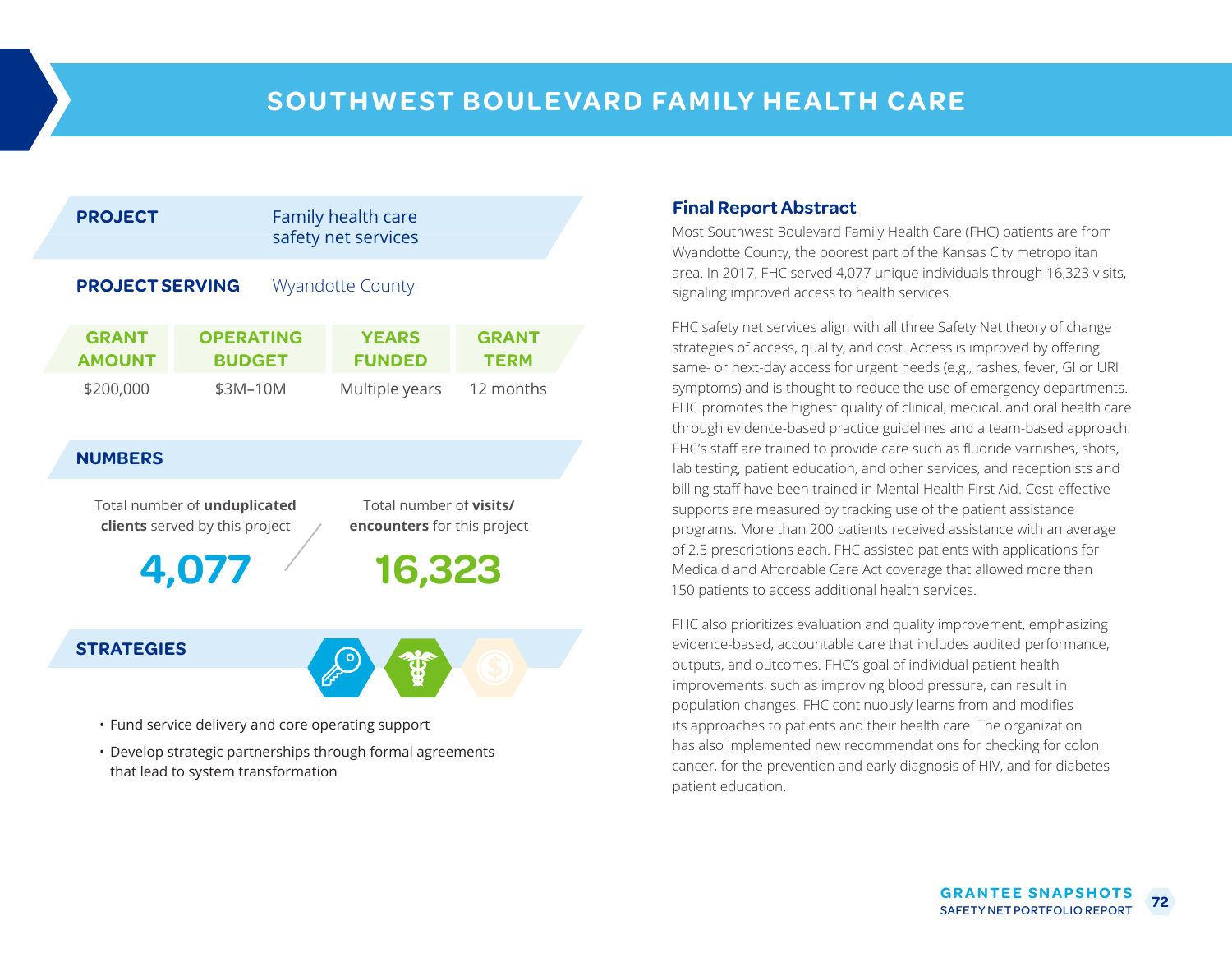## **SWOPE HEALTH**

|                                                                                                                                                           | <b>PROJECT</b>                |                                    | Dental services for low-income,<br>uninsured and underinsured<br>families                                             |                               |                             |  |  |
|-----------------------------------------------------------------------------------------------------------------------------------------------------------|-------------------------------|------------------------------------|-----------------------------------------------------------------------------------------------------------------------|-------------------------------|-----------------------------|--|--|
|                                                                                                                                                           | <b>PROJECT SERVING</b>        |                                    | Jackson County and/or KCMO<br>(may include all of Jackson County and/or<br>KCMO portions of Clay and Platte counties) |                               |                             |  |  |
|                                                                                                                                                           | <b>GRANT</b><br><b>AMOUNT</b> | <b>ORGANIZATION</b><br><b>SIZE</b> |                                                                                                                       | <b>YEARS</b><br><b>FUNDED</b> | <b>GRANT</b><br><b>TERM</b> |  |  |
|                                                                                                                                                           | \$164,121                     | $>$ \$50M                          |                                                                                                                       | Multiple years                | 12 months                   |  |  |
|                                                                                                                                                           | <b>NUMBERS</b>                |                                    |                                                                                                                       |                               |                             |  |  |
| Total number of unduplicated<br>Total number of <b>visits/</b><br>clients served by this project<br><b>encounters</b> for this project<br>42,124<br>1,766 |                               |                                    |                                                                                                                       |                               |                             |  |  |
|                                                                                                                                                           | <b>STRATEGIES</b>             |                                    |                                                                                                                       |                               |                             |  |  |
|                                                                                                                                                           |                               |                                    |                                                                                                                       |                               |                             |  |  |

- Fund service delivery and core operating support
- Facilitate greater care coordination and navigation
- Implement evidence-based, practice-based, and promising practices in service delivery

### **Final Report Abstract**

In 2017, Swope Health provided dental treatment to 1,171 Kansas City area residents and dental care coordination services to 595 patients. Dental patients were 62 percent black/African-American, 28 percent white, 7 percent Hispanic ethnicity, and 4 percent all other minorities, with 6 percent not reporting a race. Seventy-seven percent of dental patients had incomes below 100 percent of the federal poverty level, 47 percent were uninsured, and 48 percent had Medicaid dental benefits. Most patients served by the dentist and dental care coordinator were women or aged 36 or older.

Swope's dentist provided treatment as recommended by the American Dental Association. Quality indicators included first molar dental sealants for children ages 6 to 9 and adult tobacco screening and cessation intervention. Among 90 patients ages 6 to 9, 40 had eligible molars and 25 received sealants. Among patients ages 18 and older, 216 screened positive for tobacco use and received cessation counseling and referrals.

The dental care coordinator provided education and assistance in accessing dental care and other primary care to prenatal patients and patients with chronic conditions. Quality indicators for the coordinator included diabetic patients' follow-through with recommended services: 33 percent completed a vision exam, 26 percent had a foot exam, 56 percent reviewed a blood sugar test with their provider, 38 percent had lipid levels measured, 46 percent had a test to detect kidney damage, and 13 percent had at least one education session with a nurse educator or nutritionist. Eight diabetic patients maintained blood pressure and glucose control throughout the year.

In terms of lessons learned, Swope saw the impact of the restoration of adult dental benefits for certain Missouri Medicaid beneficiaries. This expanded coverage brought in patients who had previously gone without care for some time. Many also had multiple chronic health conditions, thereby increasing the complexity of dental treatment.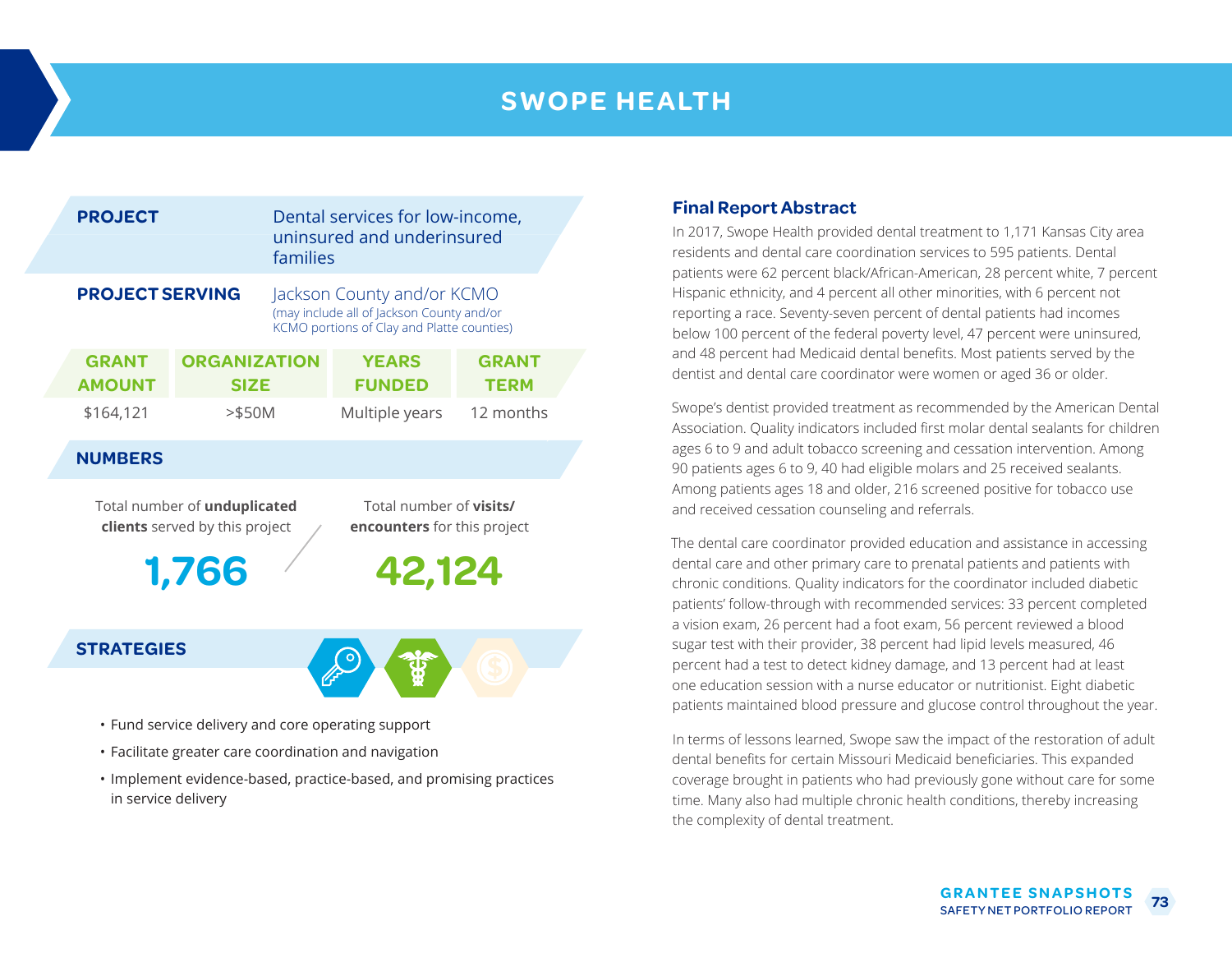# **SYNERGY SERVICES**

| <b>PROJECT</b>                                                                                                                             |                                   |  | Homeless youth campus<br>integrated clinic                                                                            |                             |  |  |  |
|--------------------------------------------------------------------------------------------------------------------------------------------|-----------------------------------|--|-----------------------------------------------------------------------------------------------------------------------|-----------------------------|--|--|--|
| <b>PROJECT SERVING</b>                                                                                                                     |                                   |  | Jackson County and/or KCMO<br>(may include all of Jackson County and/or<br>KCMO portions of Clay and Platte counties) |                             |  |  |  |
| <b>GRANT</b><br><b>AMOUNT</b>                                                                                                              | <b>OPERATING</b><br><b>BUDGET</b> |  | <b>YEARS</b><br><b>FUNDED</b>                                                                                         | <b>GRANT</b><br><b>TERM</b> |  |  |  |
| \$125,000                                                                                                                                  | \$3M-10M                          |  | Multiple years                                                                                                        | 12 months                   |  |  |  |
| <b>NUMBERS</b>                                                                                                                             |                                   |  |                                                                                                                       |                             |  |  |  |
| Total number of visits/<br>Total number of unduplicated<br>clients served by this project<br>encounters for this project<br>6,663<br>2,268 |                                   |  |                                                                                                                       |                             |  |  |  |
| <b>STRATEGIES</b>                                                                                                                          |                                   |  |                                                                                                                       |                             |  |  |  |

- Implement evidence-based, practice-based, and promising practices in service delivery
- Promote integrated systems of care across SN clinics, hospitals, providers and key community-based services
- Improve patient care experience
- Support approaches that reduce costs, promote sustainability, or contain costs

### **Final Report Abstract**

The homeless youth campus integrated clinic is a centerpiece of the Resiliency Center and an important expansion of safety net services provided collaboratively by Synergy Services, Children's Mercy Hospital, Miles of Smiles Dental Program, and Insight Eye Care. Synergy's on-site clinic is designed to improve access to quality, affordable health care for homeless, runaway, and at-risk youth who are often left out of the traditional health care system. The youth served often do not have access to mental health services, regular health care or oral health care, and many times cannot recall when they last had a physical or dental exam. These young people suffer from the physical and mental health consequences of a life of poverty, abuse, and neglect.

Since all youth are still developing mentally and physically, the impact of homelessness is often severely damaging and can affect the health of these teens throughout their lives. In many cases, even when homeless youth are able to access health care, they are confronted with a fragmented system that does not offer cultural competence, coordination, or a youth-focused environment.

The homeless youth campus integrated health clinic is designed to overcome the barriers that have prevented homeless and runaway youth from receiving quality health care. Synergy's clinic increases access and improves quality of care by truly integrating medical, oral health, and mental health care services in a wrap-around, whole-person approach. The clinic also emphasizes consistent relationship-based care through the same providers and encourages youth to use the clinic as their primary health care home. Through the bi-directional integration of comprehensive health services, the clinic aims to improve access to health care for homeless and at-risk youth, improve the quality of health care for this population, and reduce health care costs by providing lowcost care in an integrated and timely manner.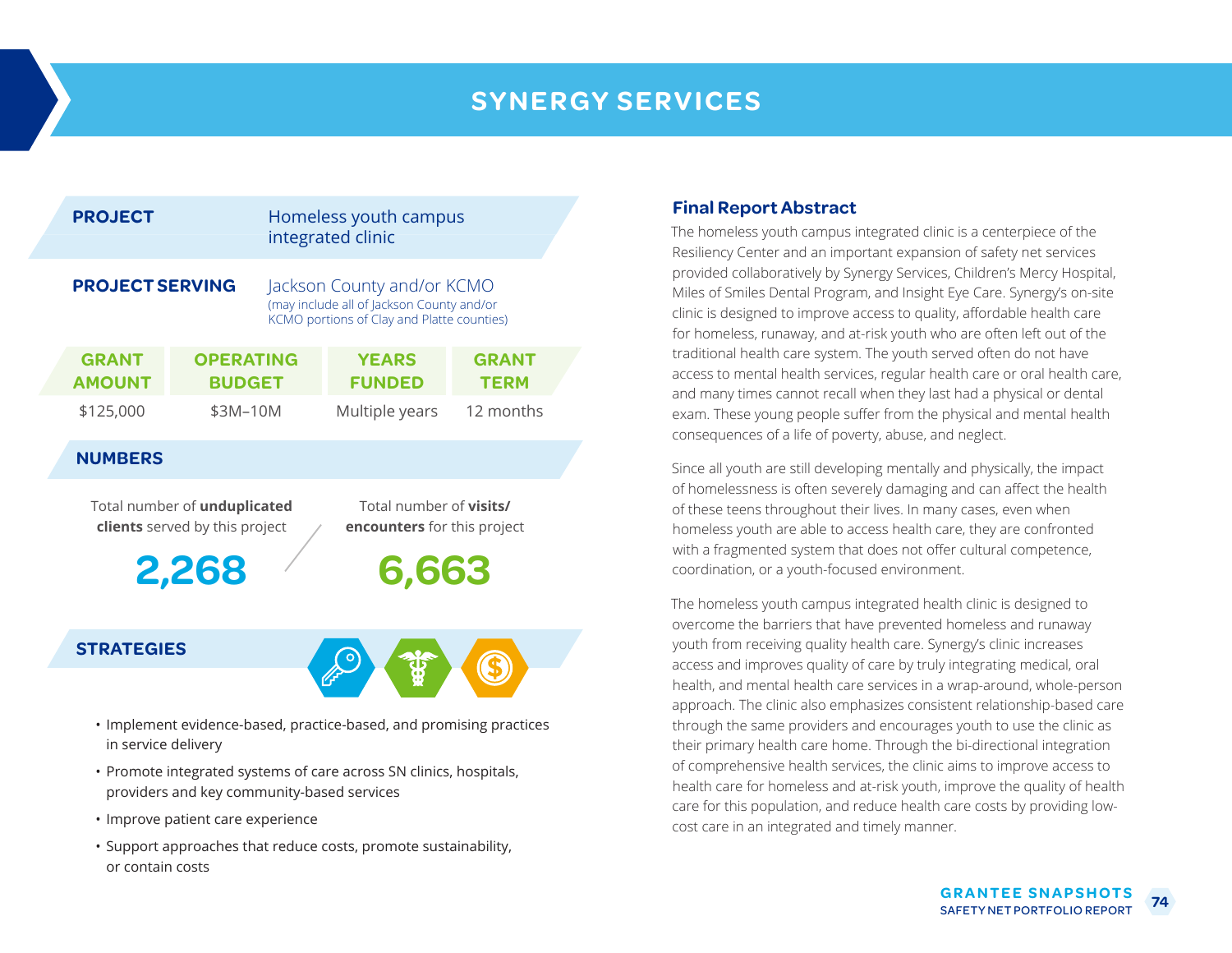# **THRIVE ALLEN COUNTY**



- Increase health care coverage that supports quality care
- Advocate for policies that increase access in underserved communities
- Implement evidence-based, practice-based, and promising practices in service delivery
- innovative care models, practices, and workforce
- Develop strategic partnerships through formal agreements that lead to system transformation
- Advocate for and support policies that improve health

### **Final Report Abstract**

This program served Allen County with health insurance navigator and care coordination services, including both clinical bi-directional referrals and referrals for poverty assistance services based at Thrive Allen County.

Allen County, Kansas, is a small, rural county with 12,951 total residents, located almost exactly 200 miles from Wichita, Tulsa, Joplin, and Kansas City. The county median household income of \$40,914 accurately conveys the working-class character of a region marked by a dual history of industrial extraction (and its decline) and agriculture.

Thrive's care coordinator created clinical, systemic referral systems during the year, brought clinical providers into closer collaboration, and provided services to 56 individuals during the year. Thrive's health insurance navigator program assisted 413 consumers, both in special enrollment periods and open enrollment for federal marketplace coverage. Allen County's uninsured rate has steadily fallen since 2013, and Thrive believes that a successful open enrollment period in 2017 helped to continue that trend.

This program addressed community needs by both bringing care coordination services to bear on patients with high needs and meeting patients' needs for navigating the social safety net more broadly. The need for systemic integration is served by creating policies, models, practices, and connections for other systems to use in creating similar programs. Additionally, helping consumers navigate a fragmented, unpredictable safety net are vital, as Iola no longer hosts an office of the Department of Children and Families, formerly the key resource for many low-income individuals and families.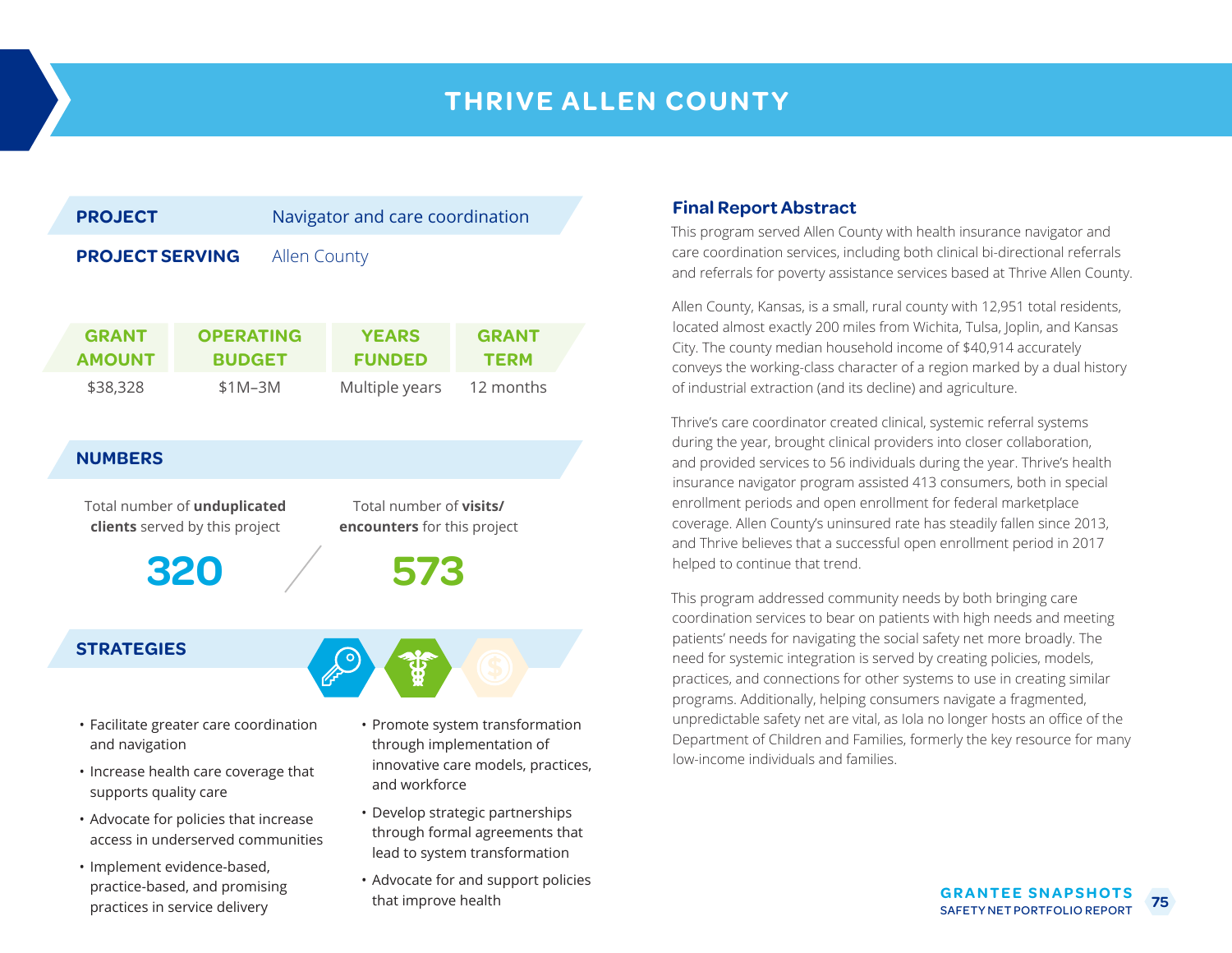## **TURNER HOUSE CLINIC**

|                        | <b>PROJECT</b>                |                                    |  | Patient-centered medical home<br>& delivery of integrated primary<br>pediatric care services |                             |  |  |
|------------------------|-------------------------------|------------------------------------|--|----------------------------------------------------------------------------------------------|-----------------------------|--|--|
| <b>PROJECT SERVING</b> |                               |                                    |  | <b>Wyandotte County</b>                                                                      |                             |  |  |
|                        | <b>GRANT</b><br><b>AMOUNT</b> | <b>ORGANIZATION</b><br><b>SIZE</b> |  | <b>YEARS</b><br><b>FUNDED</b>                                                                | <b>GRANT</b><br><b>TERM</b> |  |  |
|                        | \$280,000                     | \$3M-10M                           |  | Multiple years                                                                               | 12 months                   |  |  |

#### **NUMBERS**

Total number of **unduplicated clients** served by this project

**5,619**

Total number of **visits/ encounters** for this project

**15,731**

### **STRATEGIES**

- Fund service delivery and core operating support
- Facilitate greater care coordination and navigation
- Promote system transformation through implementation of innovative care models, practices, and workforce
- Promote integrated systems of care across SN clinics, hospitals, providers and key communitybased services
- Develop strategic partnerships through formal agreements that lead to system transformation
- Support approaches that reduce costs, promote sustainability, or contain costs

#### **Final Report Abstract**

Health Forward funding helped Turner House Children's Clinic provide care to 5,619 unique patients through 15,731 visits. Ninety-six percent of patients were children — birth to age 19 — who received primary medical, dental, and behavioral health services; 4 percent of patients were adults who received preventive and restorative dental care services. Eighty-four percent of patients lived at or below 200 percent of the federal poverty level; 41 percent of patients were uninsured, and 56 percent were insured through Medicaid (KanCare). More than 73 percent of patients identified as Hispanic/Latino.

Increasing access to care and improving quality were two key program strategies. In regards to access, the number of unique patients served grew by almost 20 percent, and visit numbers increased almost 30 percent between 2016 and 2017. A significant contributor to this growth was the addition of a pediatrician in January 2017 and conducting more effective outreach to promote the clinic and decrease patient no-shows. Quality outcomes included successful transition to the federally qualified health center business model, achievement of Federally Qualified Health Center Look-Alike designation, and the integration of two safety net clinics into the operations of Vibrant Health.

A key lesson learned relates to the patient portal, which offers self-serve, real-time access to frequently requested patient information, such as the immunization record and school physical summary, as well as new patient forms. Vibrant Health staff made improvements in marketing and portal functionality, and approximately 8 percent of patients registered for portal access. Eighty-four percent of those who registered logged onto the portal at least once. However, less than 1 percent of those who logged on used portal services. This is not an issue unique to Vibrant Health. More action is necessary to increase portal adoption, in order to leverage a patient's potential to manage their care along with their primary care physician and care team.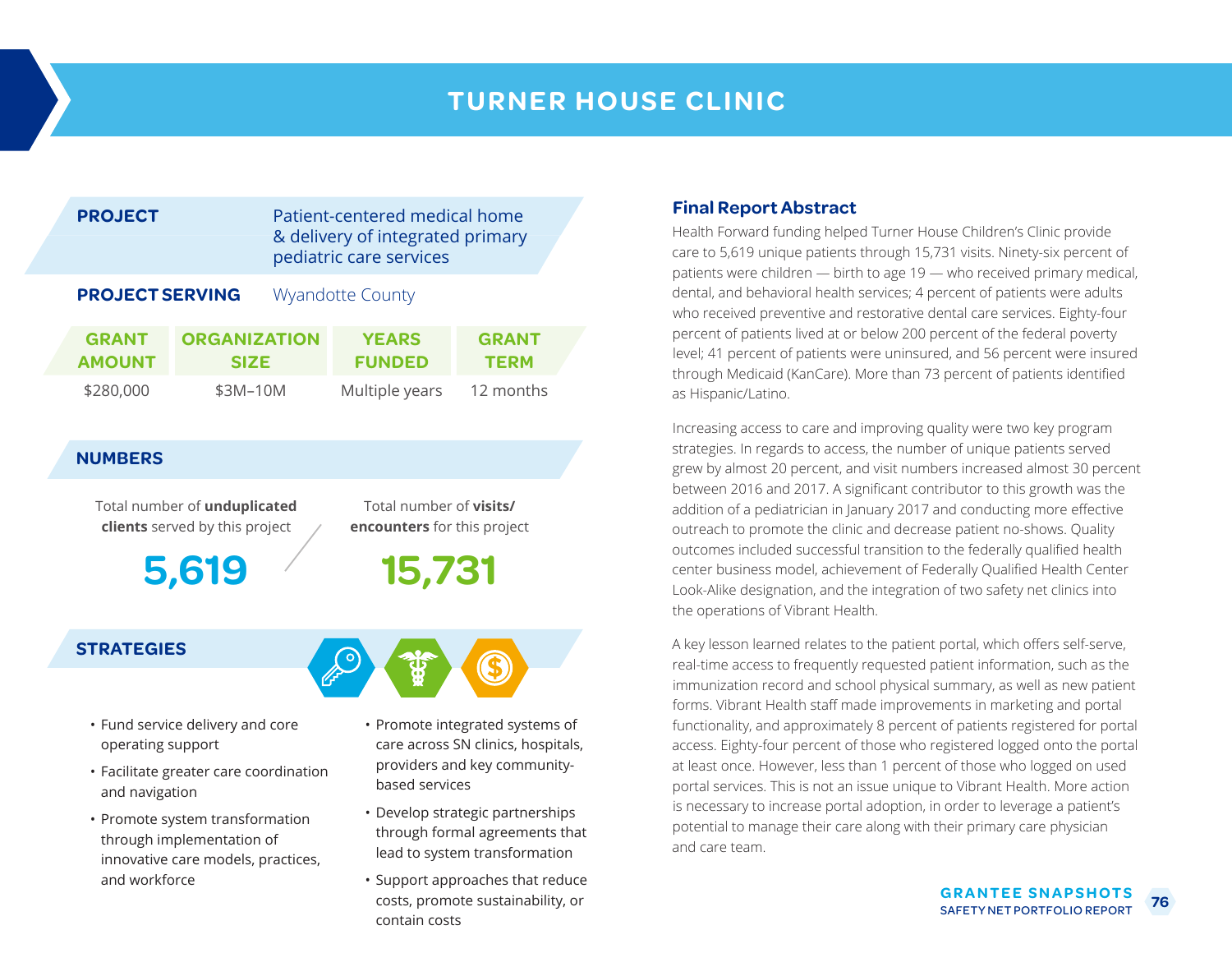# **VISITING NURSE ASSOCIATION**

| <b>PROJECT</b>                                                                                                                         |                                   | In-home pharmacist                                                                                                    |                             |  |  |
|----------------------------------------------------------------------------------------------------------------------------------------|-----------------------------------|-----------------------------------------------------------------------------------------------------------------------|-----------------------------|--|--|
| <b>PROJECT SERVING</b>                                                                                                                 |                                   | Jackson County and/or KCMO<br>(may include all of Jackson County and/or<br>KCMO portions of Clay and Platte counties) |                             |  |  |
| <b>GRANT</b><br><b>AMOUNT</b>                                                                                                          | <b>OPERATING</b><br><b>BUDGET</b> | <b>YEARS</b><br><b>FUNDED</b>                                                                                         | <b>GRANT</b><br><b>TERM</b> |  |  |
| \$50,000                                                                                                                               | \$10M-50M                         | Multiple years                                                                                                        | 12 months                   |  |  |
| <b>NUMBERS</b>                                                                                                                         |                                   |                                                                                                                       |                             |  |  |
| Total number of visits/<br>Total number of unduplicated<br>clients served by this project<br>encounters for this project<br>201<br>201 |                                   |                                                                                                                       |                             |  |  |
| <b>STRATEGIES</b>                                                                                                                      |                                   |                                                                                                                       |                             |  |  |
| the contract of the contract of the contract of the contract of the contract of the contract of the contract of                        |                                   |                                                                                                                       |                             |  |  |

- Implement evidence-based, practice-based, and promising practices in service delivery
- Develop strategic partnerships through formal agreements that lead to system transformation
- Improve patient care experience
- Support approaches that reduce costs, promote sustainability, or contain costs

### **Final Report Abstract**

The Visiting Nurse Association's (VNA) in-home pharmacist program provided medication reconciliation and education to 201 patients and discovered 786 medication discrepancies. Services consist of a medication review by two, senior-level UMKC School of Pharmacy interns based on the patient's chart and referral information, followed by a meeting in which the interns educate the patient and review their actual medications in the home.

A typical patient is 72 years old, taking an average of 14.5 medications, which include prescriptions, over-the-counter medication and herbal supplements, and has, on average, 10 medical diagnoses such as congestive heart failure, chronic obstructive pulmonary disease, and diabetes. Since its inception in 2014, the program is estimated to have saved more than \$1.5 million dollars in health care costs. The program prevented approximately 221 unnecessary hospital visits since 2014, and during the reporting period the program helped 24 patients avoid unnecessary hospital admissions, trips to the emergency department, and urgent care clinic visits.

Decreasing the rotation for students from eight weeks to four weeks was a challenge this year, as students and the supervising pharmacist are spending more time training and less time on patient visits. This challenge must be overcome with adjustments to program goals and expectations. VNA nurses and therapists are learning new methods and information about medications and their impact on patient outcomes. The VNA in-home pharmacist program shows tremendous potential to not only decrease the number of patients hospitalized from medication error, but also to teach a new generation of pharmacists a better way to approach patient care.